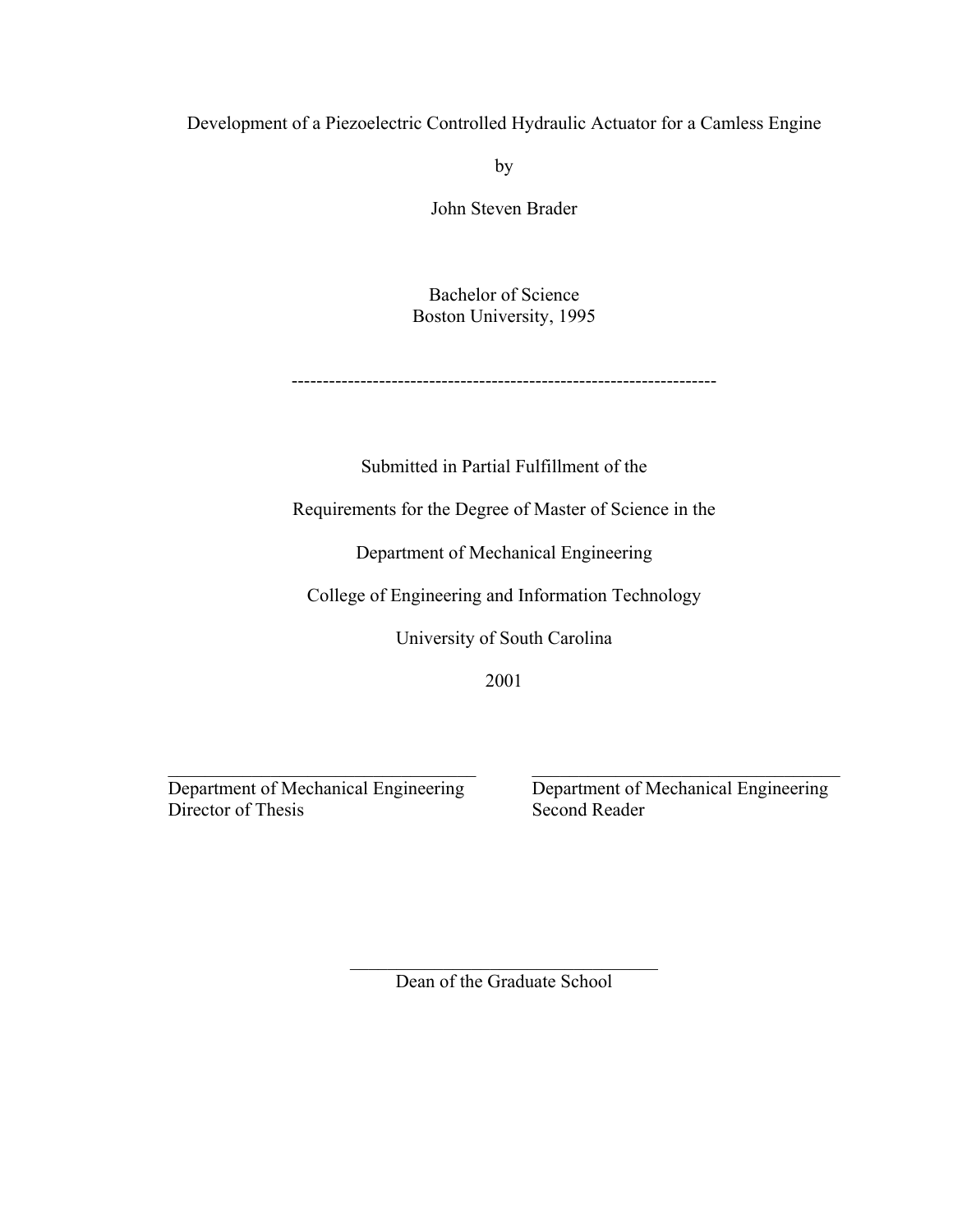# <span id="page-1-0"></span>**Dedication**

This work is dedicated to the tireless effort and overwhelming support provided by my grandparents, Robert and Mary Brader. Throughout my entire education, they have encouraged me to succeed and shared in the joy of my accomplishments.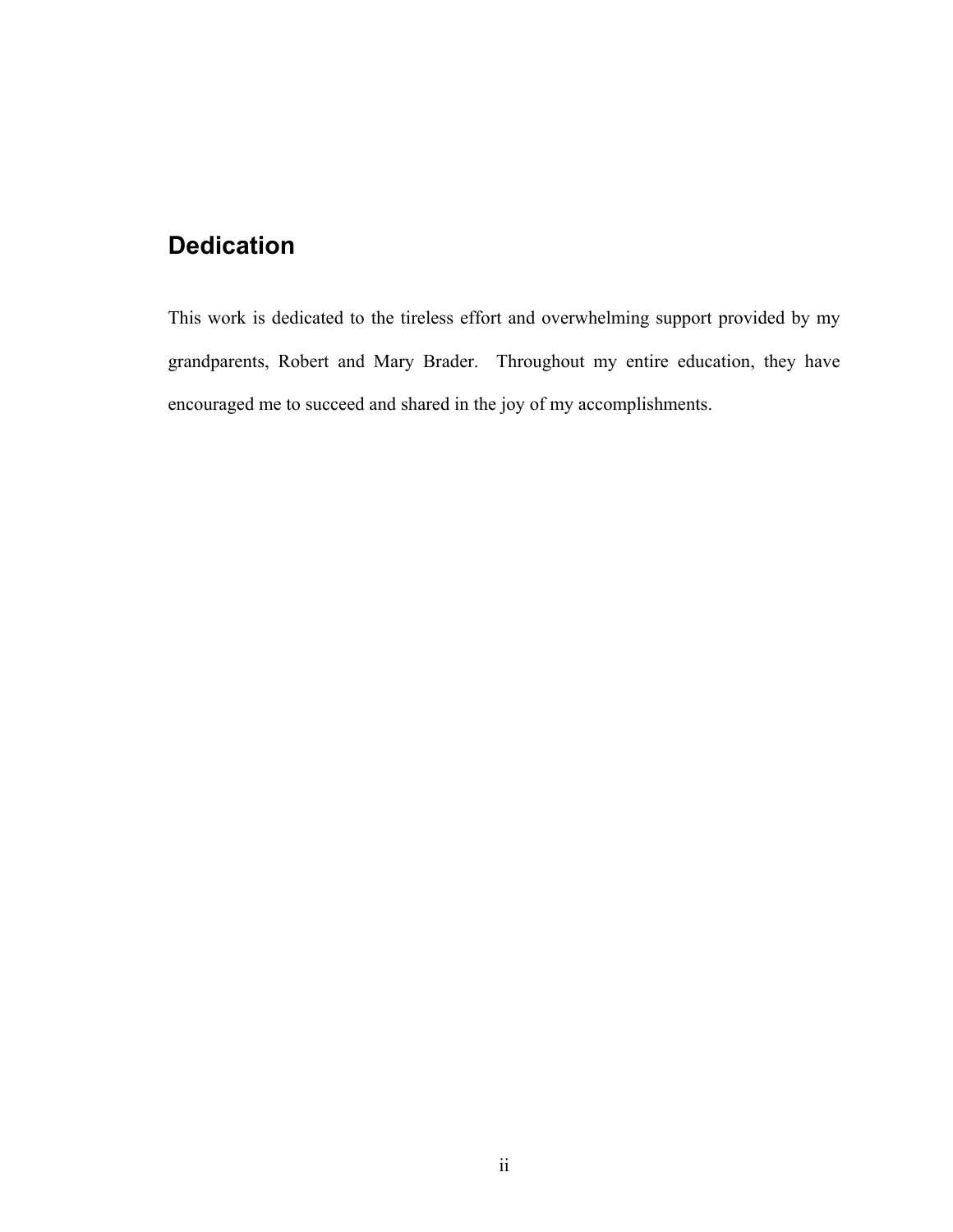# <span id="page-2-0"></span>**Acknowledgements**

I would like to thank Dr. David Rocheleau for his assistance and guidance throughout the project. He has proven to be an excellent mentor and teacher, and I am thankful for his effort. I am especially appreciative of his willingness to listen and work with me to find the best solution, regardless of the challenge.

I also extend my sincere appreciation to Dr. Abdel Bayoumi for his valuable input into the project. Dr. Bayoumi continually strives to make students his priority, and he has shown me that he truly values my input and contribution to the college.

I would also like to thank Dr. Victor Giurgiutiu and Radu Pomirleanu for their help troubleshooting the electronics and piezoelectric systems. Appreciation is also extended to Richard Langdon for being the second pair of hands that I always needed.

Of greatest importance, I would like to thank my family for their support, especially my loving wife, Mary Claire. Her understanding of late nights and engineer ramblings made the project significantly easier.

Finally, I would like to thank the South Carolina Department of Commerce for their funding of this phase of the research.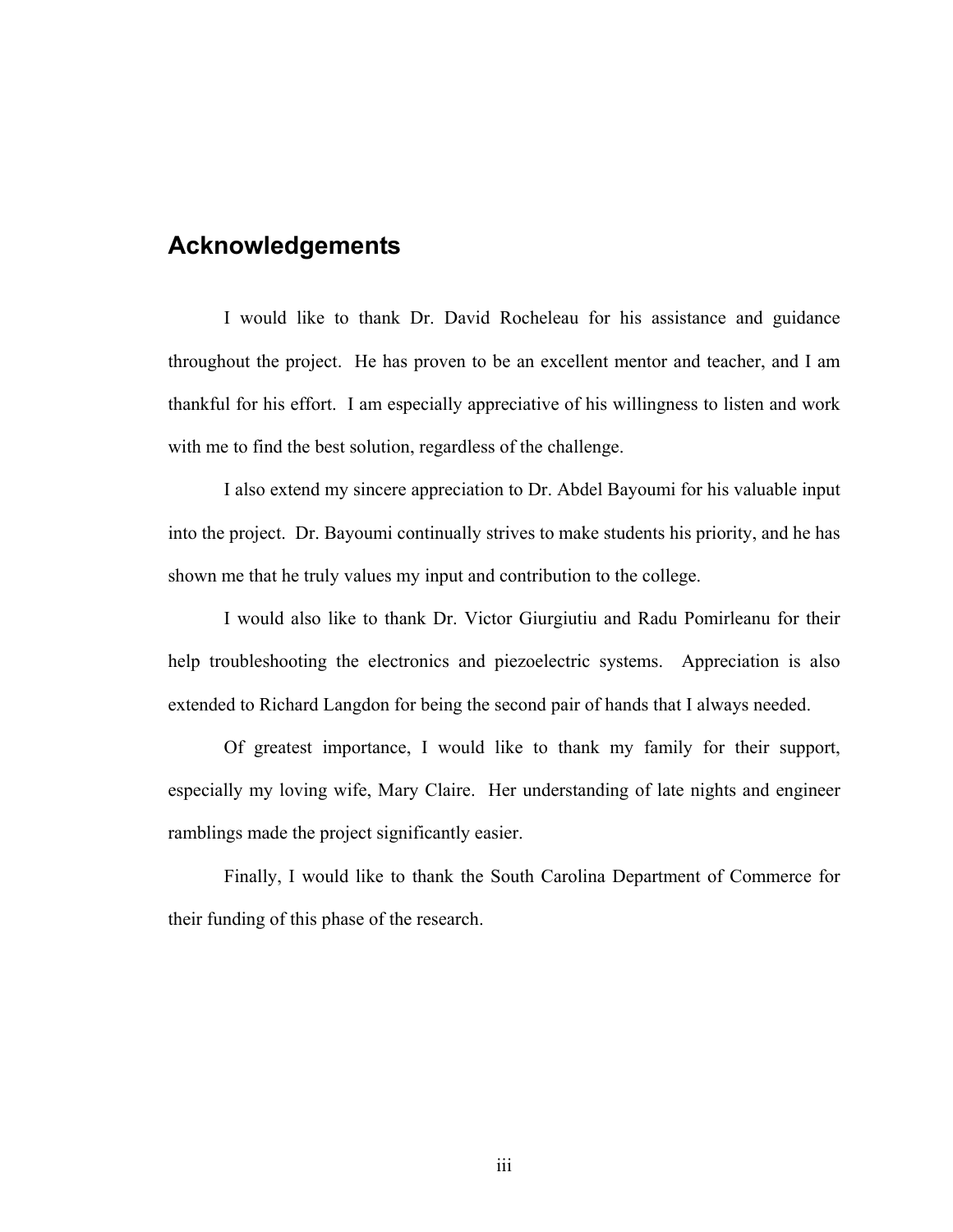### <span id="page-3-0"></span>**Abstract**

Presented within is a synopsis of the conceptual development, design, manufacture, and analysis of a piezoelectric controlled hydraulic actuator. This actuator was developed for use as a replacement for the camshaft in an internal combustion engine (ICE). Its development results in a new device; called, the camless engine (CLE).

The objective of the project was to design and manufacture a device that proved the concept of a CLE. More specifically, it is a electro/hydraulic device capable of producing engine valve displacement at typical automotive demands. The goals for maximum displacement and frequency are 10 mm and 50 Hz, respectively. In general, the unit must be capable of varying engine valve displacement and valve timing.

The system design utilized a customized piezoelectric stack and hydraulic spool valve combined with an in-house designed hydraulic amplifier. Control is facilitated by a function generator, and feedback is monitored with an oscilloscope.

The resulting system is capable of displacing an engine valve to nearly 11 mm, and frequencies up to 500 Hz have been obtained. The proof of concept can be considered successful, as it demonstrates the ability of piezoelectric control of hydraulics for use as an ICE valve actuator. Furthermore, the device has demonstrated potential areas of improvement that can be implemented in a second generation camless engine.

The overall project was divided into three phases. First, conceptual development and a review of existing technology was completed. Second, design, manufacture, and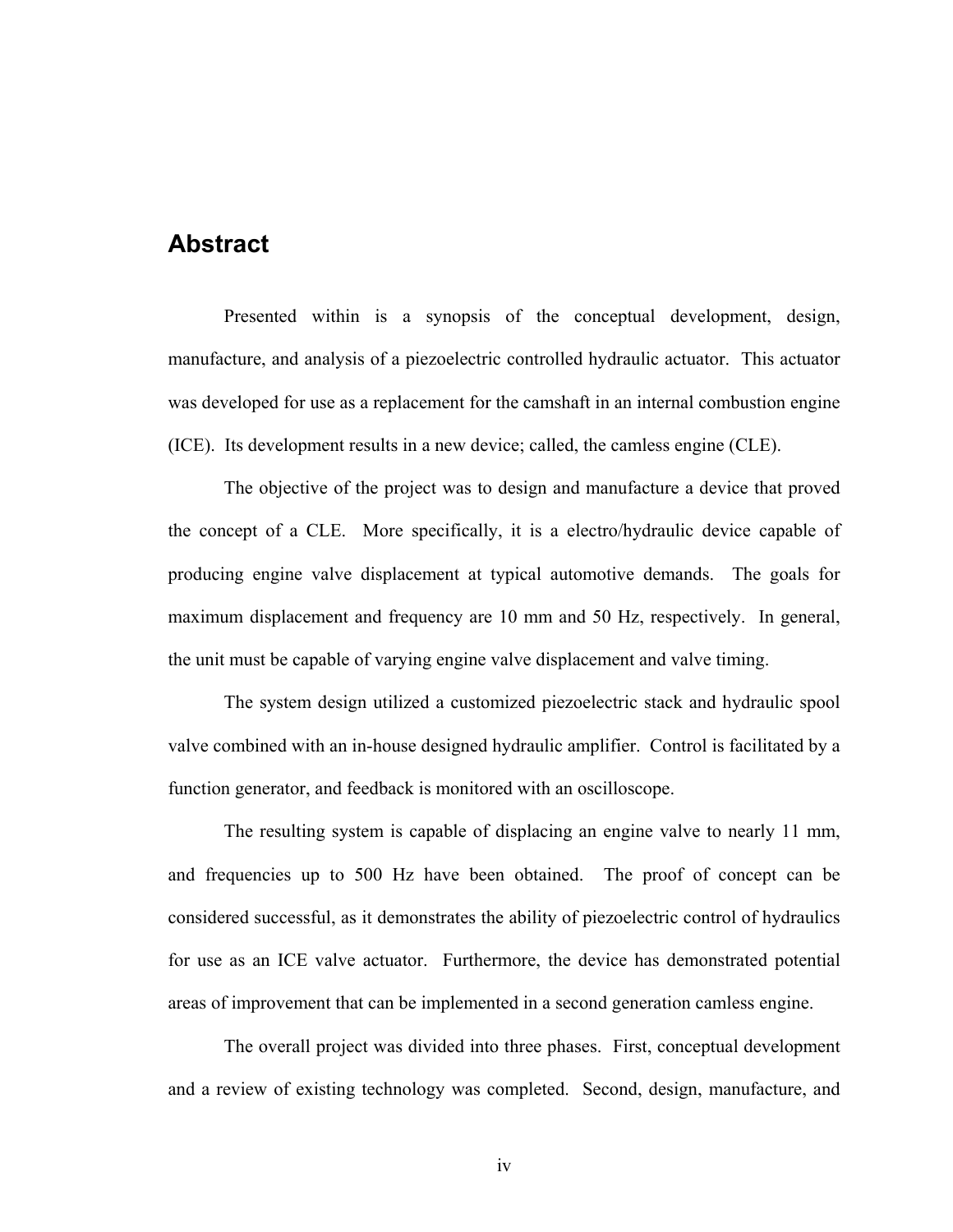assembly of the CLE was completed. Finally, testing and analysis was performed on the proof of concept device.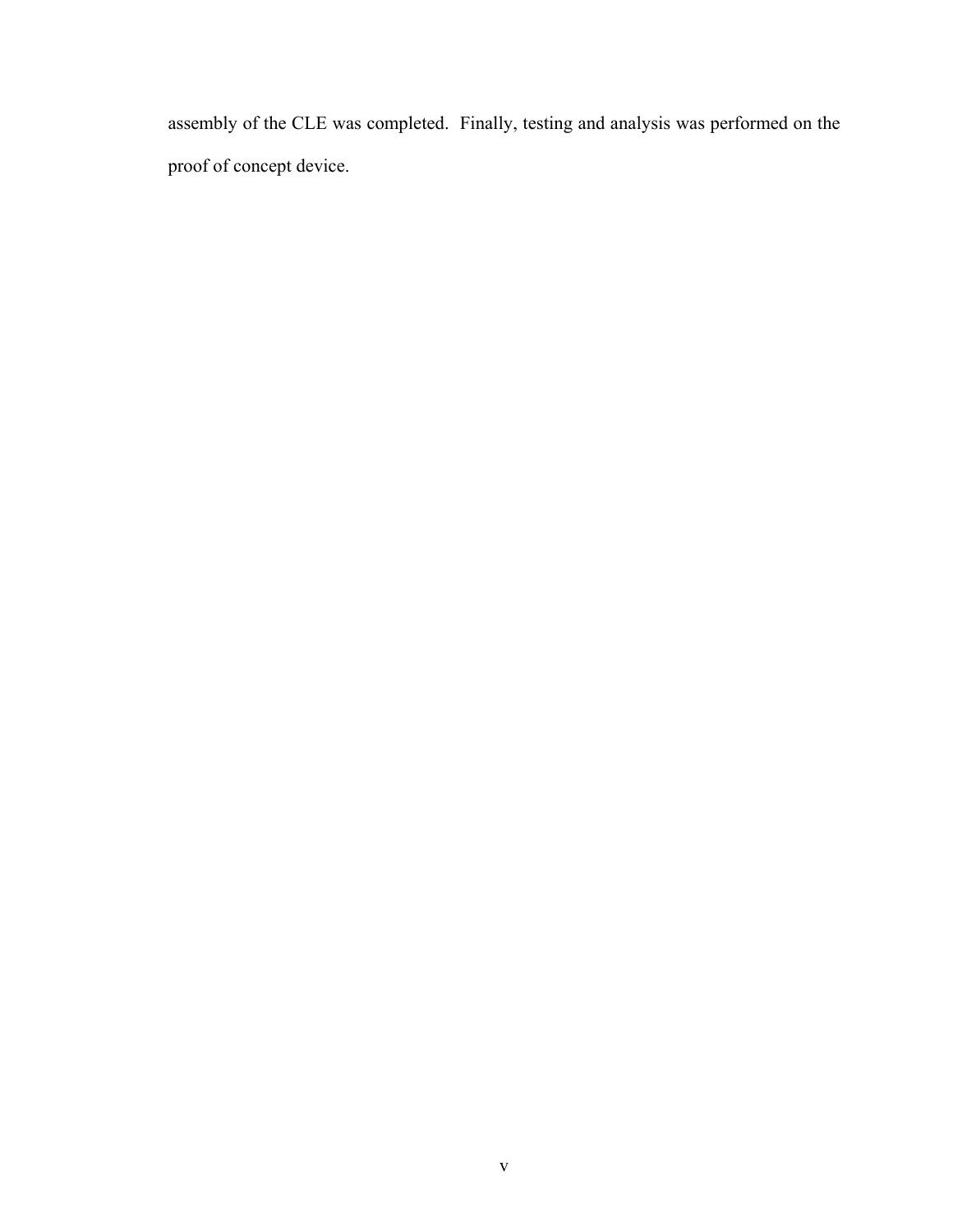# <span id="page-5-0"></span>**Table of Contents**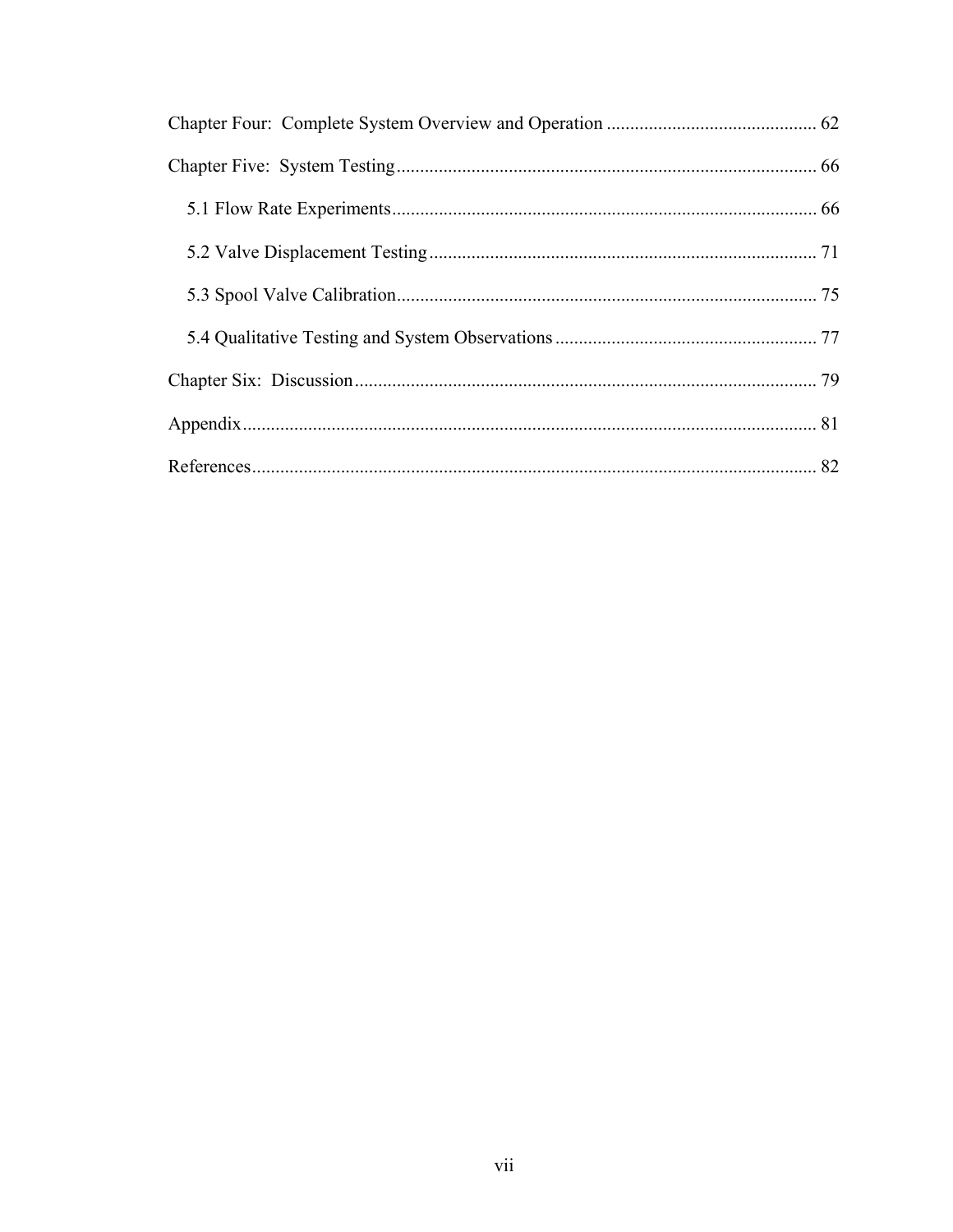# <span id="page-7-0"></span>**List of Figures**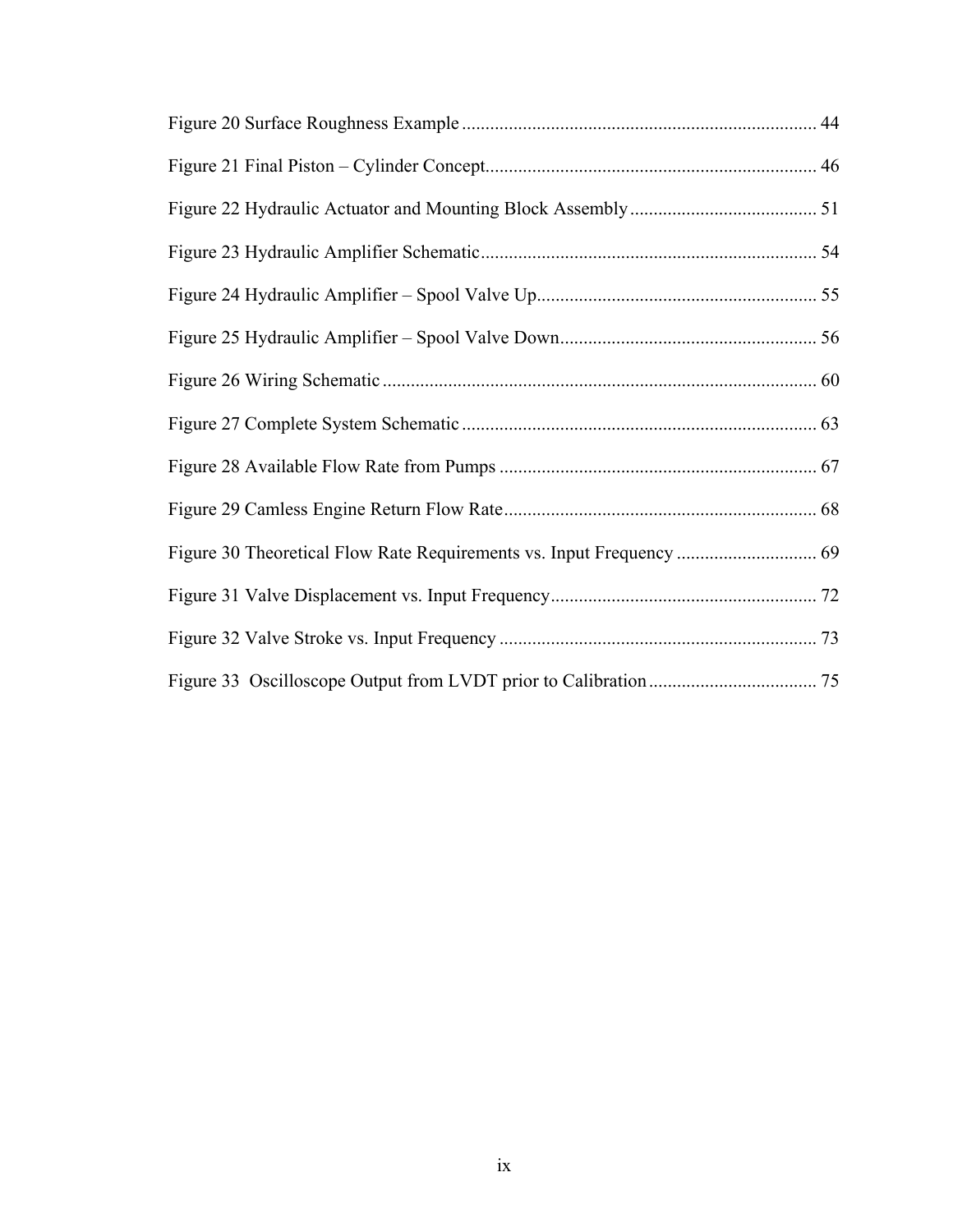# <span id="page-9-0"></span>**Definitions and Abbreviations**

The following definitions and abbreviations are often encountered in documents associated with internal combustion engines. Since their use is widely accepted, they will be used in this document.

- BDC Bottom Dead Center
- CLE Camless Engine
- ECV Electrohydraulic Camless Valvetrain
- EGR Exhaust Gas Recirculation
- ICE Internal Combustion Engine
- IMEP Indicated Mean Effective Pressure
- TDC Top Dead Center
- VCT Variable Camshaft Timing
- VVT Variable Valve Timing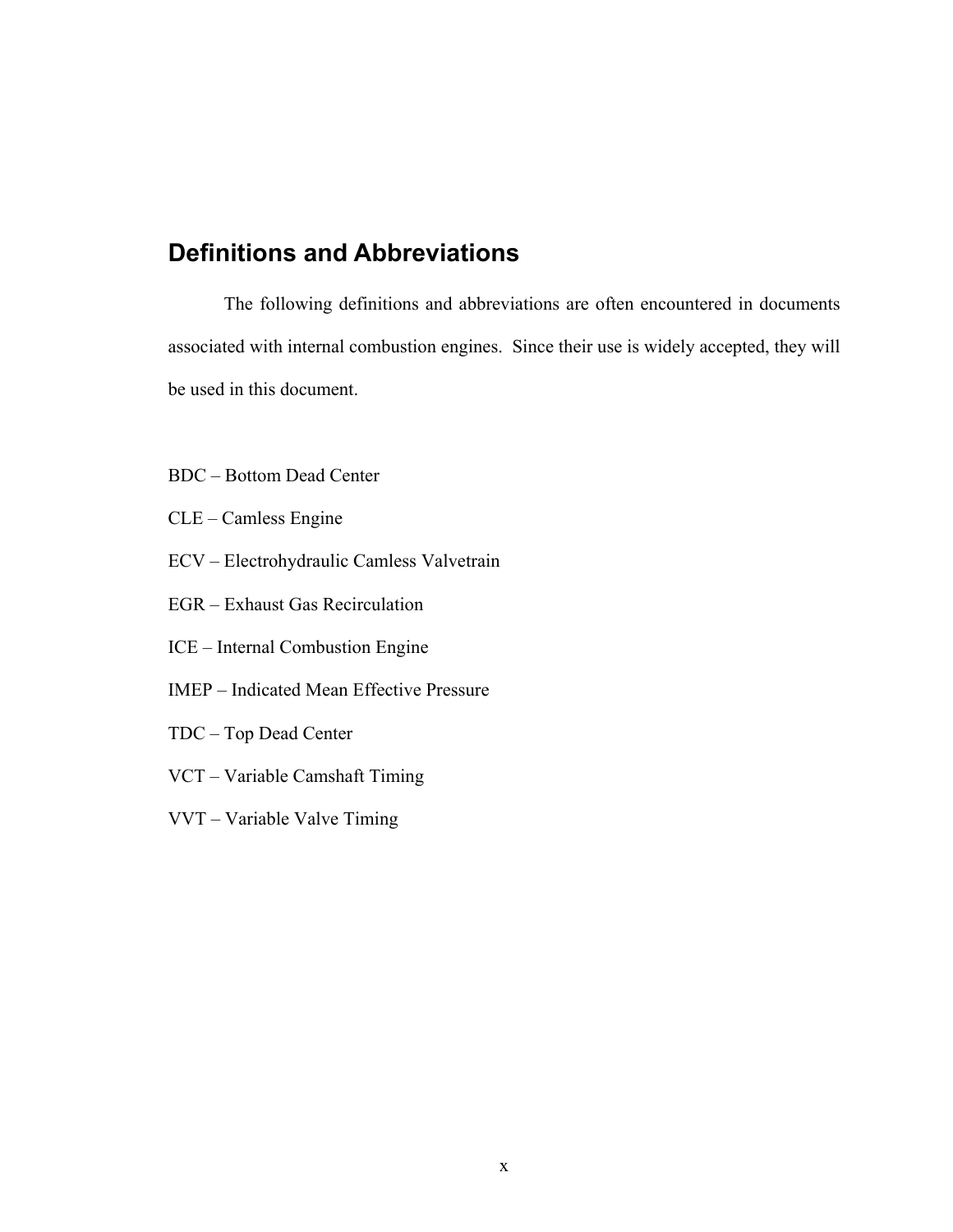# <span id="page-10-0"></span>**Chapter One: Introduction**

Automobile manufacturers have recognized the compromises associated with engines that are governed by the rotation of a camshaft. This rotation, the speed of which is proportional to the engine's speed, determines the timing of the engine valves. For this reason, automotive engineers must make a decision early in the design process that dictates the performance of the automobile. The engine will either have powerful performance or increased fuel economy, but with the existing technology it is difficult to achieve both simultaneously.

In response to the needs of improved engines, some manufacturers have designed mechanical devices to achieve some variable valve timing. These devices are essentially camshafts with multiple cam lobes or engines with multiple camshafts. For example, the Honda VTEC uses three lobes, low, mid, and high to create a broader power band. This does represent an increased level of sophistication, but still limits the engine timing to a few discrete changes.

The concept of variable valve timing has existed for some time. Unfortunately, the ability to achieve truly variable valve timing has eluded automotive manufacturers. Most variable timing mechanisms were created as tools for the automotive engineer. Their use was limited to the laboratory as a means of testing multiple, "virtual" cam profiles. These early camless engines allowed for the designers to choose the best cams for the engine under scrutiny, but were less than energy efficient. Furthermore, they were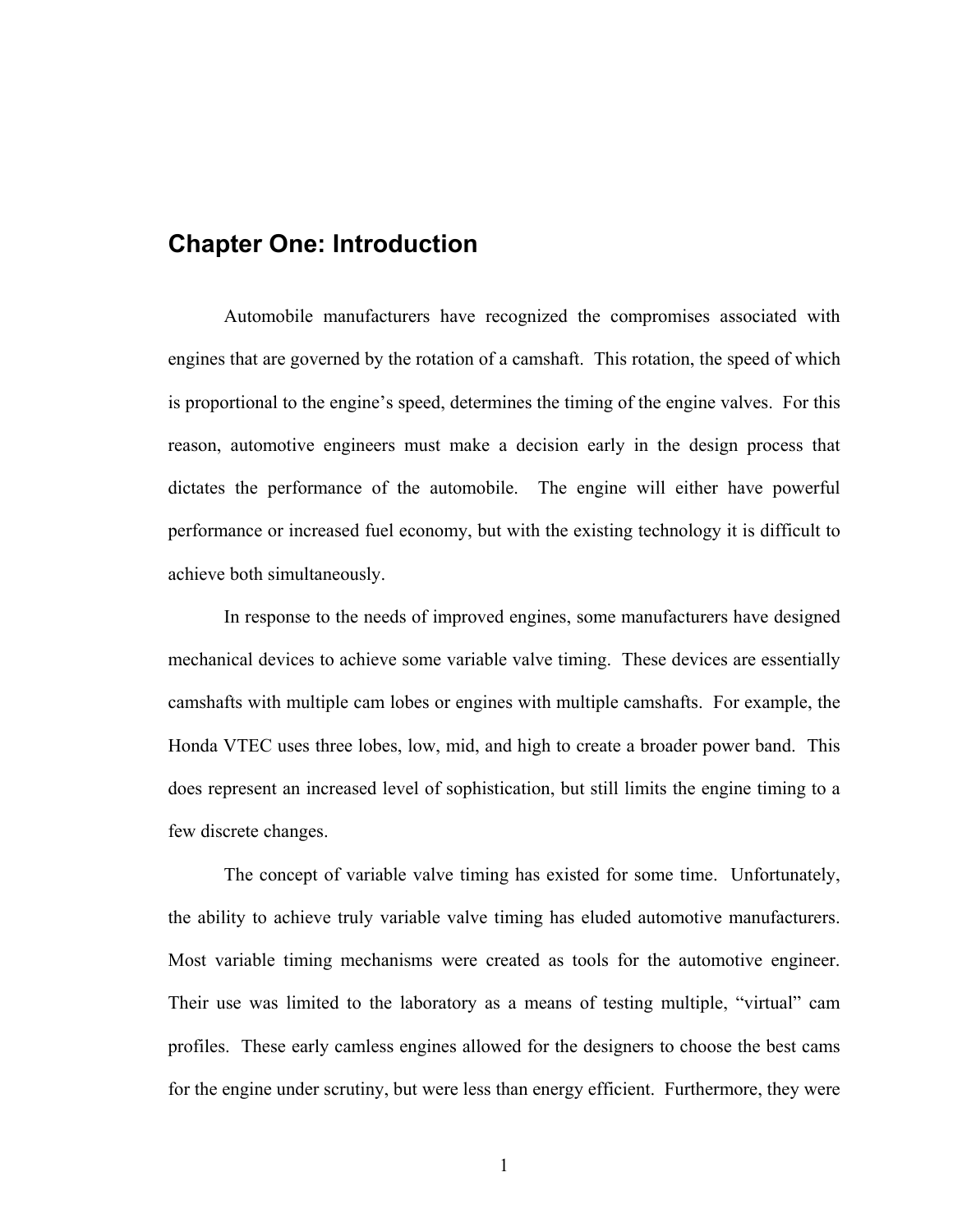laboratory machines and were not capable of being mass produced or utilized in an automobile.

There have been a few attempts at developing production models of camless engines, most notably by Ford, but the use of solenoids has impeded their implementation. Using solenoids to control hydraulic fluid and ultimately the opening and closing of the engine valves introduces its own limitations. The solenoids consume considerable energy and are a binary control device – they are either on or off. Therefore the hydraulic fluid, controlled by the solenoids, is either flowing or blocked. This design allows for some variance of valve timing, but is still limited by the response capabilities of the solenoids. Furthermore, it cannot directly address valve velocity or displacement changes.

The development of the camless engine at the University of South Carolina overcomes these limitations through the use of piezoelectric stacks, a spool valve, and a hydraulic amplifier instead of solenoids. This combination results in a device capable of nearly infinitely variable valve timing, altered valve displacement, and controllable valve velocity.

Engine valve actuation is achieved through the following procedure. An electric impulse from the control hardware will cause the piezoelectric stack to expand. This linear expansion will be transferred into movement of a hydraulic spool valve. The slight movement of the spool valve will divert hydraulic fluid and pressure to one side of a hydraulic amplifier. The sudden increase of pressure in the hydraulic amplifier will be transmitted into linear motion by means of a piston. The movement of the piston acts as the actuator and is directly attached to an engine valve.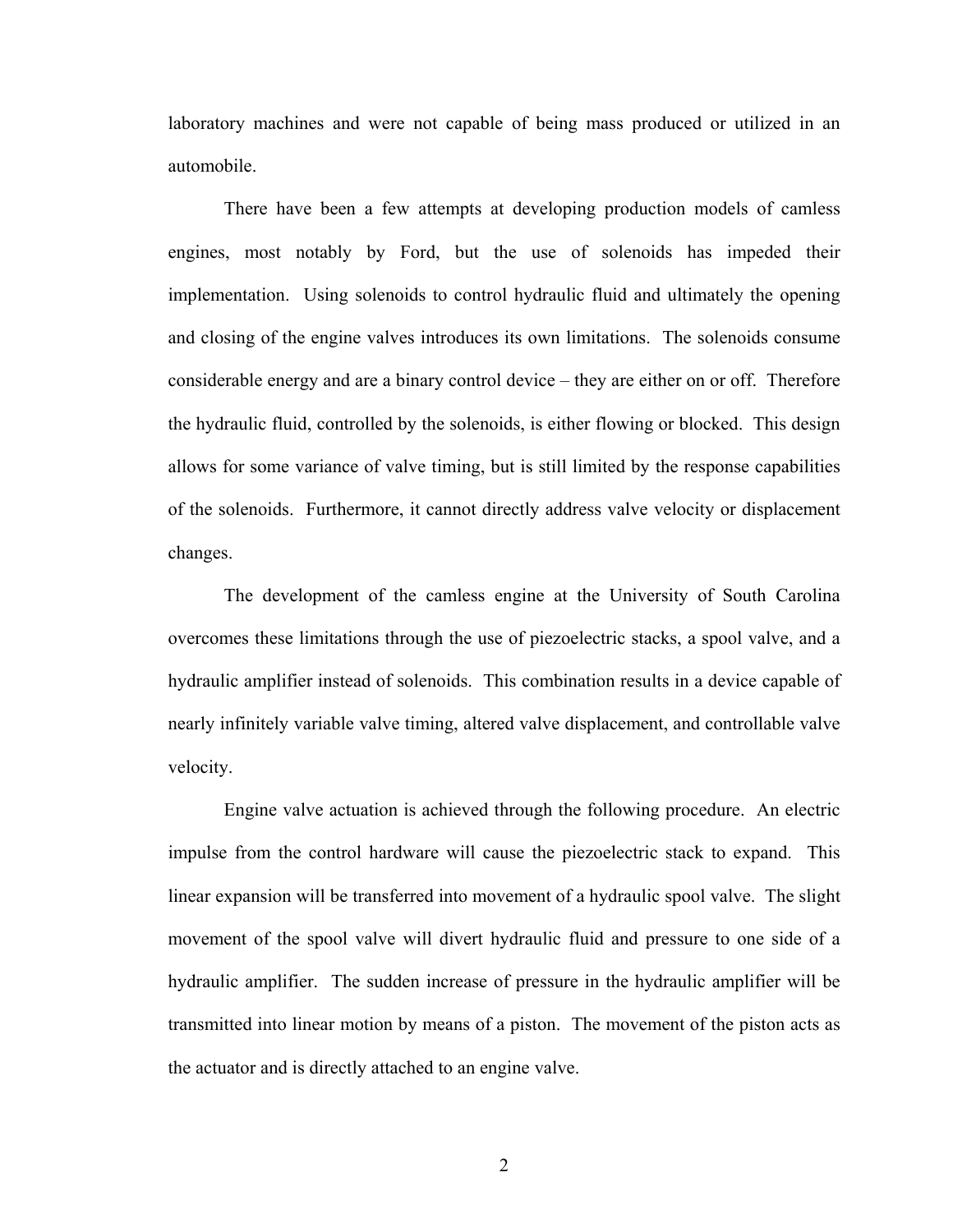The system outlined above is required to overcome the displacement limitations of the piezoelectric stack, while exploiting its efficiency and ease of accurate control. The piezoelectric will offer the needed response for precise rapid changes in direction, but it cannot deliver the force over the required displacement needed for use as an engine valve actuator. Therefore, hydraulics are introduced as a proven technology, capable of actuating the engine valves.

It is this combination of hydraulics and piezoelectric stacks that constitutes a leap in automotive engine technology. A working prototype to actuate a single valve has been completed, and testing has proven that the system is a viable alternative to a camshaft.

Testing continues, but to date, the system has run at frequencies well in excess of any automotive engine. Although the original objective of the project was to develop a system that could actuate an engine valve at 50 Hz, this system has reached 500 Hz. The 50 Hz target was selected because it is the equivalent of an engine speed of 6000 rpm.

The second aim of the project was to overcome the piezoelectric stacks limited displacement. The stacks used currently have a maximum displacement of  $30 \mu m$ , but engine valve displacement must approach 10 mm. This task is accomplished through two distinct multipliers. First, the movement of the stack is multiplied by a 5:1 solid hinge and lever. This creates 150  $\mu$ m of movement and is sufficient to actuate the hydraulic spool valve. The slight movement of the spool valve redirects hydraulic fluid, pressurized at 50 bar, to either the top or bottom of a piston. This sudden increase of pressure on the piston's surface causes it to displace the engine valve. The piston essentially acts as a hydraulic amplifier.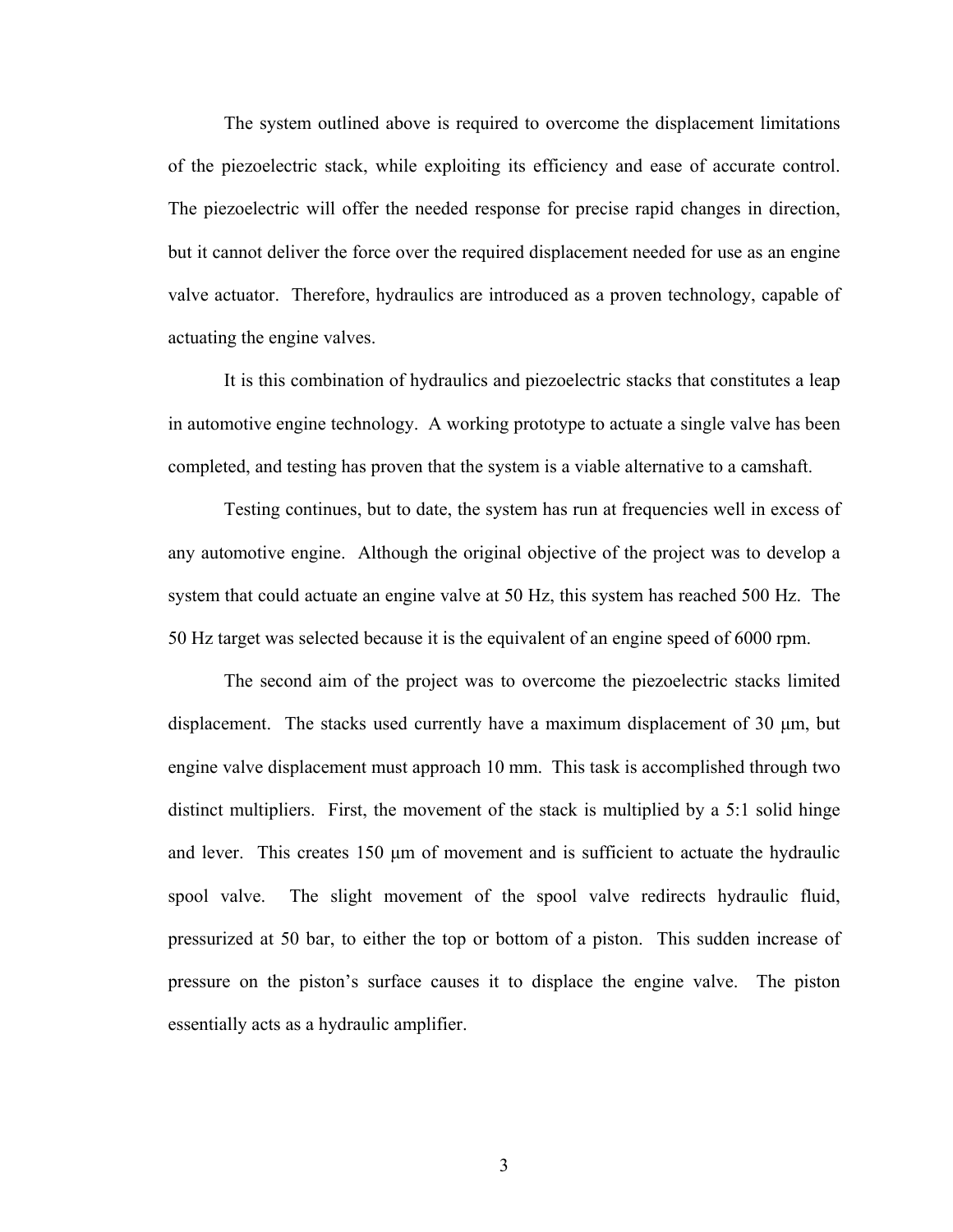Variable valve timing is achieved by varying the input voltage signal to the piezoelectric stacks. This variance alters the speed of response and deflection of the stacks. Therefore, the movement of the spool valve is varied and alters the flow of hydraulic fluid. It is this combination that allows for the independent control of valves, their displacement, and their opening and closing velocity.

It is the ability to vary valve timing that will provide tremendous improvements to the next generation of internal combustion engines. An engine will be capable of providing increased power when needed, increased fuel efficiency when allowable, and overall reduced emissions. For example, when entering onto a busy expressway, the onboard computer will sense the need for greater power. This results in valve timing changes to alter the overlap between intake and exhaust valves. Doing so will momentarily sacrifice efficiency for power. Then, once the automobile is cruising on the expressway, the computer will alter the timing again to reduce power and increase fuel efficiency. Furthermore, the timing can be optimized for a more complete burn; therefore the engine will produce fewer emissions. Fuel economy can further be increased by shutting down unneeded cylinders. When an automobile is cruising at a constant speed, it does not require all cylinders to be operational. With this newly developed piezoelectric controlled technology, complete cylinders can be removed from the timing cycle.

The overall results of a complete camless engine will provide the consumer with a vehicle that performs to expectations, but facilitates increased fuel economy. This combination is essential, since evidence shows consumers are not prepared to compromise on performance, while at the same time fuel prices continue to escalate.

4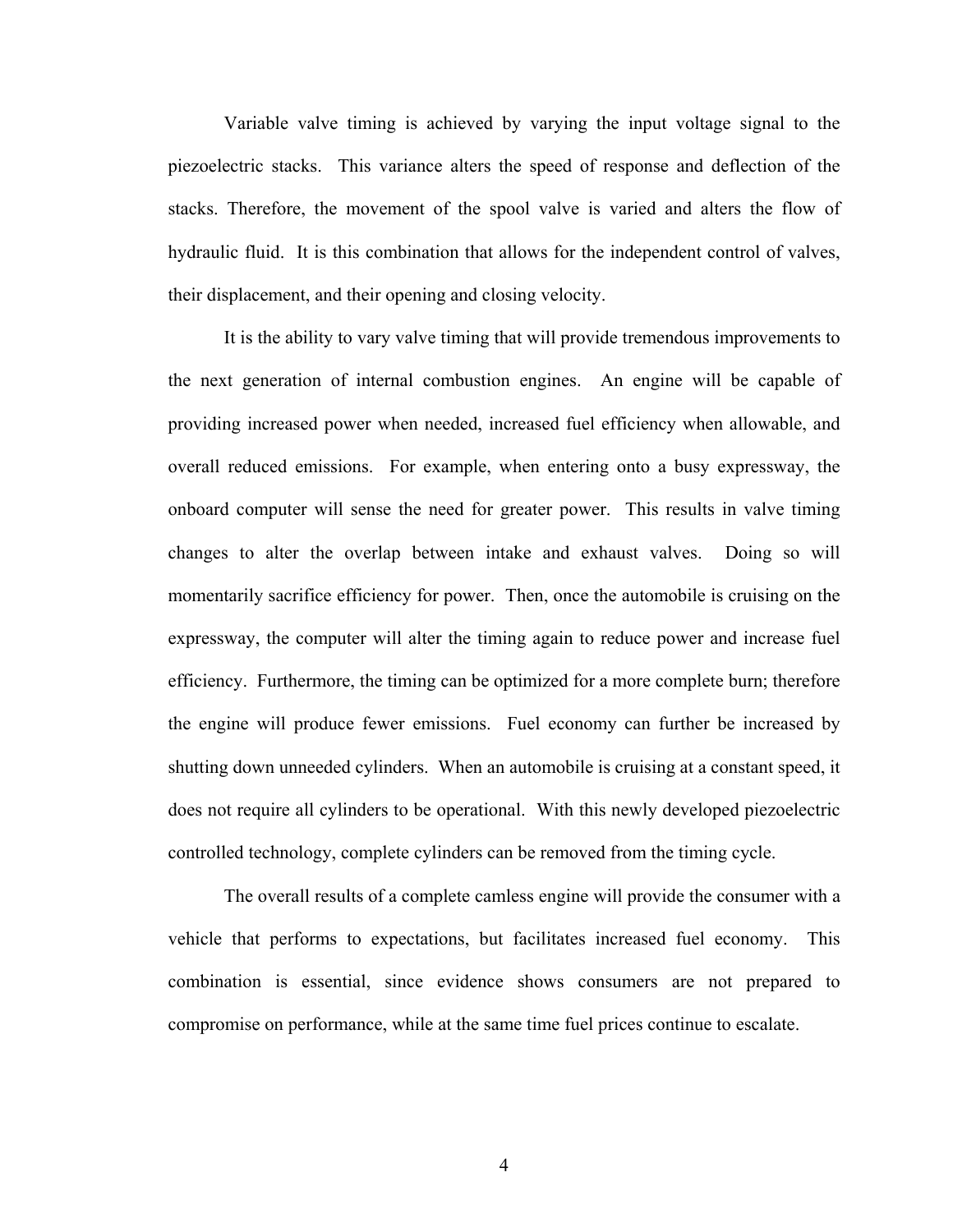## <span id="page-14-0"></span>**Chapter Two: Phase I**

#### *2.1 Conceptual Development*

The University of South Carolina, Department of Mechanical Engineering was approached in 2000 to consider the development of a device that would be capable of replacing the camshaft in an internal combustion engine. The original idea was to use hydraulics as a means of actuating the intake and exhaust valves in an ICE. This was not the first attempt at producing such a device; however, the proposal to use the developing technology of piezoelectric stacks provided the project's distinctiveness. It was proposed that piezoelectric stacks could control the movement, either directly or indirectly, of an engine valve. Due to the limited displacement of existing piezoelectric stacks, it was decided that they would not be used to directly actuate an engine valve for this phase of the project.

Instead of direct actuation, the concept was to use piezoelectric stacks to provide the displacement of a hydraulic spool valve. The movement of the spool valve would control the flow of hydraulic fluid. To utilize the hydraulic fluid flow from the spool valve, a hydraulic amplifier would be required. This would create the needed force and displacement for actuating an ICE valve.

The original anticipation of design requirements presented during the conceptual development phase were stated as follows.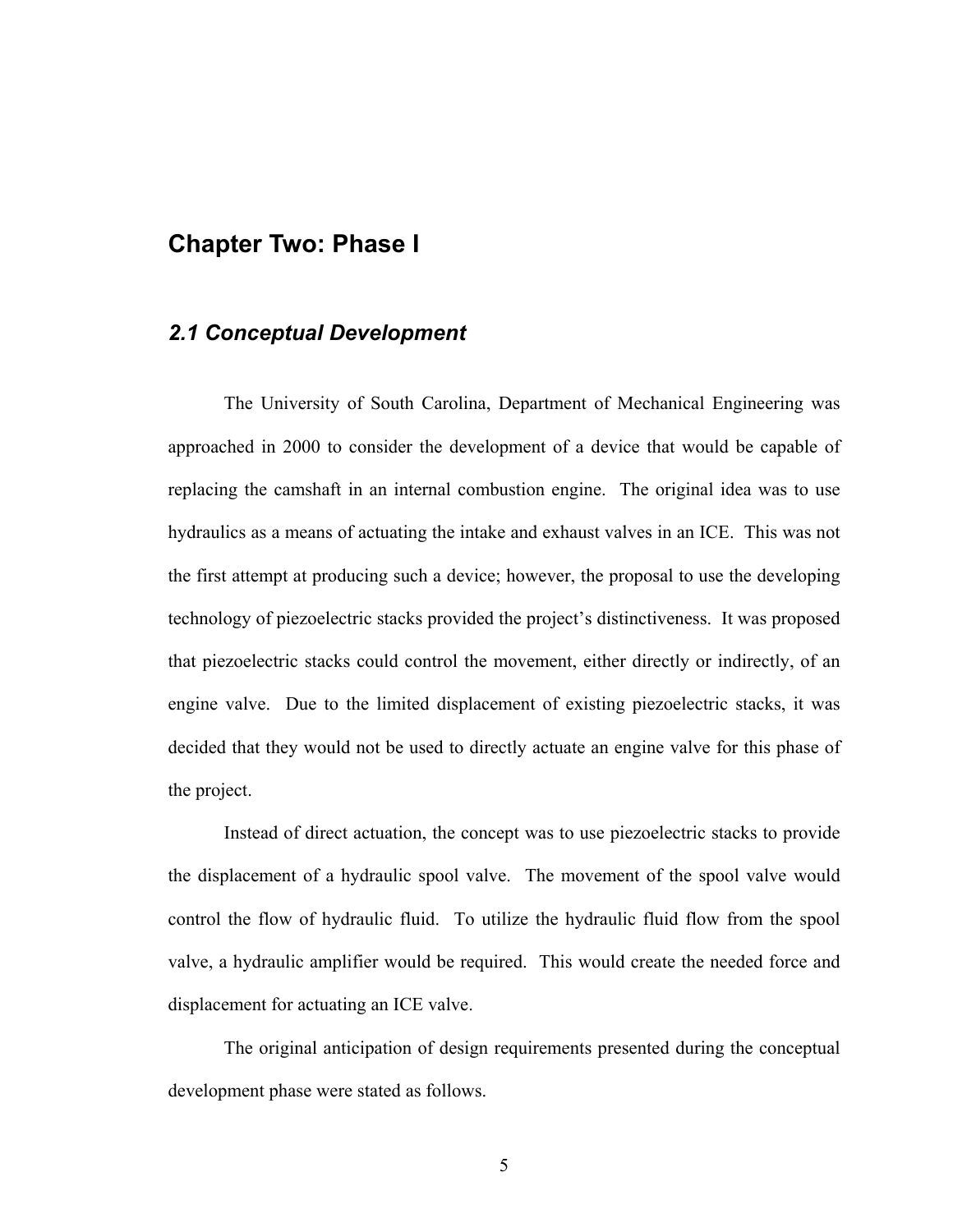- <span id="page-15-0"></span>ICE valve travel requires 8 mm. Design the system for 10 mm.
- Forces encountered will be due to internal pressure within the ICE cylinder and from the valve closure spring. Design for 8 bar acting on a valve head diameter of 28 mm and a spring rate of 35 N/mm.
- ICE speed of 6000 rpm. This equates to valve actuation of 50 Hz.
- Develop control for the system that can vary valve displacement velocity and timing.

As the ICE valve opens, the forces due to pressure reduce dramatically while the spring force increases linearly. This is shown pictorially in Figure 1.



**Figure 1 Resistive Engine Forces vs. Valve Displacement** 

The spring is designed to close the ICE valve when no force is being applied to open it. This is similar to existing engine valves, but ultimately may prove to be an obstacle to overcome. Even during the conceptual development, the replacement of spring-return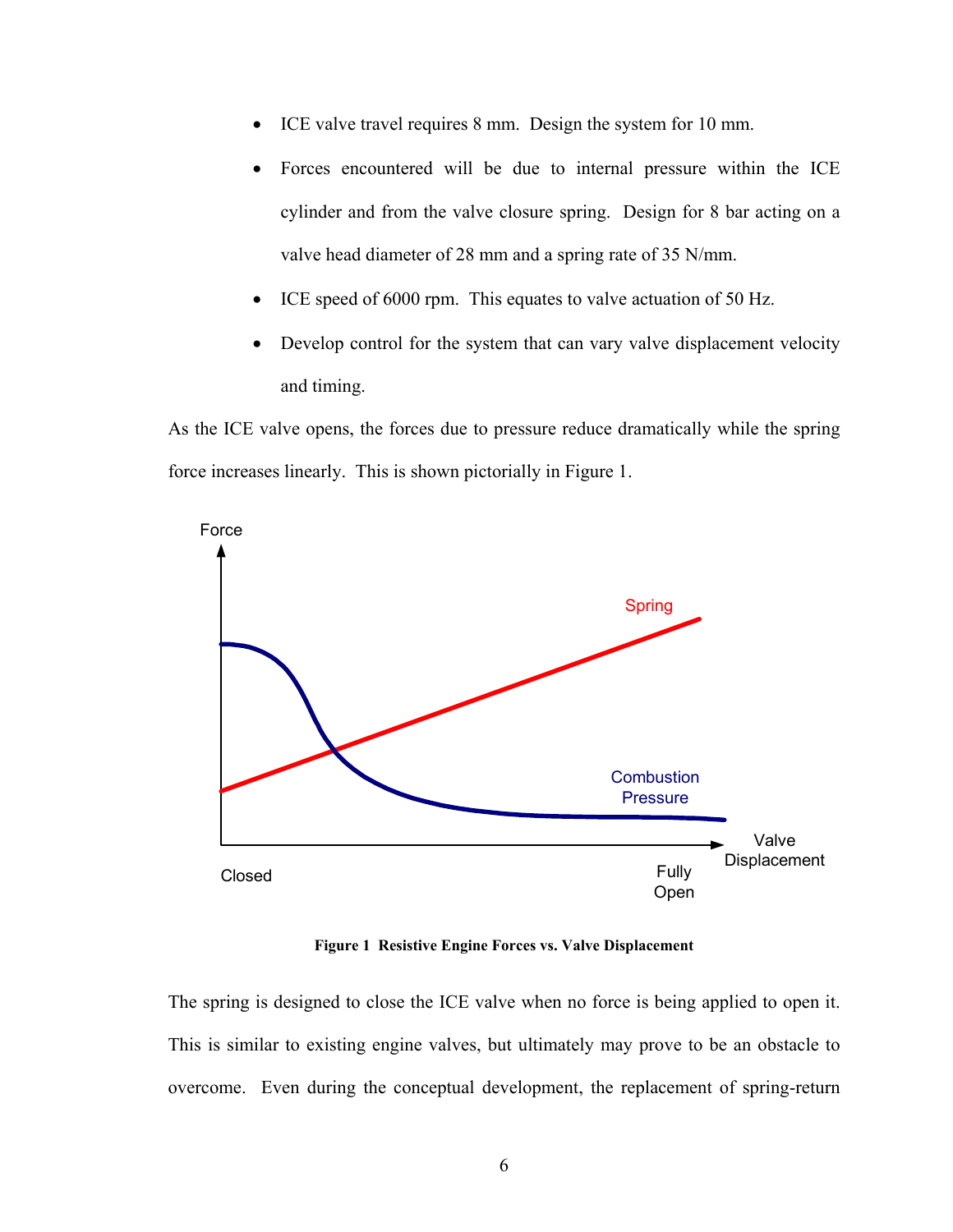<span id="page-16-0"></span>with hydraulic-return was discussed. Figure 2 shows a schematic of the engine valve with a spring return. This is similar to the valve used on the test rig.



**Figure 2 Engine Valve Schematic** 

The use of a compression spring, as shown in Figure 2, allows for thermal expansion of valve components while maintaining valve closure. If the spring is to be removed, the control system must be able to monitor the seal integrity and accommodate any displacement changes due to thermal expansion. During proof of concept testing, a spring return was maintained, as to not introduce further control complexity.

Aside from the provided spring return valve accompanying the test rig, the other major design constraint was the hook-up requirements for connecting to the spool valve. The existing spool valve had a four port interface based on ISO 4401: *Hydraulic Fluid Power – Four Port Directional Control Valves – Mounting Surfaces*. Figure 3 represents a schematic of the four port interface.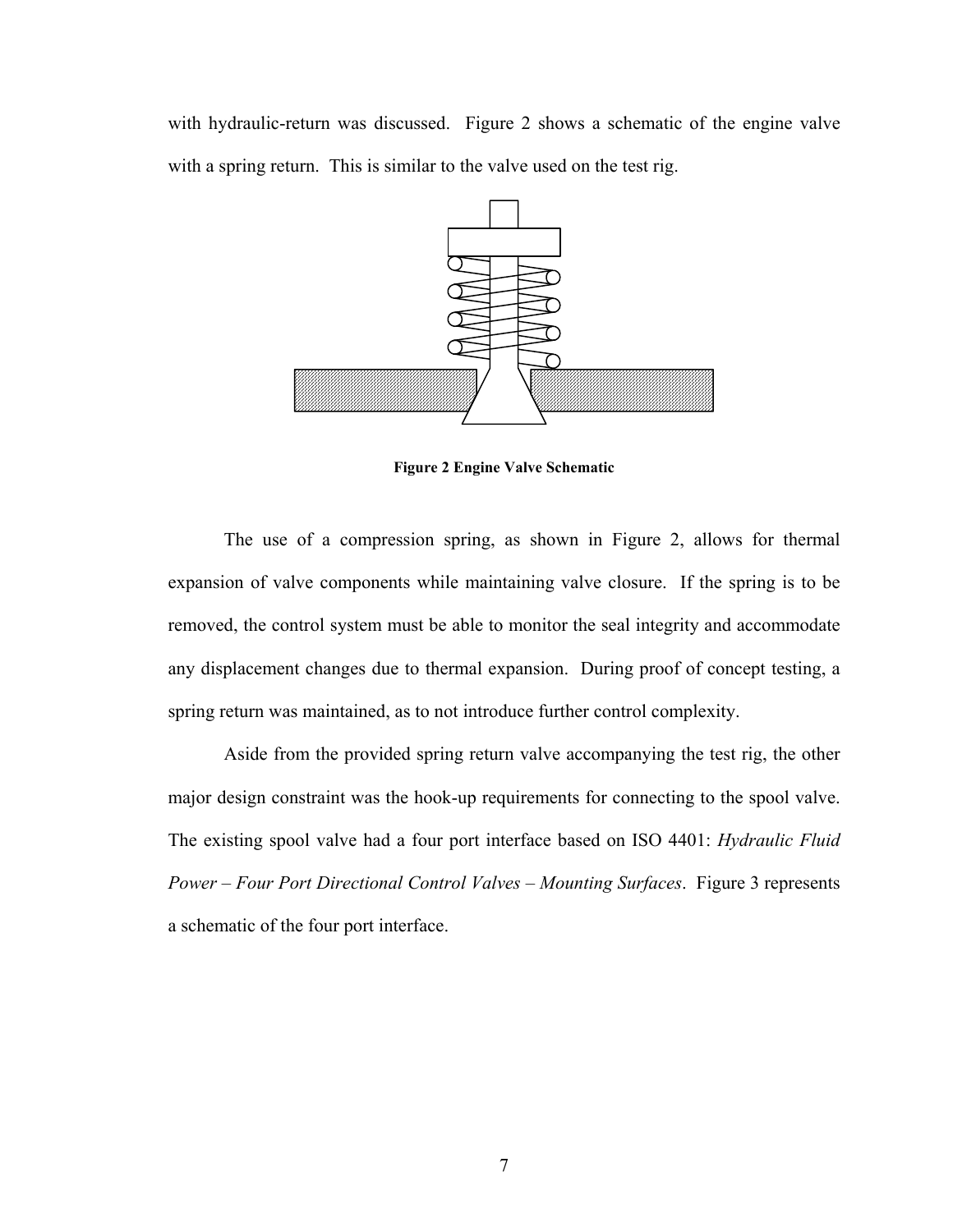<span id="page-17-0"></span>

**Figure 3 Four Port Directional Control Valve Mounting Surface** 

From Figure 3, it can be seen that there are four bolt holes and the four hydraulic ports labeled A, B, P, and T. These represent the following.

- Ports A and B are the output ports for hydraulic fluid. Fluid flow is directed to A or B depending on the position of the spool. For the camless engine application, ports A and B provide hydraulic pressure to the top and bottom of the hydraulic amplifier's piston, respectively.
- Port P is the input port. It is connected to the output of a hydraulic pump.
- Port T is the return port. It is connected to the input of a hydraulic fluid reservoir.

The concept was to develop a hydraulic actuator that would connect to ports A and B of the provided spool valve. By creating a hydraulic actuator based on a piston – cylinder arrangement, hydraulic fluid from ports A or B would cause displacement of the piston. This is shown schematically in Figure 4.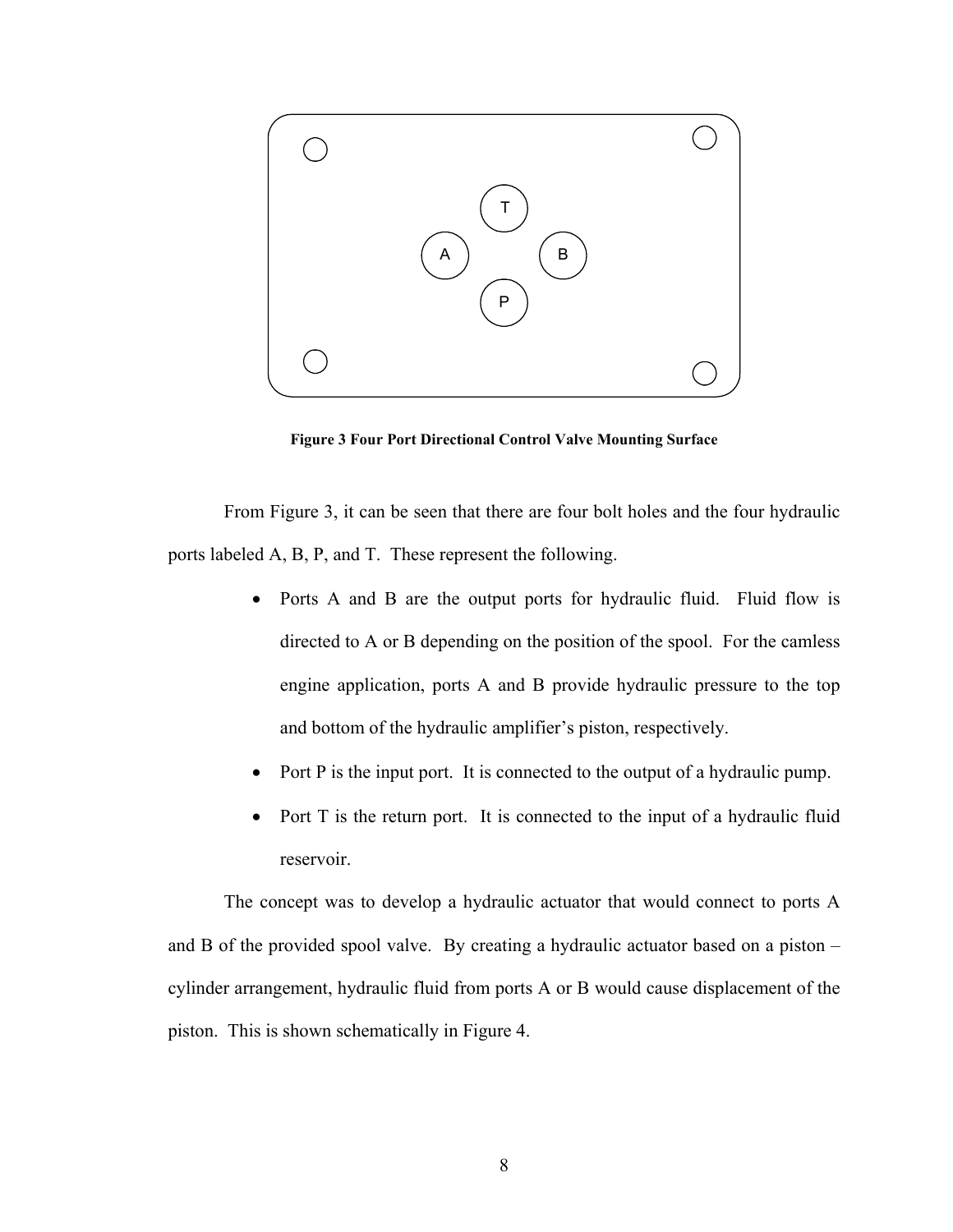<span id="page-18-0"></span>

**Figure 4 Hydraulic Actuator Schematic** 

As shown in Figure 4, if hydraulic pressure is introduced through port A from the spool valve, the piston will move down. Hydraulic pressure applied to port B will cause the piston to move up. Furthermore, hydraulic fluid must be able to drain out of the cylinder through the port opposite of that being pressurized. For example, as hydraulic pressure and fluid is applied through port A, the piston moves down. Since the hydraulic fluid is essentially incompressible, the fluid must be able to drain through port B.

Considering this concept, the ICE valve would simply be attached to the end of the piston. This would create linear actuation. Length of stroke would only be dependent on the piston surface area in contact with the hydraulic fluid, the pressure of the fluid, and the resistive forces associated with opening the ICE valve.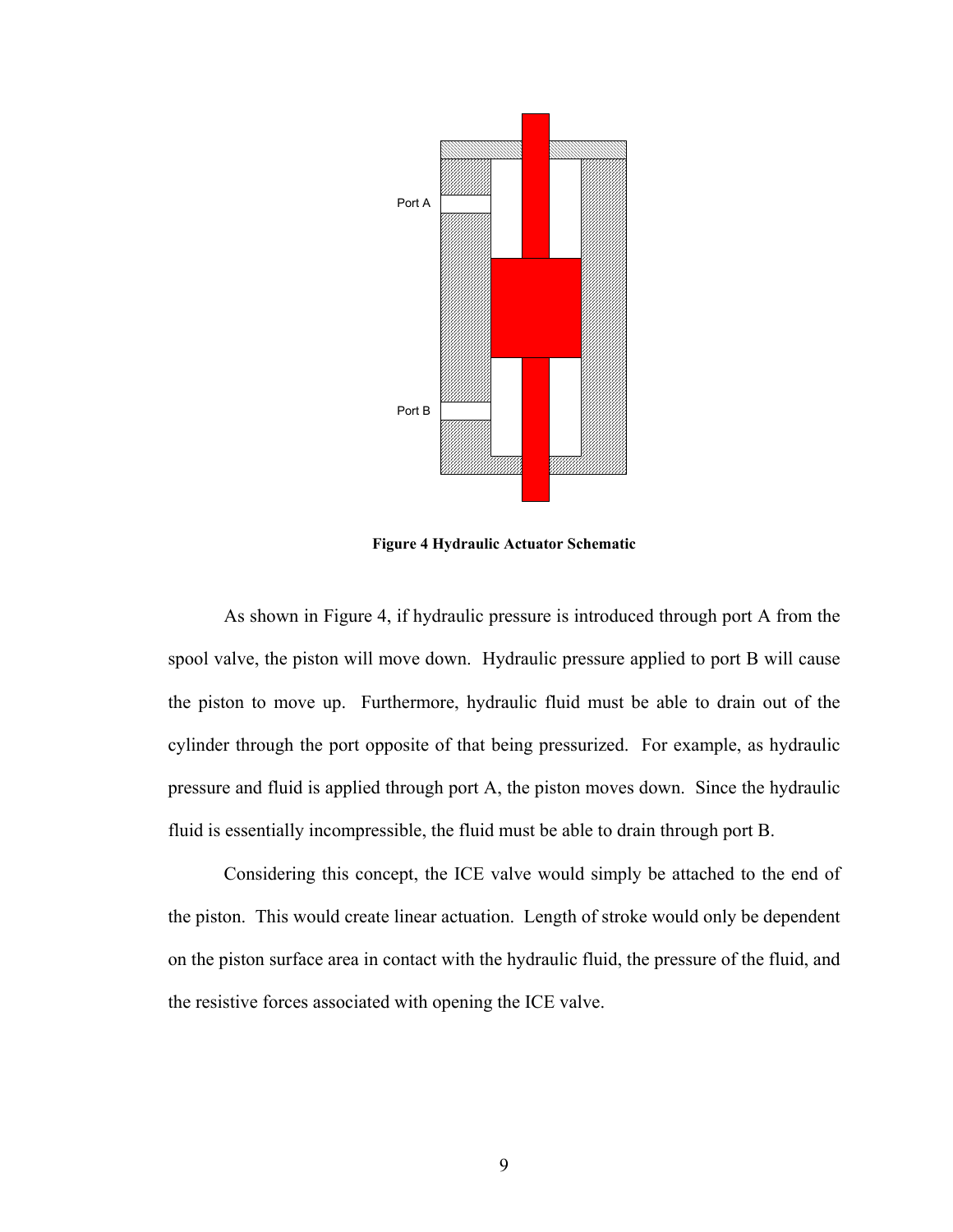## <span id="page-19-0"></span>*2.2 Existing Technology*

#### **2.2.1 Introduction to Camshaft Technology**

Since the origination of the automobile, the internal combustion engine has evolved considerably. However, one constant has remained throughout the decades of ICE development. The camshaft has been the primary means of controlling the valve actuation and timing, and therefore, influencing the overall performance of the vehicle.

The camshaft is attached to the crankshaft of an ICE and rotates relative to the rotation of the crankshaft. Therefore, as the vehicle increases is velocity, the crankshaft must turn more quickly, and ultimately the camshaft rotates faster. This dependence on the rotational velocity of the crankshaft provides the primary limitation on the use of camshafts.

As the camshaft rotates, cam lobes, attached to the camshaft, interface with the engine's valves. This interface may take place via a mechanical linkage, but the result is, as the cam rotates it forces the valve open. The spring return closes the valve when the cam is no longer supplying the opening force. Figure 5 shows a schematic of a single valve and cam on a camshaft.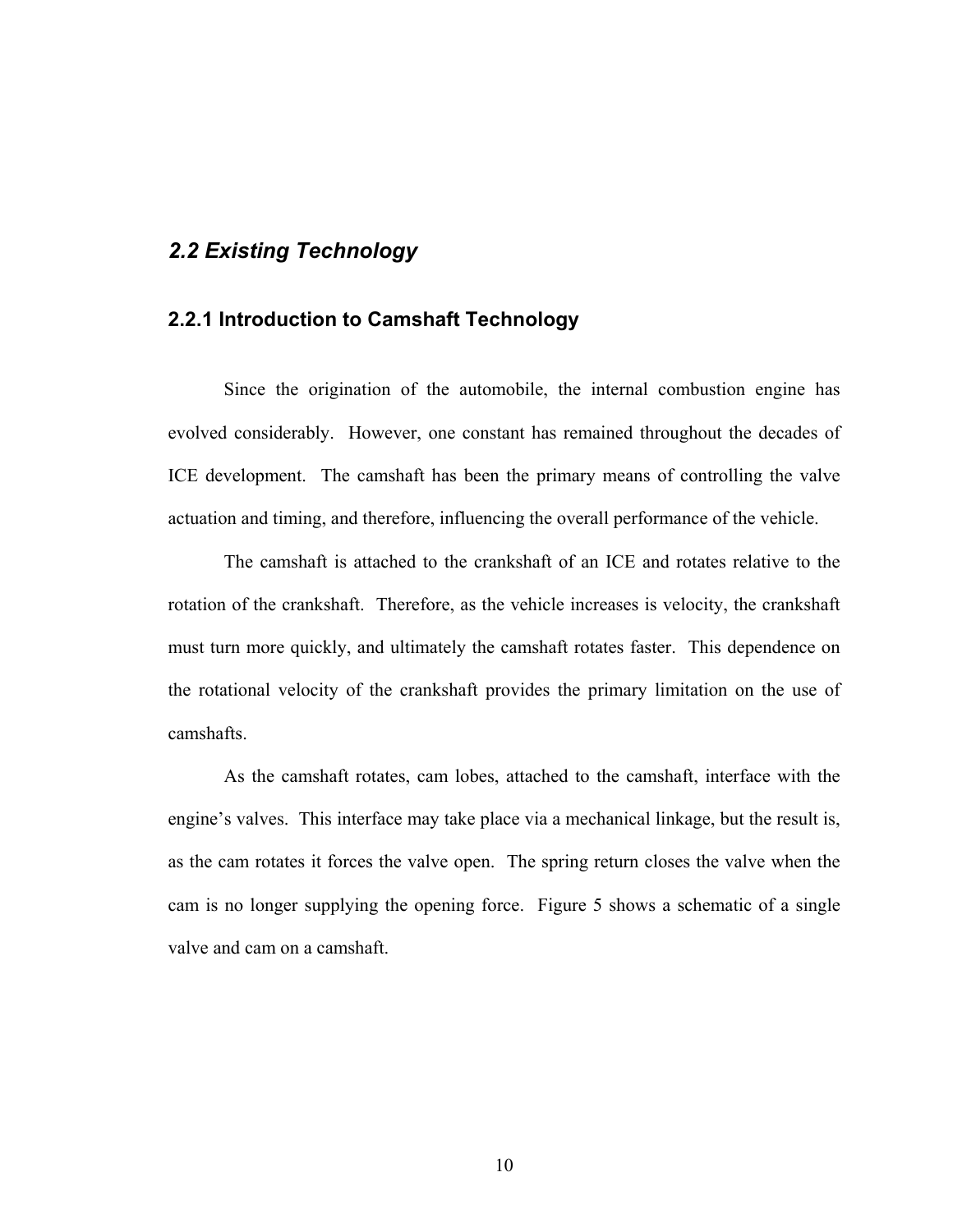<span id="page-20-0"></span>

**Figure 5 Single Cam and Valve** 

Since the timing of the engine is dependent on the shape of the cam lobes and the rotational velocity of the camshaft, engineers must make decisions early in the automobile development process that affect the engine's performance. The resulting design represents a compromise between fuel efficiency and engine power. Since maximum efficiency and maximum power require unique timing characteristics, the cam design must compromise between the two extremes.

This compromise is a prime consideration when consumers purchase automobiles. Some individuals value power and lean toward the purchase of a high performance sports car or towing capable trucks, while others value fuel economy and vehicles that will provide more miles per gallon.

Recognizing this compromise, automobile manufacturers have been attempting to provide vehicles capable of cylinder deactivation, variable valve timing (VVT), or variable camshaft timing (VCT). These new designs are mostly mechanical in nature. Although they do provide an increased level of sophistication, most are still limited to discrete valve timing changes over a limited range.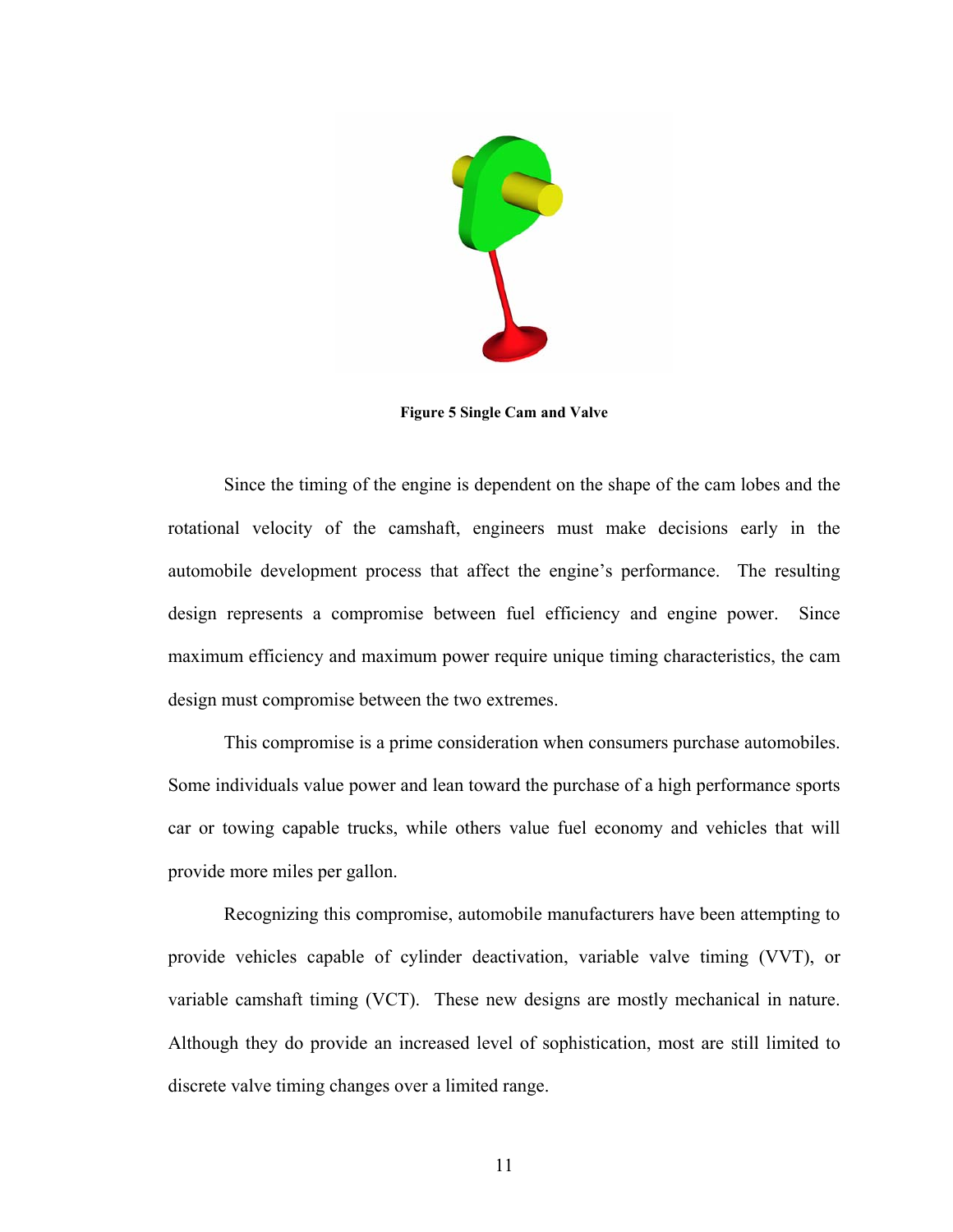Early in the development of variable engines, Cadillac introduced its V-8-6-4 engine [1]. This 1981 engine was based on a 6.0 liter V-8, but was capable of operating as a 4.5 liter V-6 or a 3.0 liter V-4. The engine changes were made while running and were controlled by the on-board computer's determination of power requirements. The engine changed the number of active cylinders by adjusting the position of the rockerarm fulcrum. To disable a cylinder, the fulcrum was moved via a hydraulic solenoid valve to the contact point of the rocker-arm and engine valve stem. This prevented the rotating camshaft from supplying enough force to open the engine valve. The computer then made adjustments to the fuel injection rates to compensate for the change in fuel requirements.

The Cadillac V-8-6-4 was the standard engine for all 1981 Cadillac models, but the engine experienced a short production run. Due to consumer complaints about the engine response and operation, especially when changing from one mode to another, Cadillac discontinued its variable engine.

As an update to the short lived Cadillac V-8-6-4, GM will introduce its "Displacement on Demand" engines in their 2004 models [2]. The concept is similar to the earlier Cadillac attempt, but this design limits the engine to operate either as a V-8 or a V-4. With the increase of computing power, GM states the design is more sophisticated, and they promise that the change from 8 to 4 to 8 cylinders will be virtually unnoticeable to the driver.

The new GM engine incorporates a special valve lifter, designed by Eaton Corporation. This lifter is a multi-shaft component capable of telescoping. A hydraulically actuated locking pin, when engaged, prevents the lifter from collapsing.

12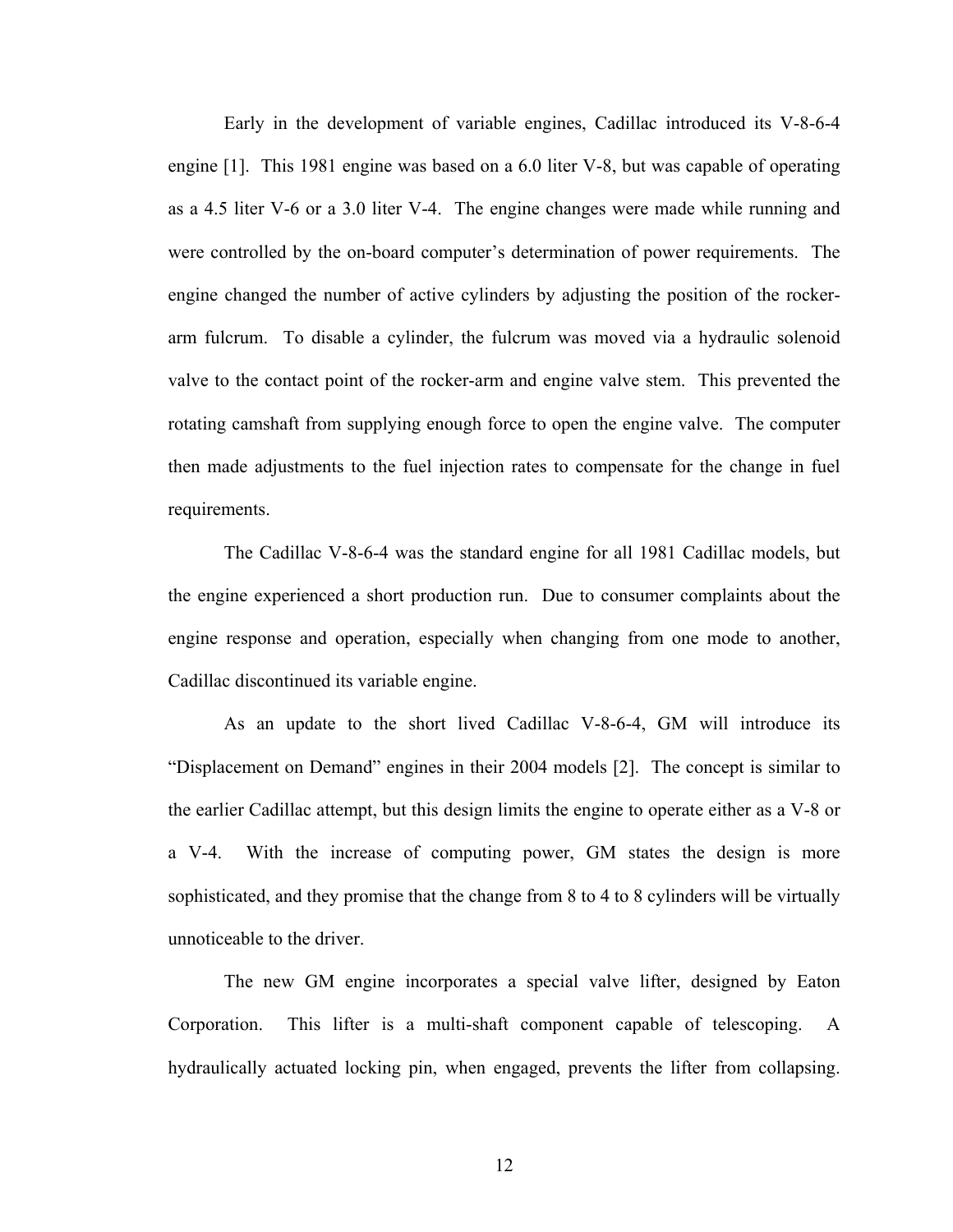This allows the cam to open the engine valve. When the locking pin is hydraulically removed, the cam simply collapses the lifter and cannot actuate the engine valve.

Instead of the cylinder operating changes offered by the new GM engine, Honda has introduced its VTEC engines to address the need for greater levels of engine sophistication [3]. This design incorporates three cam lobes and three rocker-arms for each engine valve; see figure 6 for a schematic of the Honda VTEC. The unit locks the rocker-arms together as engine demands change. One rocker-arm is in contact with the engine valve stem and is directly responsible for the actuation of the engine valve. As engine demands change due to increased engine speed, the adjacent rocker-arms are linked, so the valve timing becomes a function of the second cam and rocker-arm pair. This process is repeated for higher rpm's, so the third cam controls the timing of the engine valve. A hydraulic spool valve connects the rocker arms together by driving a pin through the units. The three cam lobes are designated for low, mid, and high rpm requirements. There use generates a more consistent torque output and increase fuel efficiency by providing better valve timing at three different operating ranges.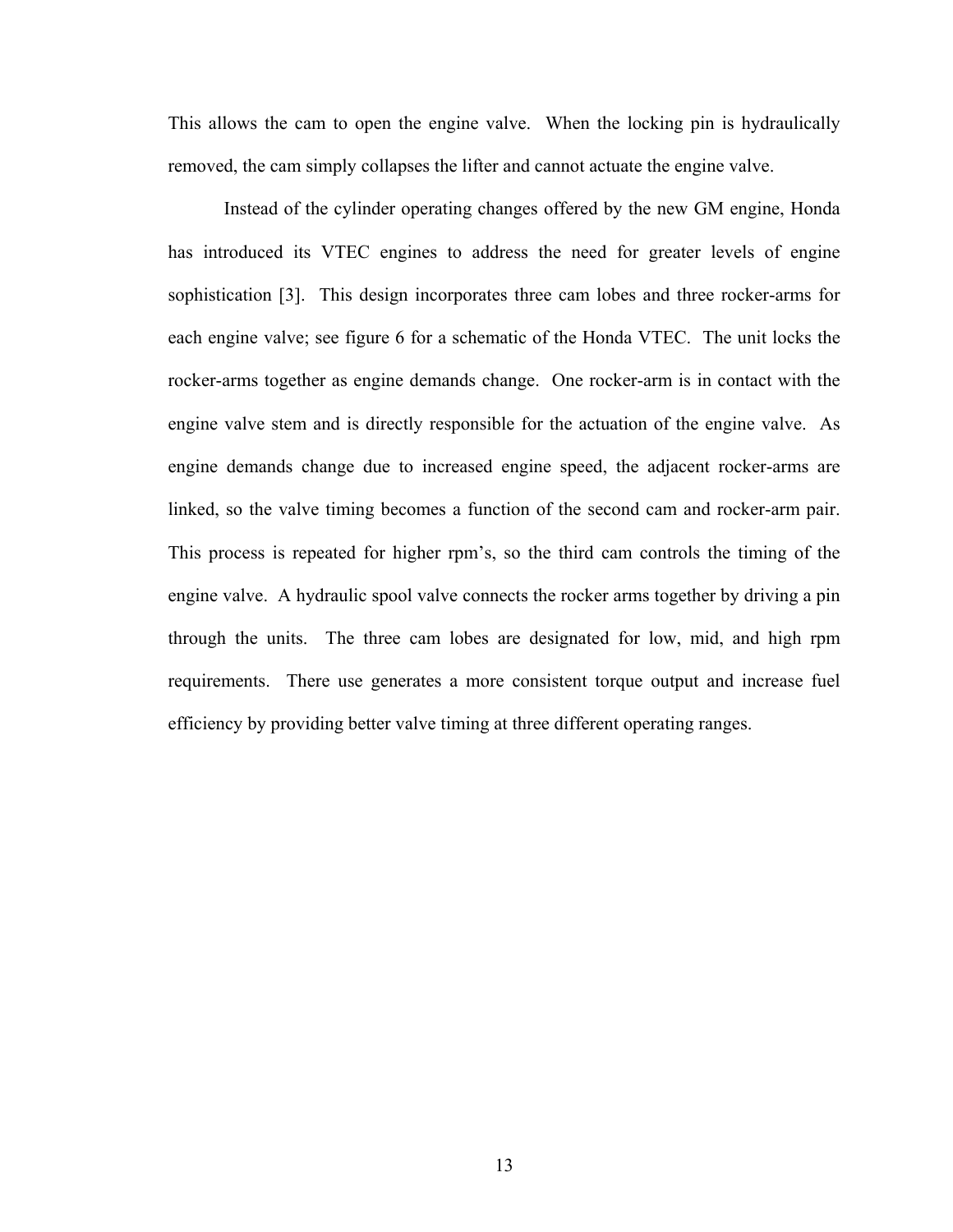<span id="page-23-0"></span>The New DOHC VTEC with the Combination-VTEC-Roller



**Figure 6 Honda VTEC Schematic [3]** 

As another approach to VVT, Lexus has developed a "variable valve timing, intelligent" (VVT,i) system for its engines. They claim to have produced the next level of sophistication by introducing continuously VVT [4]. The on-board computer monitors the engine demands and continuously adjusts the timing and overlap of the intake and exhaust valves.

Regardless of the VVT technology differences among the leading automotive manufacturers, the prime similarity of a camshaft remains. Therefore, limitations continue, since the timing is still a function of engine speed.

These limitations have initiated research into camless engine technology. The following section outlines some recent accomplishments of other researchers in an attempt to develop truly independent VVT.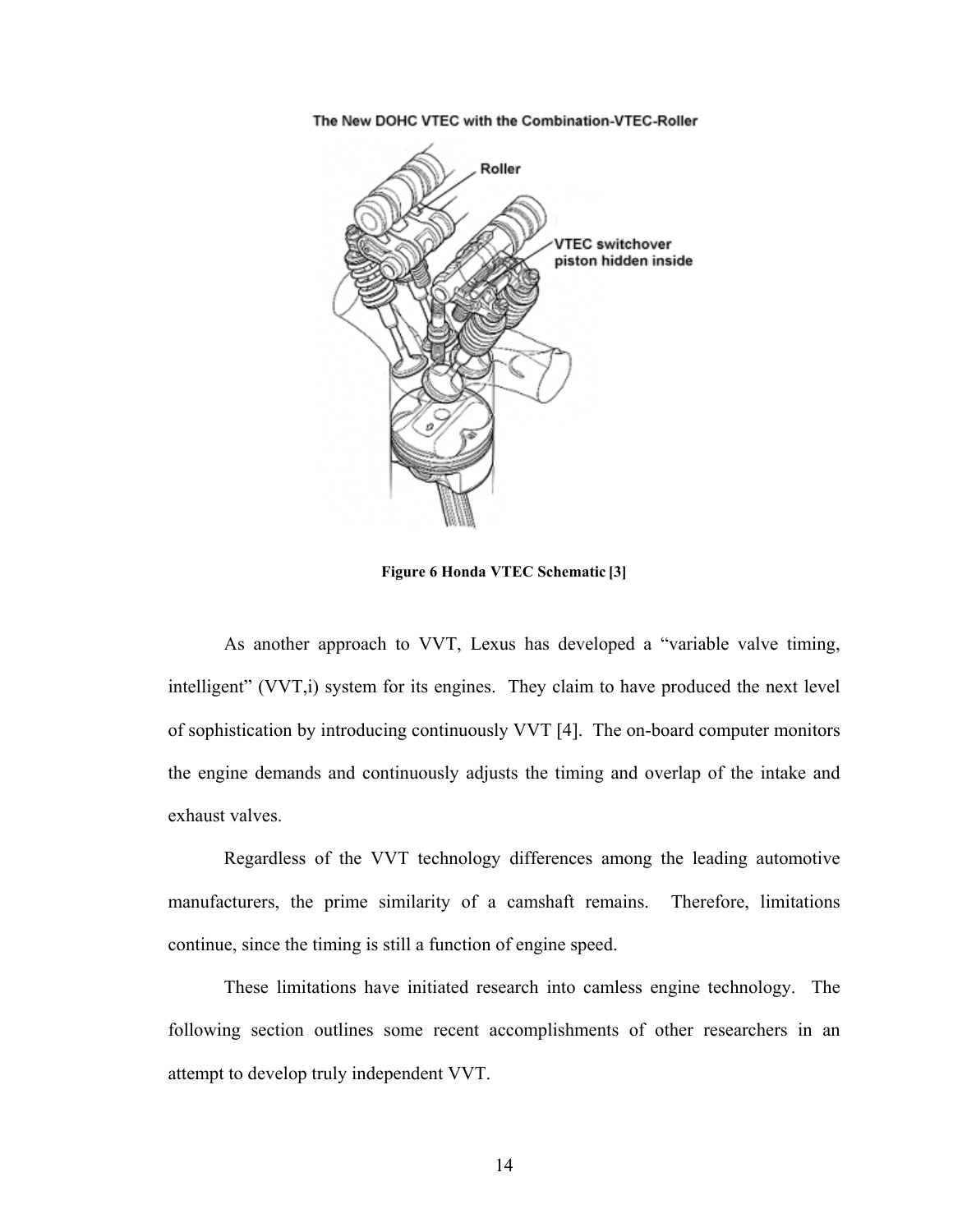#### <span id="page-24-0"></span>**2.2.2 Literature Review of Camless Engine Development**

Originally, camless engines were developed for use as a design aide to automotive engine manufacturers. The use of a camless engine allowed the engineer to experiment with valve timing as a means of designing cam profiles. These early units were not limited by dimensional or power consumption restraints. Instead, they were solely developed for laboratory use as a design tool.

Aside from laboratory use, history shows that the idea of a camless internal combustion engine had its origins as early as 1899, when designs of variable valve timing surfaced [5]. It was suggested that independent control of valve actuation could result in increased engine power. More recently, however, the focus of increased power has broadened to include energy savings, pollution reduction, and reliability.

To provide the benefits listed above, researchers throughout the previous decade have been proposing, prototyping, and testing new versions of valve actuation for the internal combustion engine. Their designs have taken on a variety of forms, from electropneumatic to electro-hydraulic. These designs are based on electric solenoids opening and closing either pneumatic or hydraulic valves. The controlled fluid then actuates the engine valves.

Much of the remaining documentation deals with either the control of the solenoids or the computer modeling of such control systems. The research on the control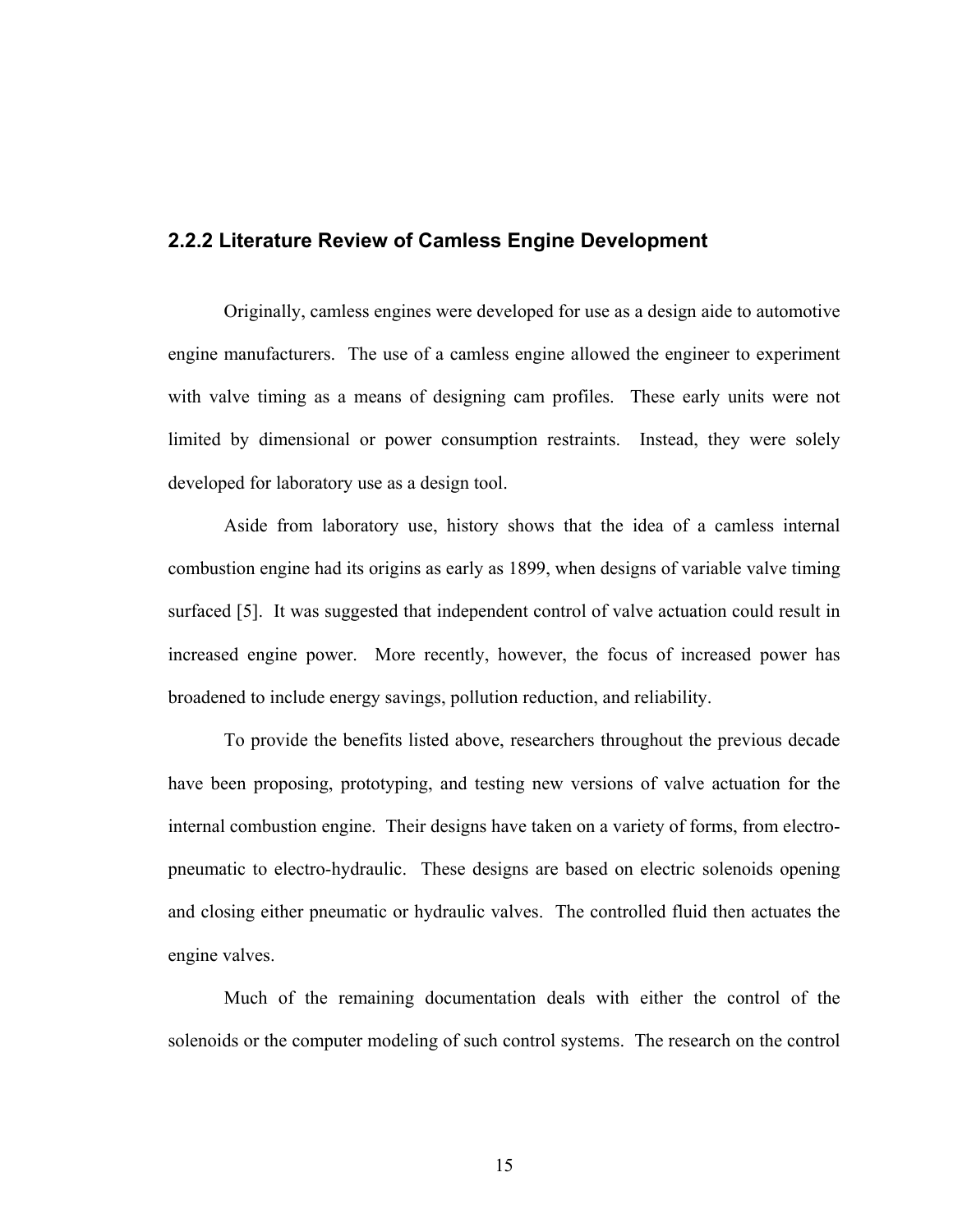of the solenoids is crucial since their precision and response is a limiting factor to the development of earlier camless valve actuators.

A comprehensive project using solenoid control of pneumatic actuators was completed in 1991 [5]. This research included the development of the actuators, a 16 bit microprocessor for control, and comparative testing between a standard Ford 1.9 liter, spark ignition, port fuel injected four cylinder engine and the same engine modified for camless actuation. Testing compared the unmodified engine to that of the same engine, altered to include eight pneumatic actuators in place of the standard camshaft.

The actuators used during the research required an off-engine power source because an engine mounted compressor was not feasible. The researches found that for engine operation at 1500 rpm, the eight actuators used a total of 2.5 kW of power. This compares very high to the 140 watts of power consumed by comparable production engines. As Gould et al. states, their work cannot be considered feasible for implementation due to the high power requirements of the actuator.

For their project, pneumatic actuators were chosen after running comparison tests among different methods. Pressurized air was chosen due to its low mass, allowing fast response and stability over a broad temperature range. The researchers found that hydraulic systems had sluggish response, especially at low temperatures.

The pressurized air was controlled by electromagnetic valves. All flow path distances were minimized to increase the response time of the actuator by reducing the volume of air required for actuation. The pressurized air opened the engine valves based on the timed electrical signal input to the "electromagnetic latch." Residual air was

16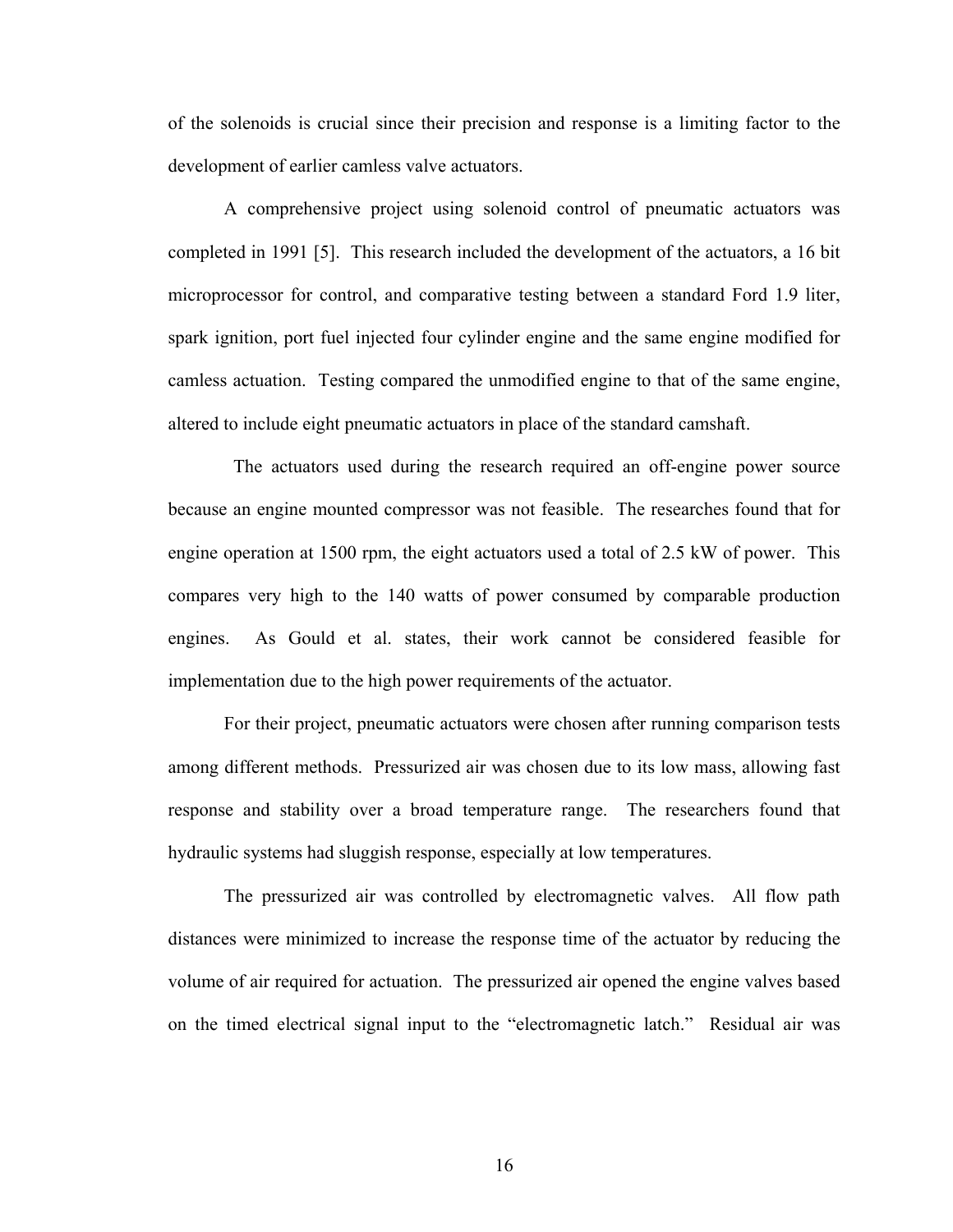compressed during valve seating and provided a means of slowing the valve for a soft seat.

The researchers concluded that the test engine produced approximately 11% greater torque at low engine speeds (below 2000 rpm) compared to a conventional engine. Furthermore, the camless engine was capable of reducing emission gasses, specifically "brake specific nitrous oxide emissions" (bsNOx), but only by degrading the combustion process [5].

In 1996 the next generation of camless engine was completed at the Ford Research Laboratory by, principally, Michael Schechter and Michael Levin. Ford's work has taken a detailed look at the plethora of parameters associated with consistent, reliable engine operation. The first half of the paper describing their work is focused on the base parameters of valve timing and overlap. This data will serve as beneficial information during the further development of the prototype at the University of South Carolina.

Beyond the basics, Schechter and Levin introduce a new concept of the hydraulic pendulum. It is stated that the use of a hydraulic pendulum decreases the system's energy consumption by converting the kinetic energy of a closing valve into potential energy stored in the pressurized fluid. This reduces the energy required for pumping the hydraulic fluid. Through this conversion of energy, the authors predict that a 16-valve, 2.0 L engine will consume about 125 W to operate at light loads.

The hydraulic pendulum also allows for the solenoid-based-system to slow valve velocity. This results in soft seating the valve and is a favorable attribute of the new system. Another benefit is the ability to vary the opening and closing velocity of the valve. This allows for increased variation to engine valve parameters.

17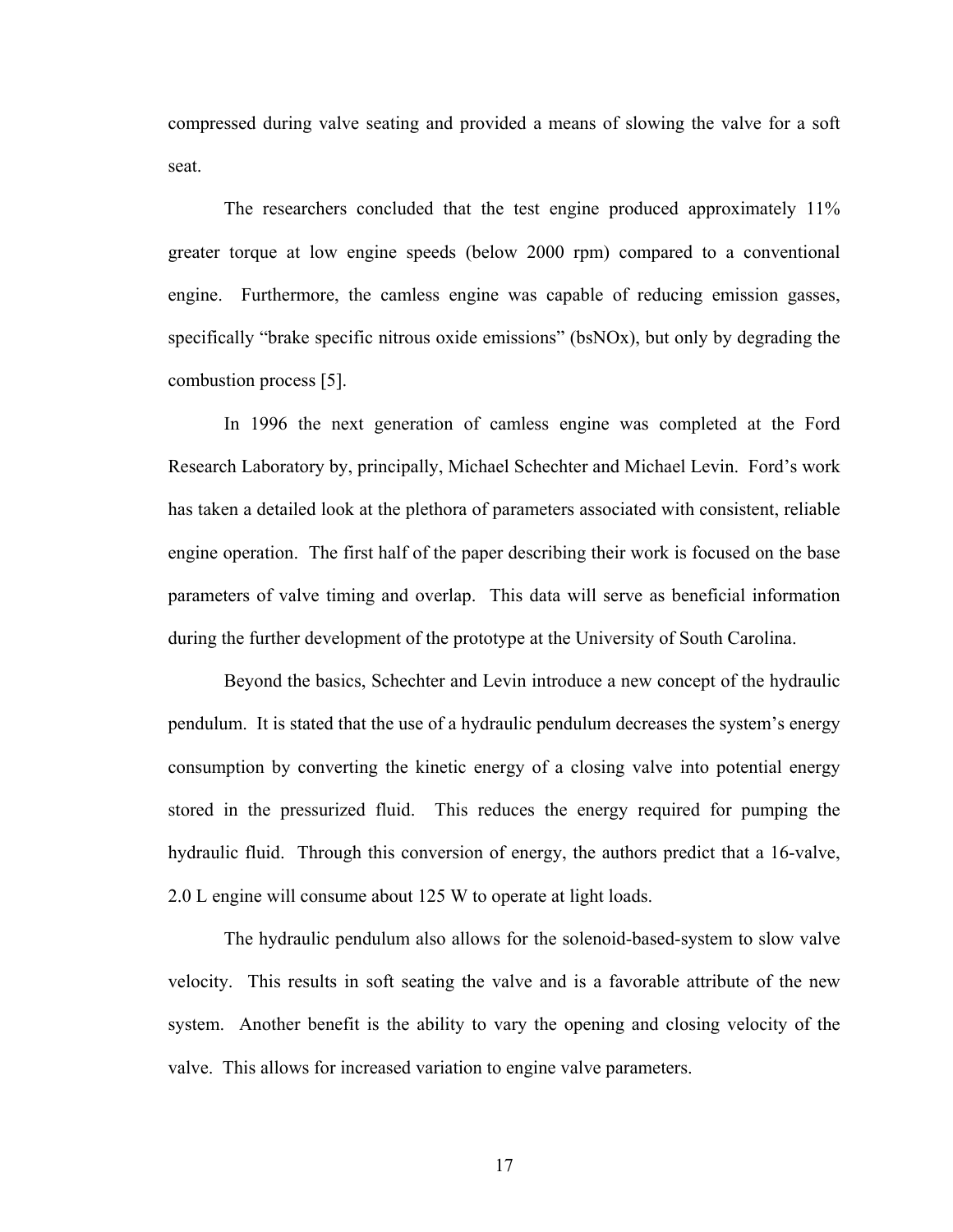<span id="page-27-0"></span>A schematic of the hydraulic pendulum is shown in Figure 7. High and low pressure hydraulic reservoirs are connected to the engine valve's actuating piston. The control of this fluid is accomplished by means of two solenoids and two check valves. High pressure fluid is always in contact with the lower side of the piston, and either high or low pressure fluid is in contact with the upper side of the piston. The difference in pressure contact area is utilized in conjunction with the hydraulic pressure to vary the actuating forces.



**Figure 7 Hydraulic Pendulum Schematic [6]** 

The authors provide a detailed description of the valve actuation cycle. This is summarized as follows. To open the engine valve, the high pressure solenoid opens to allow high pressure hydraulic fluid into the upper chamber. Due to the difference in pressure contact area, the valve opens. Next, the high pressure solenoid closes, but the valve's momentum continues to open the engine further. This causes a reduction of pressure in the upper chamber and allows the low pressure check valve to open. The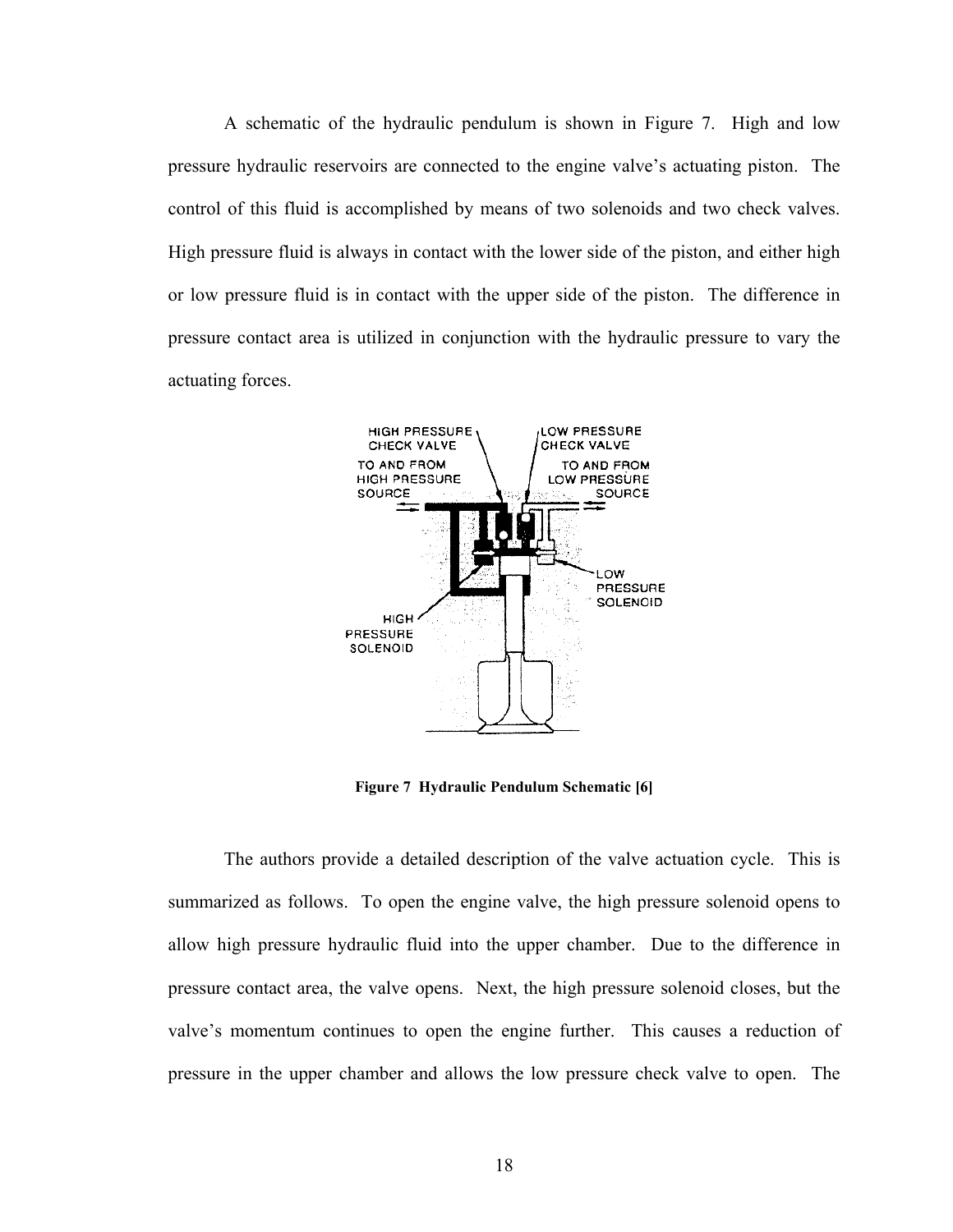engine valve decelerates as it pumps the high pressure fluid from the lower cavity back to the high pressure reservoir. This process both slows the valve and recovers some energy by converting the kinetic energy of the engine valve into potential energy in the high pressure fluid. Once the upper cavity pressure equalizes with the low pressure reservoir, the check valve closes and the upper cavity fluid is static. This allows the engine valve to be held open.

Closing the valve is initiated by the opening of the low pressure solenoid valve. The engine valve accelerates toward its closed position based on the force differential between the high pressure lower cavity and the low pressure upper cavity. The upper cavity fluid is pumped back toward the low pressure reservoir. Energy is again recovered and the engine valve is soft-seated through a similar deceleration process. By closing the low pressure solenoid valve, the upward momentum of the engine valve pressurizes the upper cavity fluid. This increase in pressure opens the high pressure check valve and allows the upper cavity fluid to be pumped back to the high pressure reservoir. Again, energy is converted from kinetic to potential and the valve is decelerated.

The best timing of this process would allow for the kinetic energy of the engine valve to be exhausted exactly when it closes. However, the researchers provide an alternative to such precision. Instead, they suggest stopping the engine valve just prior to contact with the seat, and then briefly opening the high pressure solenoid to complete the cycle [6].

Through the use of a hydraulic pendulum, a complete four cylinder ICE was produced and found some success. However, the system is complicated and requires multiple components. The use of a hydraulic pendulum requires two solenoids and two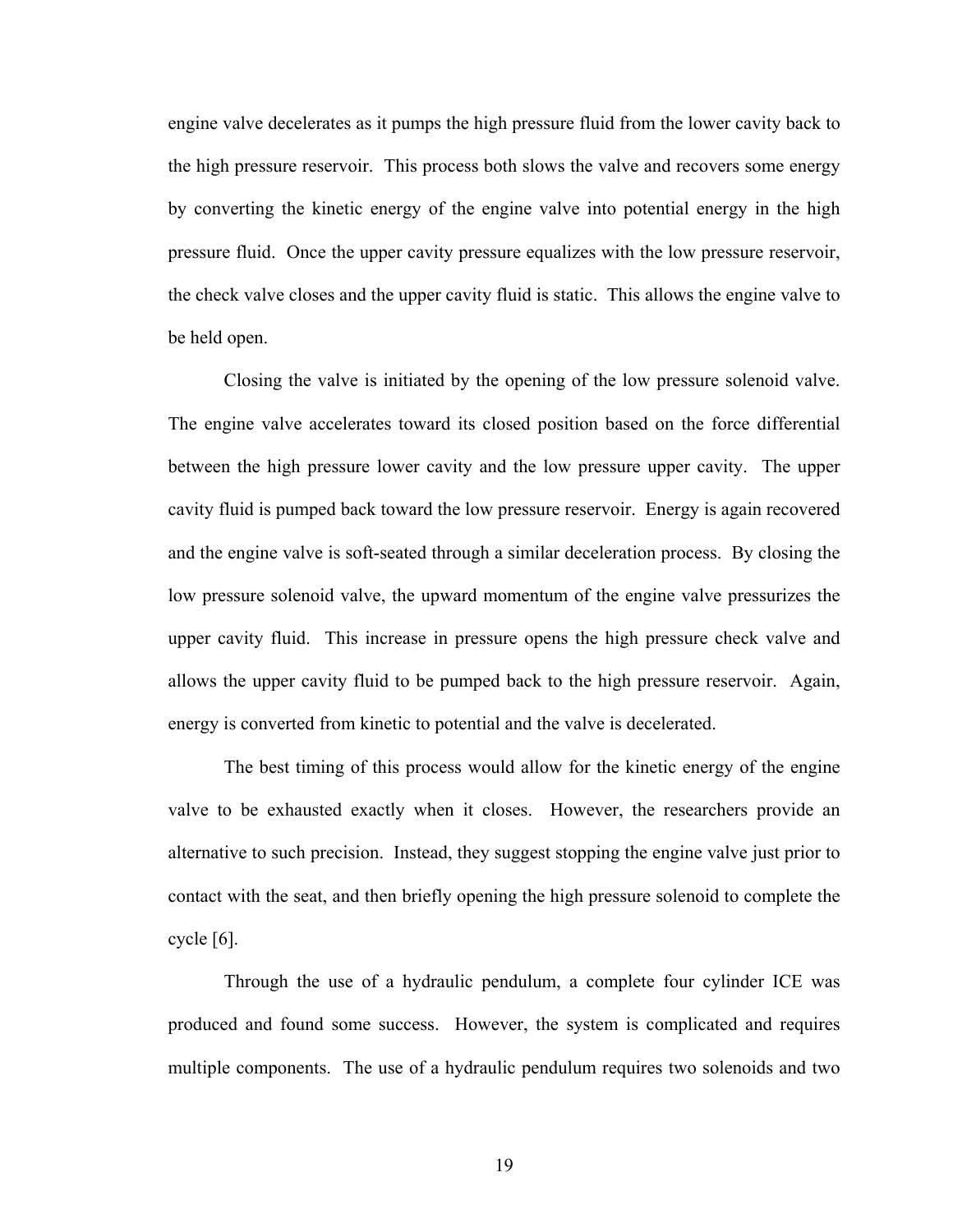check valves per engine valve and both a high pressure and low pressure hydraulic fluid supply. (Schechter et al. state that two solenoids can run a pair of valves as-long-as the pair are synchronized. However, this detracts from the concept of independent valve control.)

The camless engine developed by Ford and described above was then enhanced at the University of Illinois at Urbana-Champaign. The focus of the project was to advance the hydraulic-pendulum-based CLE actuator by developing an adaptive feedback control. Their research is focused on the electronics and algorithms of data acquisition and control and extends beyond the scope of the current phase of research here at the University of South Carolina. However, as a comparison, some of the results are presented here. The complete system was limited to operating at 3000 rpm. Valve lift greater than 5 mm could not be consistently controlled [7].

The authors raise concerns of component variation and its effect on the proper control of the engine valves. These issues rise mainly from the tolerances associated with the production of automotive components. Furthermore, the authors investigated the system changes due to fluctuations in hydraulic fluid temperature [7]. Both of these parameters will need to be addressed during USC's next phase of research.

Beyond the projects discussed within, little technical information exists on the development of the camless engine. More recent projects, including those at Siemens Automotive – Europe and International Truck and Engine Corporation represent the next phase of external CLE research.

In June, 2000, Sturman Engine Systems and International Truck and Engine Corporation completed their proprietary CLE project by being the first CLE based truck

20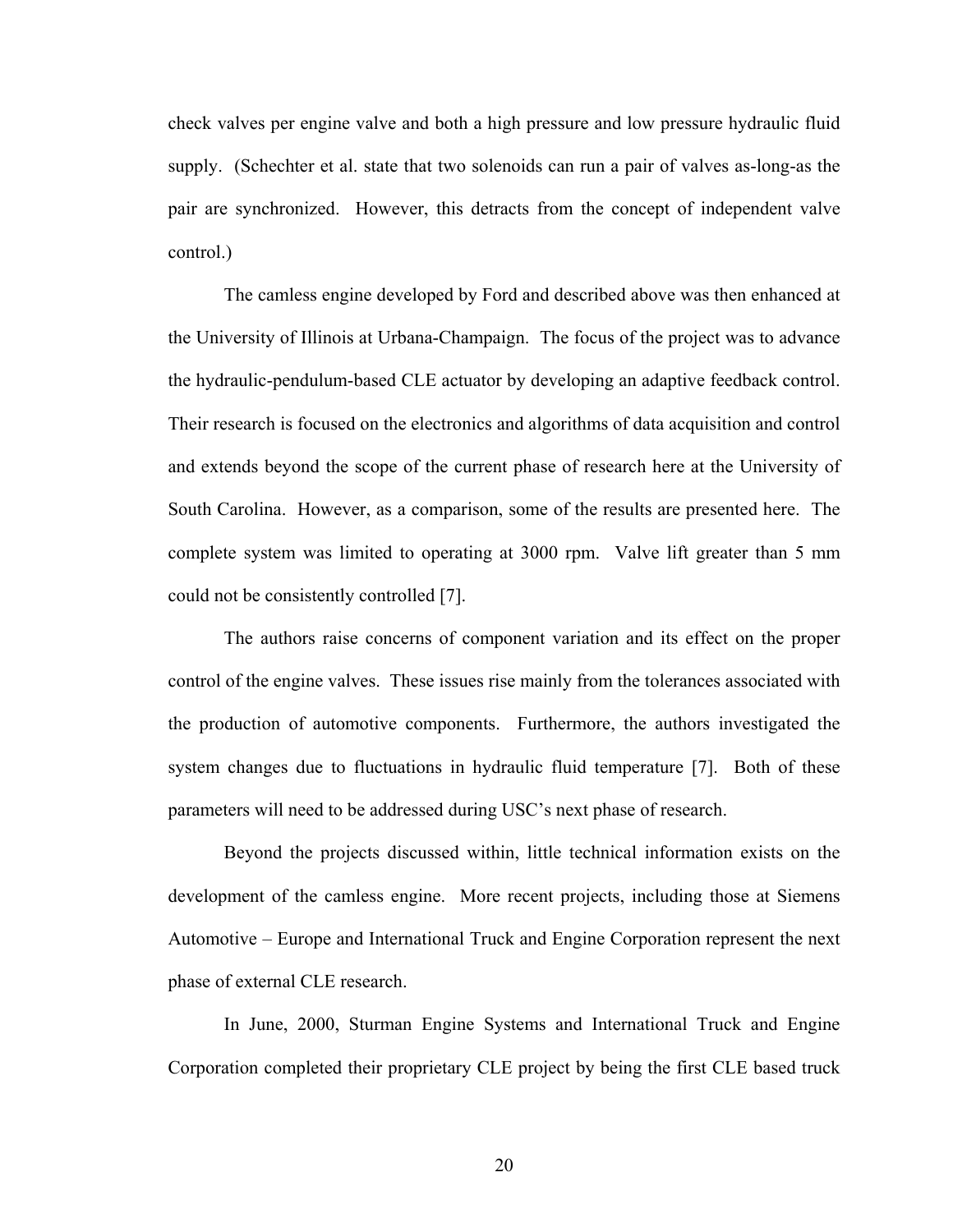to reach the summit of Pikes Peak [8]. The International engine with Sturman hydraulic valves is a diesel system. One of the difference between diesel truck and gasoline passenger car demands is operating speed, and even experts familiar with the project have raised concerns about the electrohydraulic system capabilities at the higher speeds of passenger cars [9]. Although the system is proprietary, one available detail is the hydraulic fluid used to actuate the engine valves is controlled by a spool sandwiched between two electrical coils [9].

Concurrent to the International Truck and Engine and Sturman Engine Systems development, Siemens Automotive has been advancing their version of the CLE. Siemens claims their Electromechanical Valve Train (EVT) is nearing production capabilities [10]. Again, the system is proprietary, but some details are available. The Siemens' CLE is operating on the anticipated 42 volt bus and comes from an electrical distributor and crankshaft-mounted starter-generator. Special algorithms provide the current signal to the engine actuators and are capable of controlling valve velocity and soft-seating. Their actuator is based on a spring/mass system. Early results show a fuel savings of 10 percent. Siemens is currently working on the next phase, which will focus on sensorless actuator control [10].

The one common factor of all known CLE work is that none are using piezoelectric devices to control the engine valve actuation. It is this difference that makes the USC project unique and may prove to be the necessary element to provide the next level of engine sophistication.

---------------------------------------

<sup>[1]</sup> Lamm, J.; "V-8-6-4, Cadillac Tries Multi Displacement" Road & Track November, 1980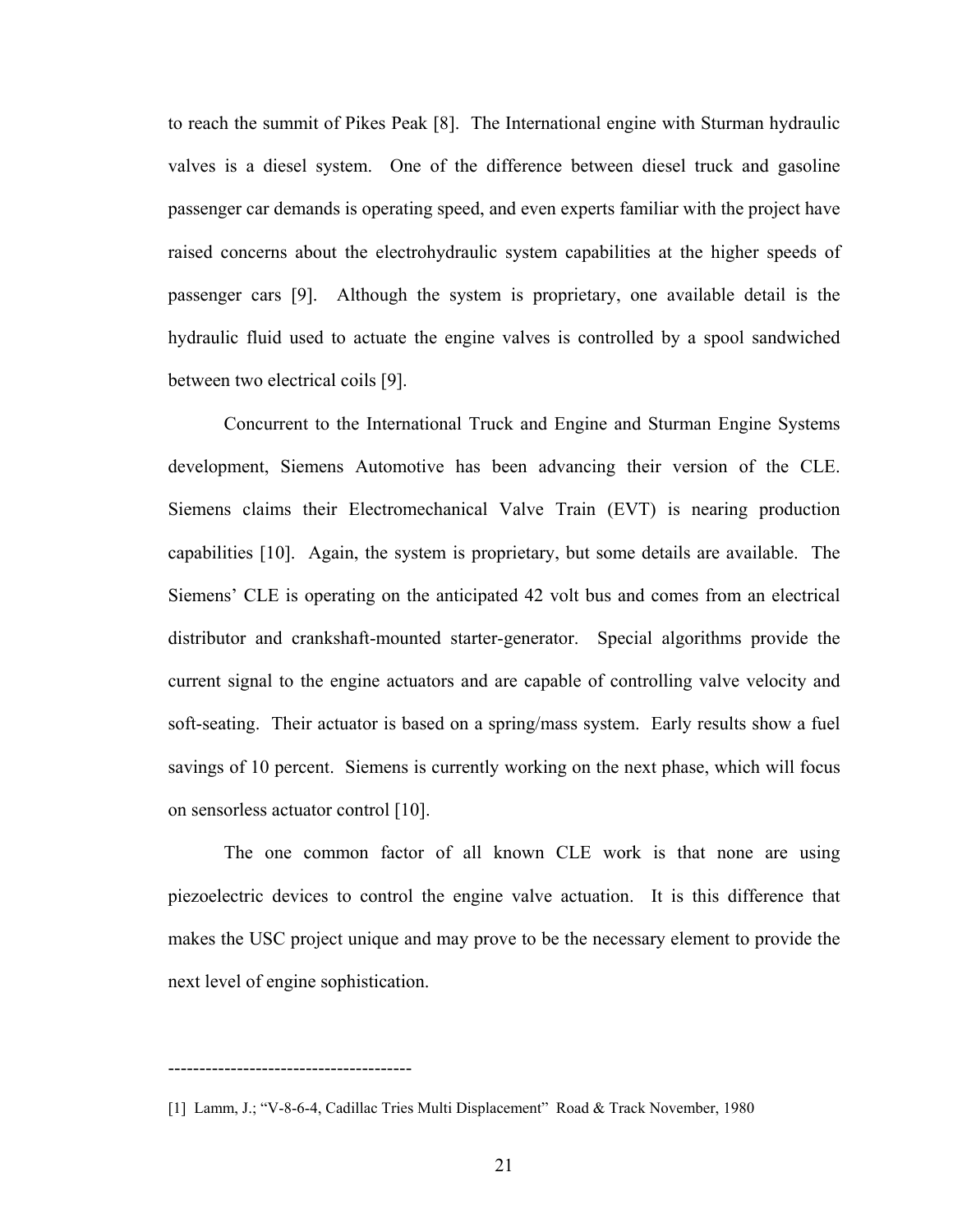[2] General Motors – GM and the Environment. May 21, 2001. General Motors. June 13, 2001 <http://www.gm.com/company/gmability/environment/gm\_and\_the\_env/releases/displacement\_052101.ht m>.

[3] Mori, Kaz. Honda's High-Output LEV Engine Home Page. Honda. June 13, 2001 <http://s2000.vtec.net/jdmhtml/high-output-lev.htm>.

[4] Lexus – Variable Valve Timing a First in an SUV. Autoworld. June 18, 2001 <http://www.autoworld.com/RX300.htm>.

[5] Gould, L; Richeson, W; and Erickson, F., 1991, "Performance Evaluation of a Camless Engine Using Valve Actuation with Programmable Timing," SAE Paper No. 910450.

[6] Schechter, M.; and Levin, M., 1998, "Camless Engine," SAE Paper No. 960581

[7] Anderson, M; Tsao, T-C; and Levin, M., 1998, "Adaptive Lift Control for a Camless Electrohydraulic Valvetrain," SAE Paper No. 981029

[8] Anonymous, "First Camless Truck Reaches the Summit of Pikes Peak!" Power Stroke Registry, Spring 2001

[9] Murray, C; Electronic Controls to Replace Camshafts in Diesel Engines. April 14, 2000. EETimes.com. July 7, 2000 http://www.eetimes.com/story/industry/system\_and\_software\_news/OEG20000414S0050.htm>.

[10] Ladd, D; Camless Engine is Gaining Momentum. September 13, 1999. Siemens Automotive. July 4, 2000 <http://media.siemensauto.com/mediacenter2/queries/releasefull.phtml?prjob\_num=1195>.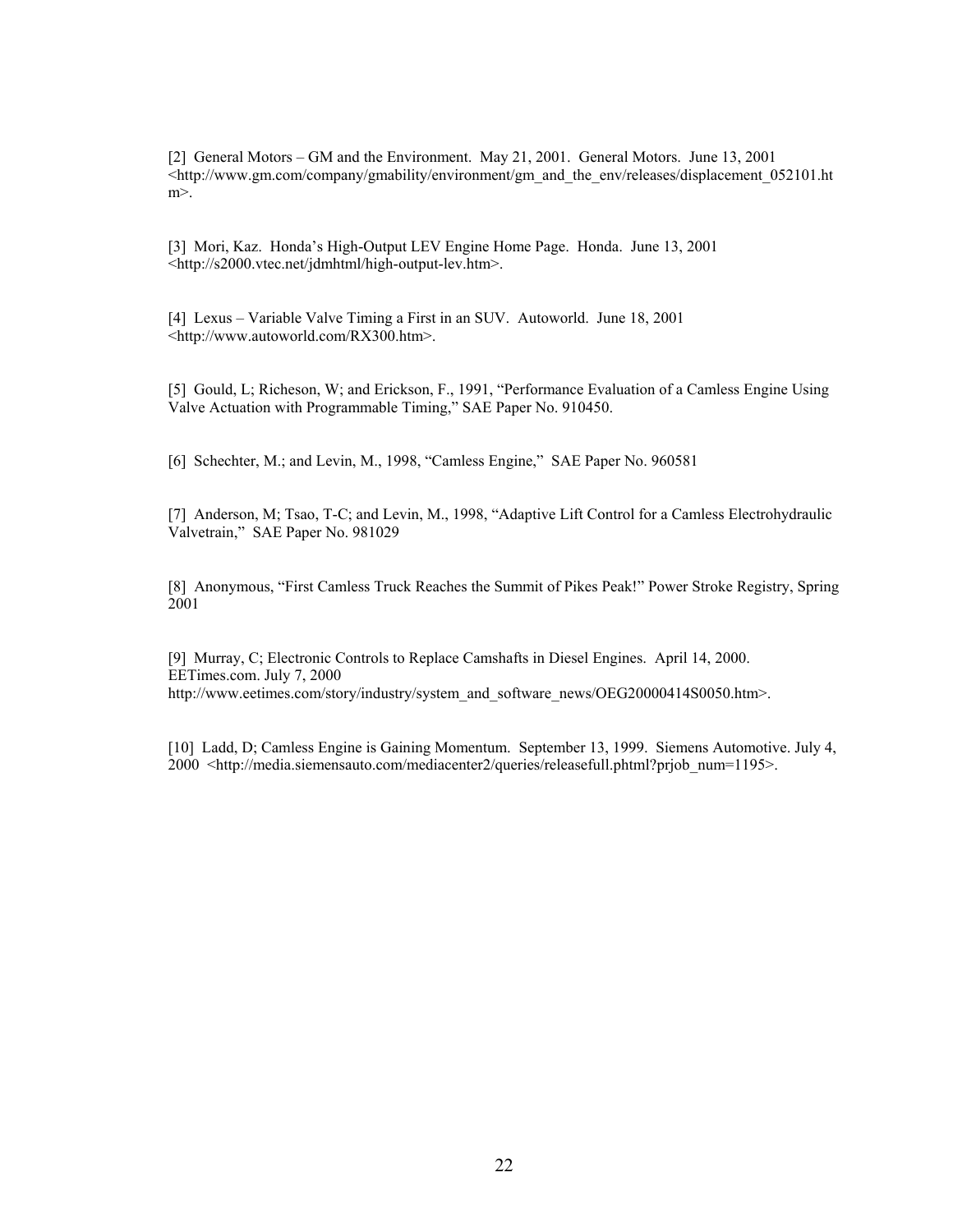## <span id="page-32-0"></span>**Chapter Three: Phase II**

#### *3.1 Design Process*

This chapter summarizes the design process in, roughly, chronological order. Some designs were initiated and later altered or abandoned as more information about the project was discovered. The entire process is outlined as a historic reference and is written considering that the project will continue into a second design phase. Therefore, earlier work that did not appear in the proof-of-concept design may have significance in future development.

Initially, the boundary interface of the design had to be well defined. This is divided into three discrete components. First, the connections to the spool valve needed to be outlined. Next, the interface with the engine valve stem needed to be studied. Finally, the systems envelope needed to fit within the available space on the test stand.

The provided spool valve had standard four port control valve connections as dictated by ISO 4401. These dimensions are illustrated in Figure 8 and the table below.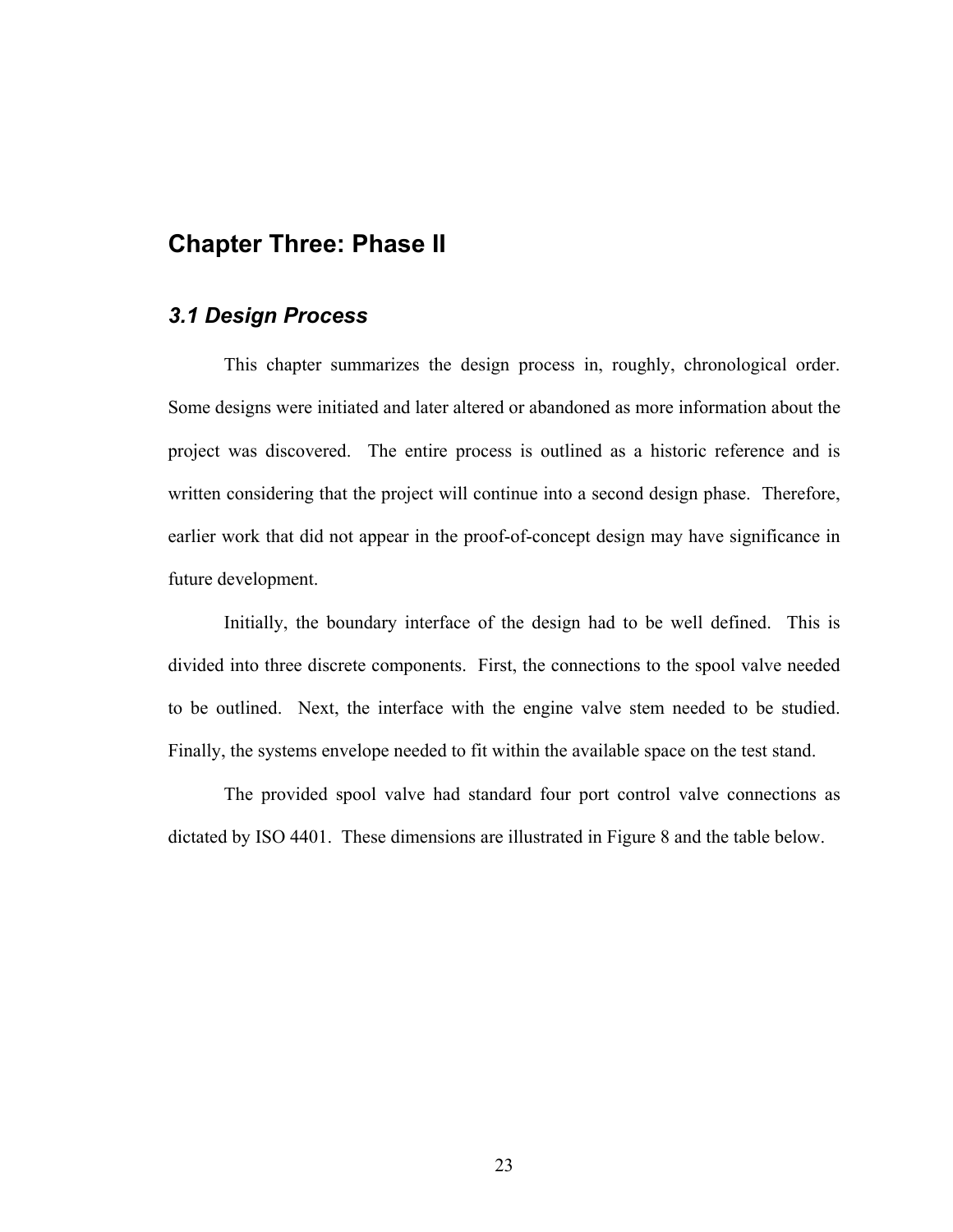<span id="page-33-0"></span>

All dimensions are in mm.

|  |  |  |  | <b>Figure 8 Four Port Mounting Surface Dimensional Scheme</b> |
|--|--|--|--|---------------------------------------------------------------|
|  |  |  |  |                                                               |

| Hole           | $X$ (mm) | $Y$ (mm) |
|----------------|----------|----------|
| F1             |          |          |
| F2             | 40.5     | $-0.75$  |
| F <sub>3</sub> | 40.5     | 31.75    |
| F4             |          | 31       |
|                | 21.5     | 25.8     |
| $\bigwedge$    | 12.7     | 15.5     |
|                | 21.5     | 5.1      |
|                | 30.2     | 15.5     |

#### Table 1

Note that the center of the bolt hole labeled F1 is the origin for the remaining dimensions.

Hydraulic ports P, A, T, and B all have maximum diameters of 7.5 mm. Bolt connections can either be M5 threaded connections or through holes for M5 bolts. For the development of the hydraulic amplifier, threaded connections are required to mate to the through holes of the spool valve housing. The standard, ISO 4401, indicates that for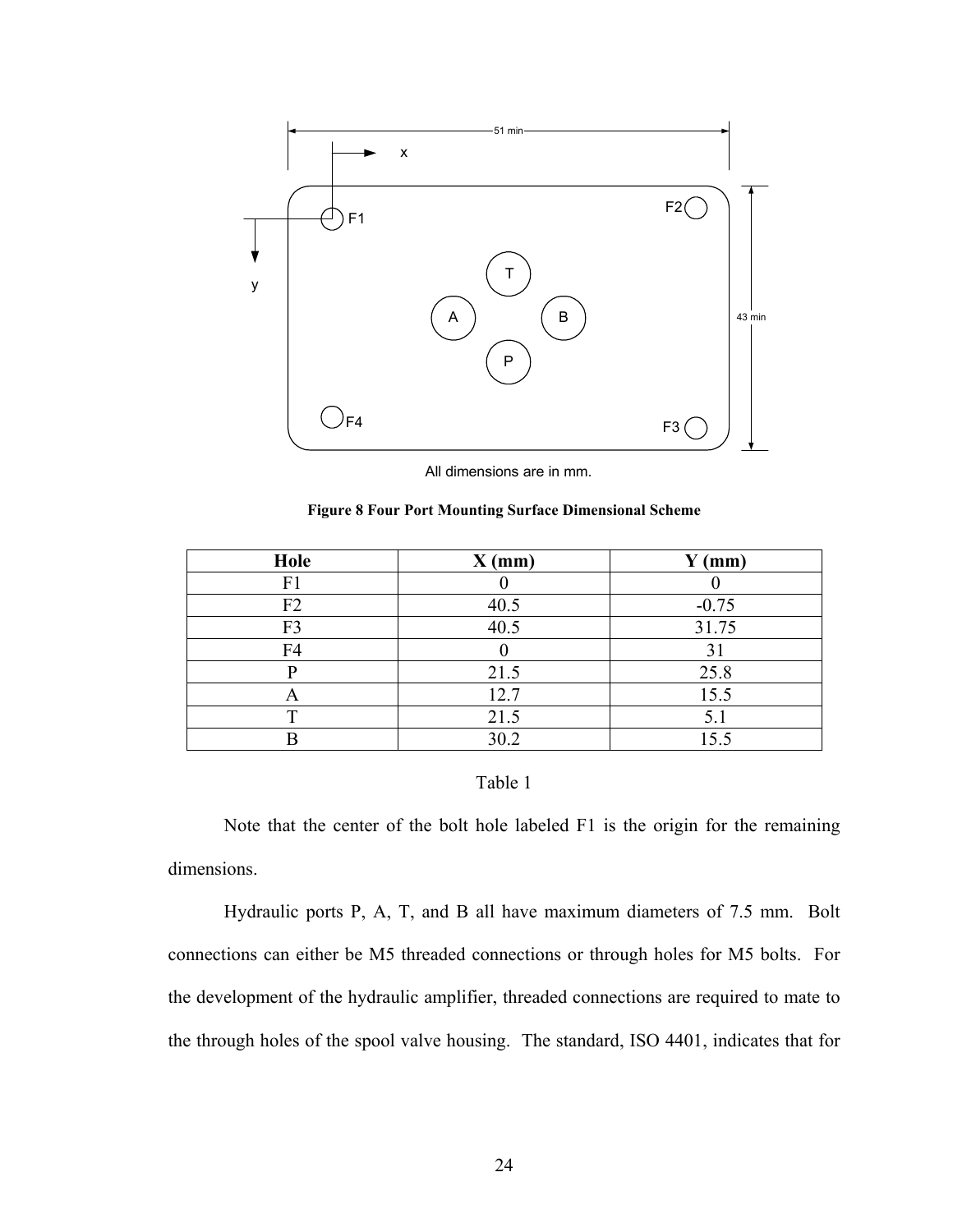<span id="page-34-0"></span>maximum valve interchangeability, thread depth should be a minimum of twice the bolt diameter plus 6 mm.

Having defined the connection requirements for mating to the spool valve, the next step was to determine how the forces of an engine valve could be simulated. Prior to receipt of the hydraulic test rig and cylinder-simulator-stand, it was decided that a piston/cylinder capable of providing resistive force to hydraulic-induced-displacement must be designed.

For the purpose of developing simple resistive force, the design shown in Figure 9 was proposed. The use of compression spring would provide resistance to the piston displacement and would loosely simulate the resistive forces on and ICE valve. As hydraulic fluid pressurized the cylinder through port A, the piston would displace against the resistive force of the spring. This would simulate opening the engine valve. The reverse is true for pressurization through port B.



**Figure 9 Resistive Force Simulator Schematic**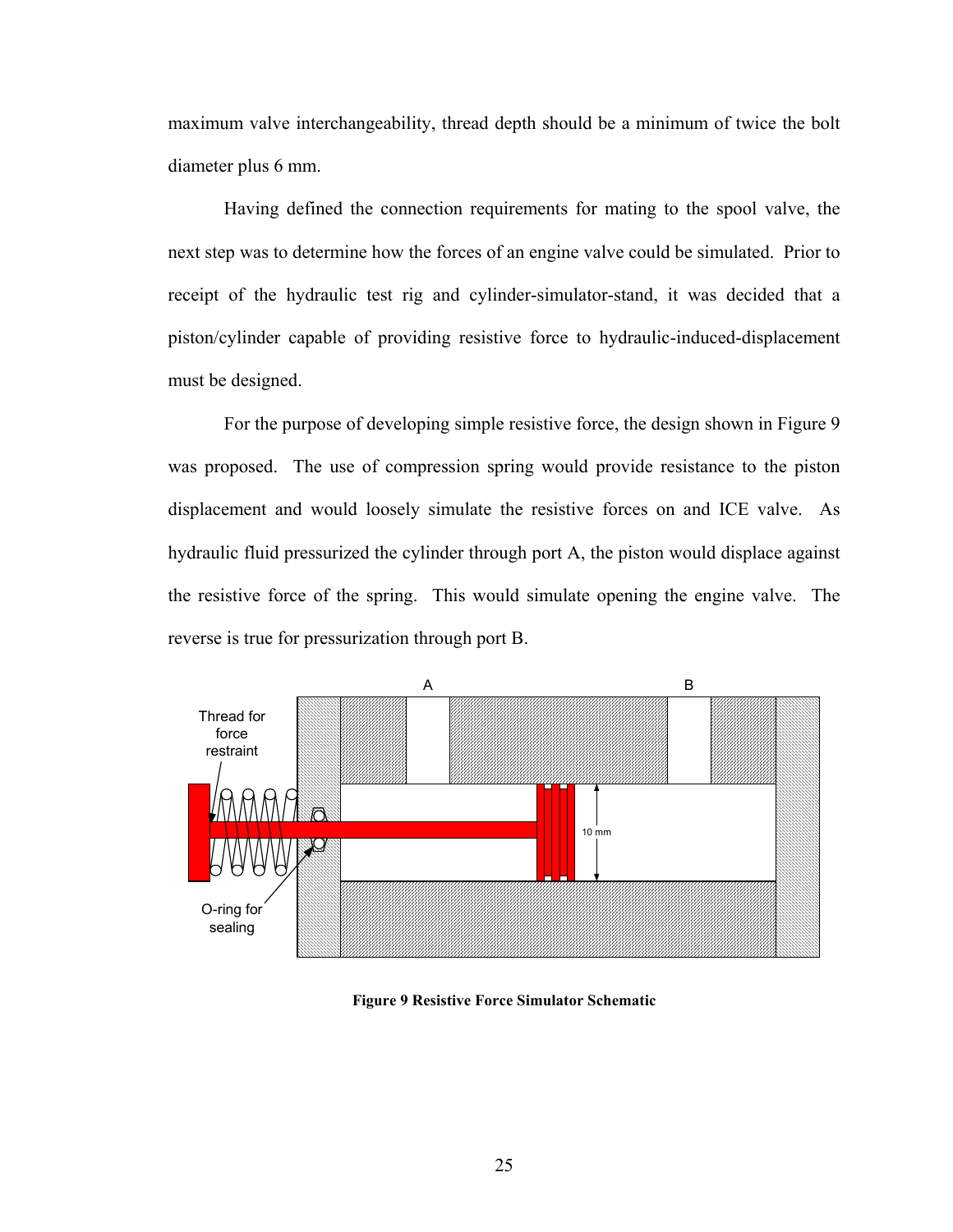The development of this first prototype design raised several new questions addressing materials and sealing concerns. As a starting point for material selection, the spool valve materials were examined. This was reasonable, since both units will be experiencing similar pressures and environments.

The materials of the spool valve are European (DIN) designations. For the body, GGG50, a form of ductile iron, is used. For the spool, 16MnCr5, a steel alloy, is used. These material designations were compared to United States standards to find an equivalent material.

The closest United States Standard materials with similar properties are as follows. In place of the GGG50 use ASTM A536 80-55-06, and for the 16MnCr5, use Grade 4120 steel.

Heat treatment and hardness concerns naturally arose from the choice of materials, and the following guidelines must be considered. For metal to metal contact inside the cylinder's bore and elsewhere, the metal containing the sealing (o-ring) groove should be the softer of the materials. Furthermore, in a piston/cylinder arrangement, the piston's hardness should be lower than the cylinder bore to minimize damage to the bore.

Sealing concerns were a primary issue from the beginning of the project. The unit would need to be able to actuate based on the provided hydraulic pressure. Therefore, seals would be needed to prevent the leakage of pressurized hydraulic fluid, but allow for the piston to reciprocate. For the purpose of sealing, o-rings were considered first. The piston design was modified to include standard o-ring gland dimensions based on the Parker O-ring Handbook. Figure 10 shows the gland design required for the 10 mm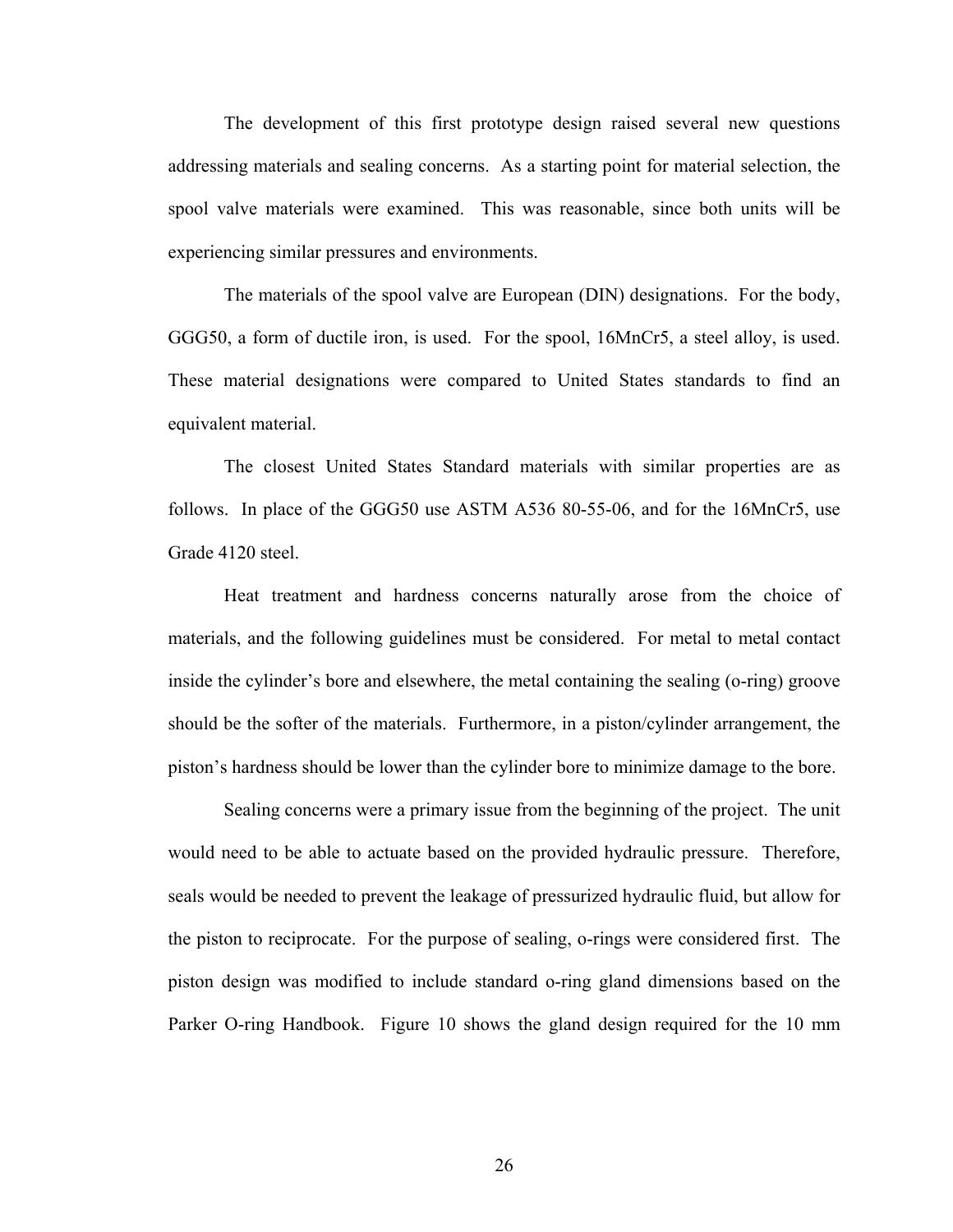diameter piston. It is provided here as a reference for any future designs needing o-ring seals.



Reciprocating applications. Not to scale.

**Figure 10 O-ring Groove Dimensional Example** 

Another design issue surfaced during work on the system shown in Figure 9. As the design shows, the piston had a rod only on one side. This was a concern since the piston was not balanced. Without a rod on both ends, the piston could waver from pure linear translation and become jammed within the cylinder bore. Furthermore, the addition of a second rod to balance the piston also would provide a natural instrumentation platform. The disadvantage of a two rod design is the need to seal a second reciprocating interface. However, it was decided the advantages overcame the shortcomings based on the addition of an instrumentation platform and the increased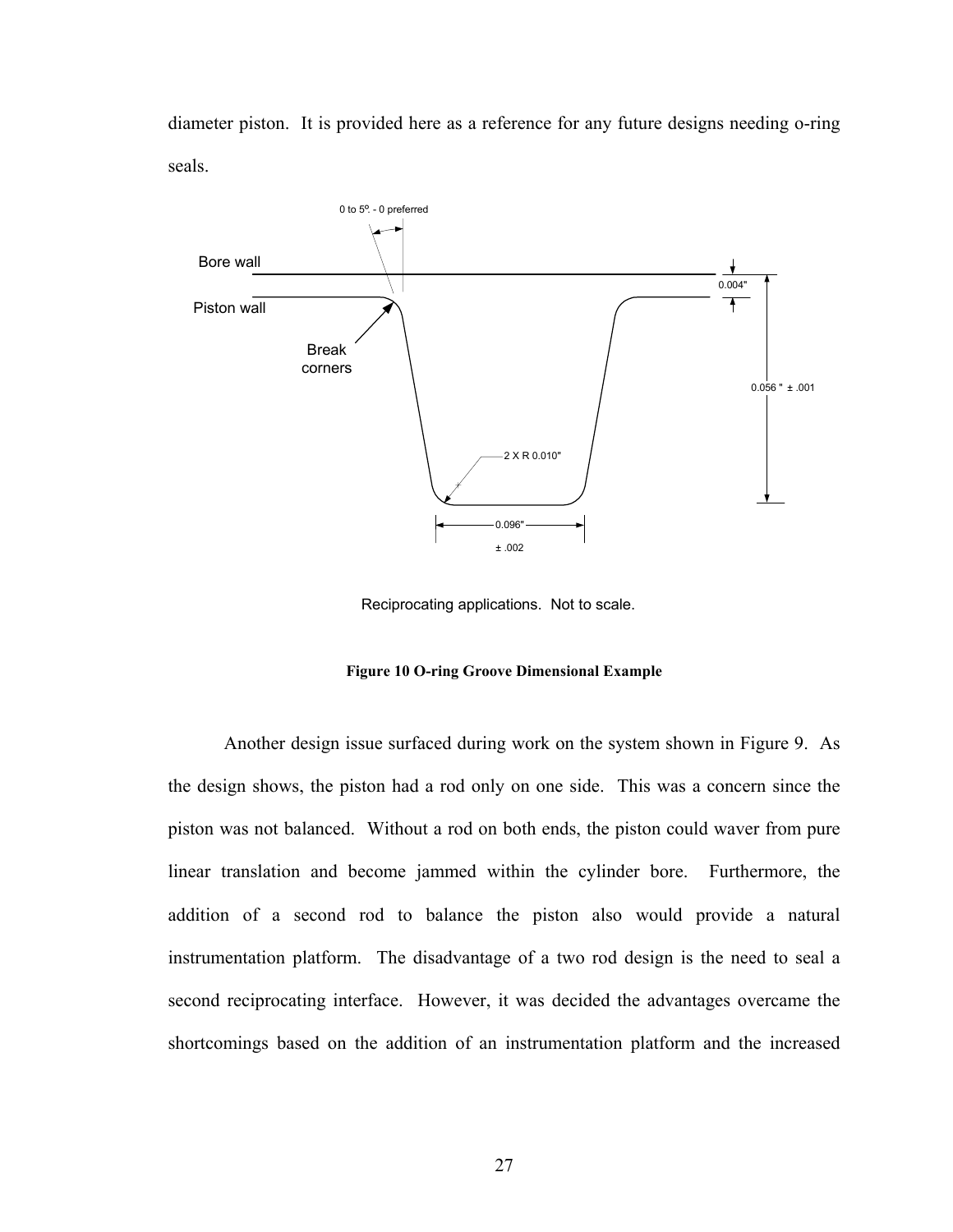balance. Based on this reasoning, a balanced piston with a rod extending from each side was used for the remainder of the design iterations.

Although some piston details related to the pressure surface area and overall dimensions were not completed, attention turned to the development of the cylinder. The design of the cylinder needed to incorporate the connection requirements for attaching to the spool valve and would need to provide the proper size bore for piston displacement.

During this phase of the design, the internal routing of the hydraulic fluid within the spool valve was not well defined. Therefore, a hypothesis of fluid flow was formed based on the limited drawings of the spool valve. From this, Figure 11 was proposed as a design solution for the cylinder housing.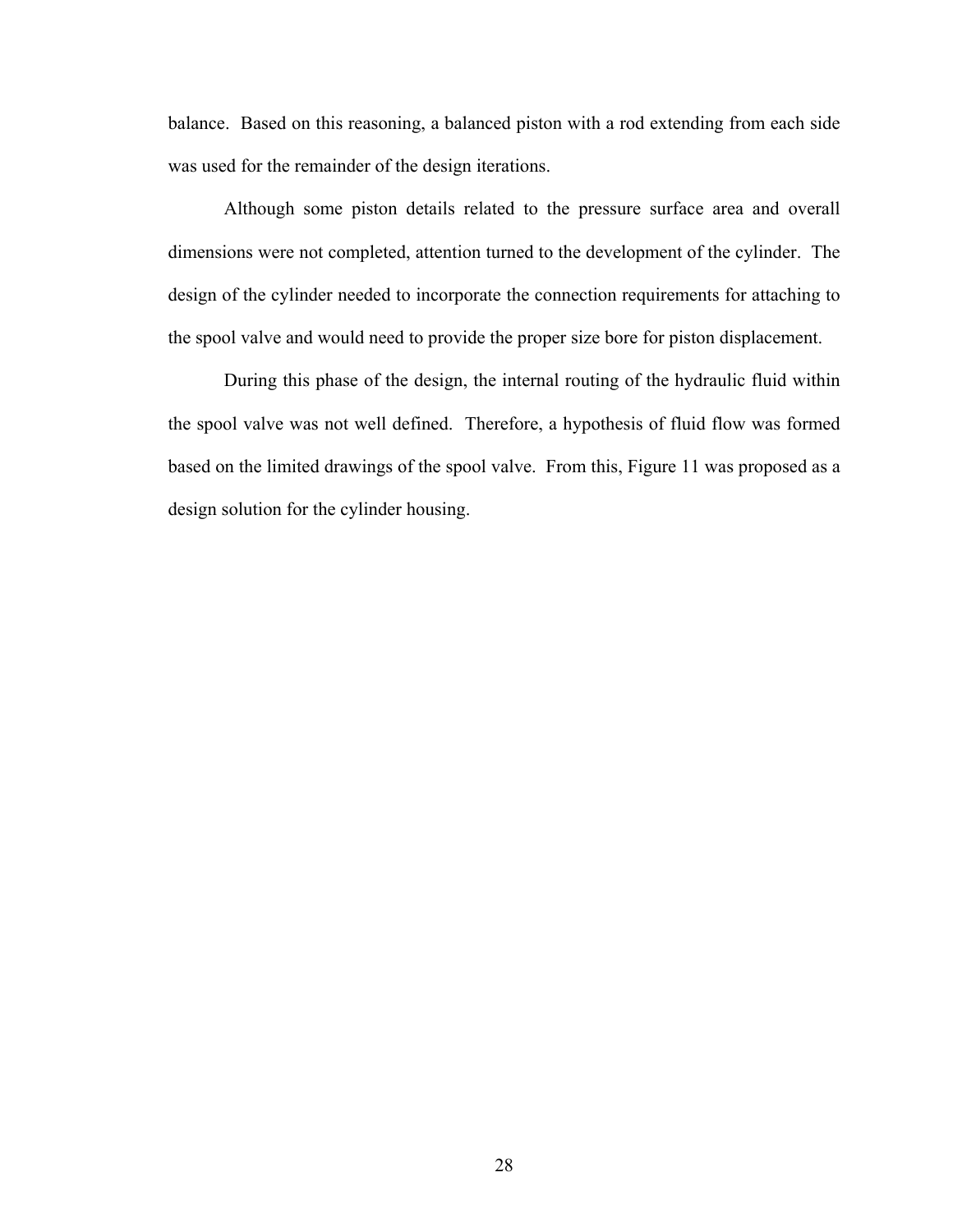



**Figure 11 Cylinder Block Concept** 

This design of the cylinder incorporated the four hydraulic connections to the spool valve, a large diameter bore to house a piston, and a smaller bore for one end of the piston's shaft. One end was left open for installation of the piston. Following installation, this end was to be closed with a plate containing a small diameter hole for the piston shaft. All sealing, based on the use of o-rings would be integrated into the shaft bores. The single open-ended design was proposed as a means of limiting the number of face seals; therefore, reducing the number of leak paths.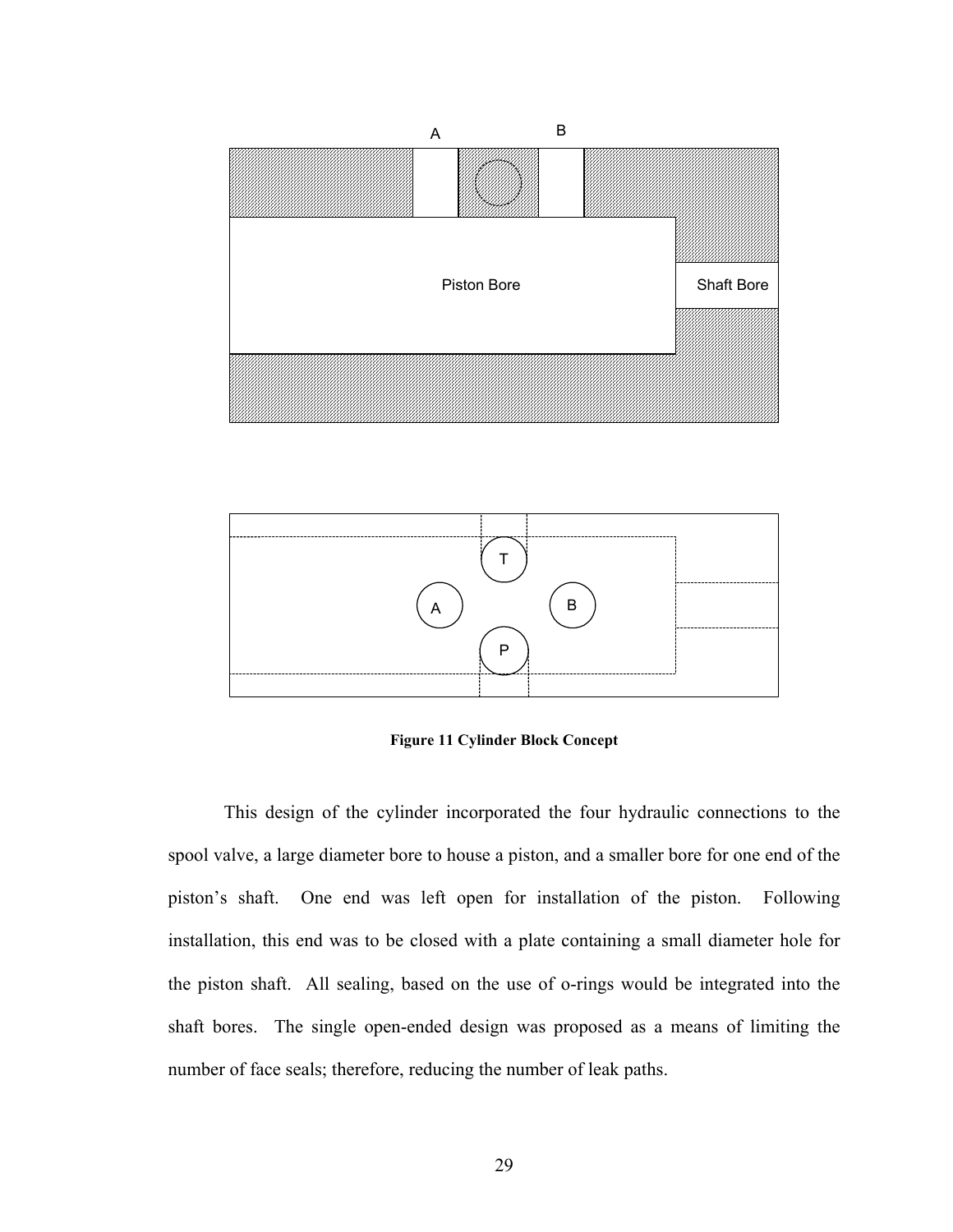As seen in Figure 11, the four hydraulic ports were integrated into the cylinder design. Ports A and B allowed hydraulic fluid to pass from the spool valve directly into the piston bore. Connections for ports P and T made a 90° bend and connected the spool valve to openings in the side of the cylinder block. These openings could be threaded as necessary to connect hydraulic fluid supply and return to ports P and T respectively.

These connection were based on the hypothesis that hydraulic fluid must be supplied to port P of the spool valve. In turn, the spool valve, depending on the position of the spool, would direct the hydraulic fluid into port A or B. Furthermore, the fluid from the port not being pressurized would be routed through the spool valve to port T and ultimately to the hydraulic fluid reservoir. This hypothesis was based on the limited spool valve drawing information and basic hydraulic knowledge. The fluid routing through the spool valve was later confirmed by Peter Deuschle (Hydraulic Control Systems, Inc., Stuttgart, Germany.)

Unfortunately, this design had one significant problem to overcome. The distance between ports A and B were determined by the same distance on the spool valve. This was a standard set forth by ISO 4401. Therefore, the distance between ports A and B centerlines was 17.5 mm and the distance between the closest edges was 10 mm. This limited distance was in direct conflict with the design specification stating that the valve, and therefore, the piston had to translate 10 mm.

It became clear that the holes would need to be further apart in order to accommodate the proper translation with a reasonably sized piston and without covering the ports. If the ports became covered by the translating piston, the entire system would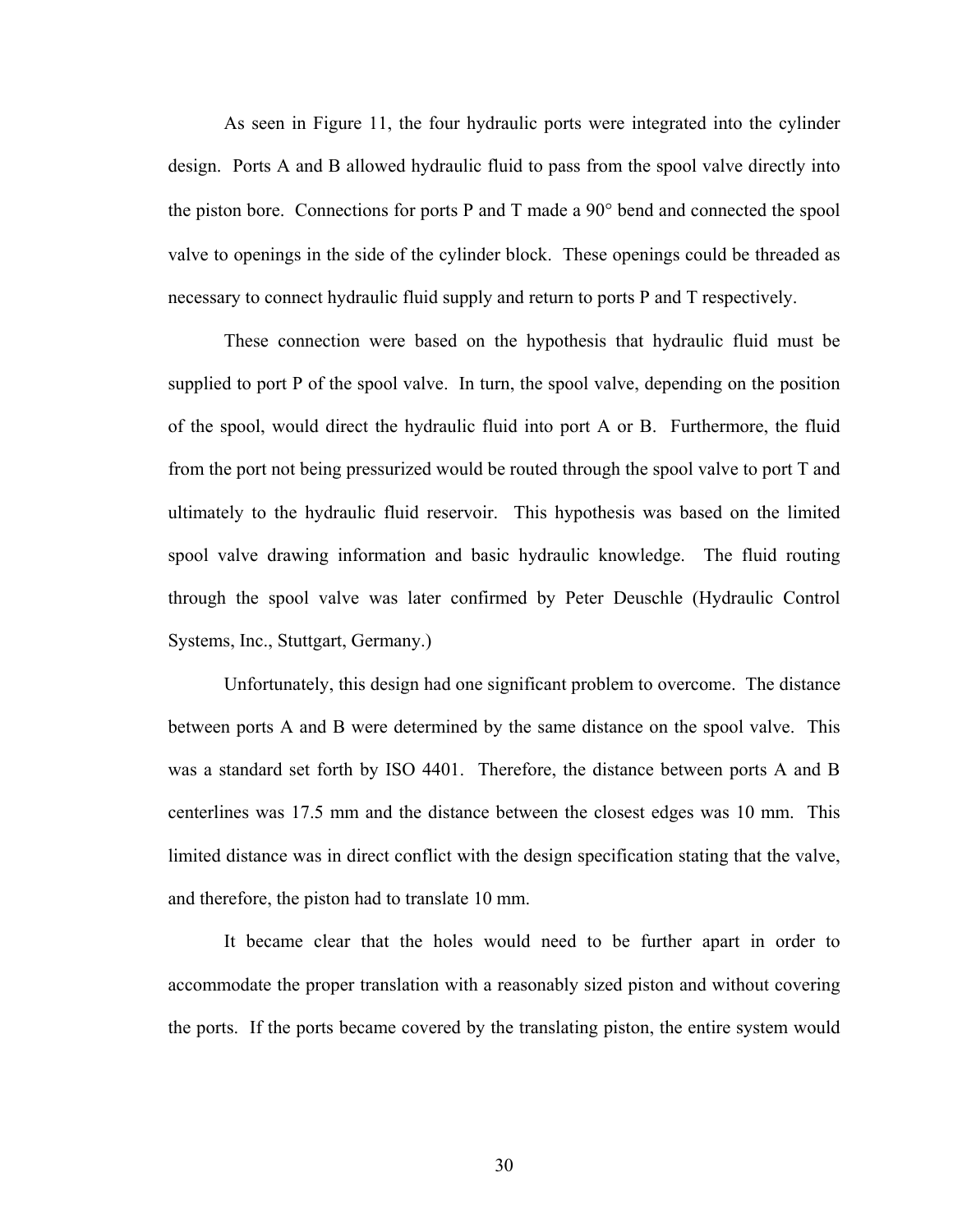become hydraulically locked. Therefore, the next evolution of the design needed to increase the distance between ports.

A second problem with the design proposed in Figure 11 was the change in bore diameter from that needed to house the piston to enclosing the rod. Based on the expected tolerances associated with the design, it was considered that machining a diameter step-change like that introduced in Figure 11 would be very difficult and expensive.

Two design alternatives were generated to address the problems encountered in the first cylinder design. They are shown in Figures 12 and 13. Both are based on securing an adapter block between the spool valve and the cylinder block. Furthermore, the design of the cylinder block was updated to a through hole equal to the size of the piston bore.



**Figure 12 Cylinder Block Adapter Plate Concept**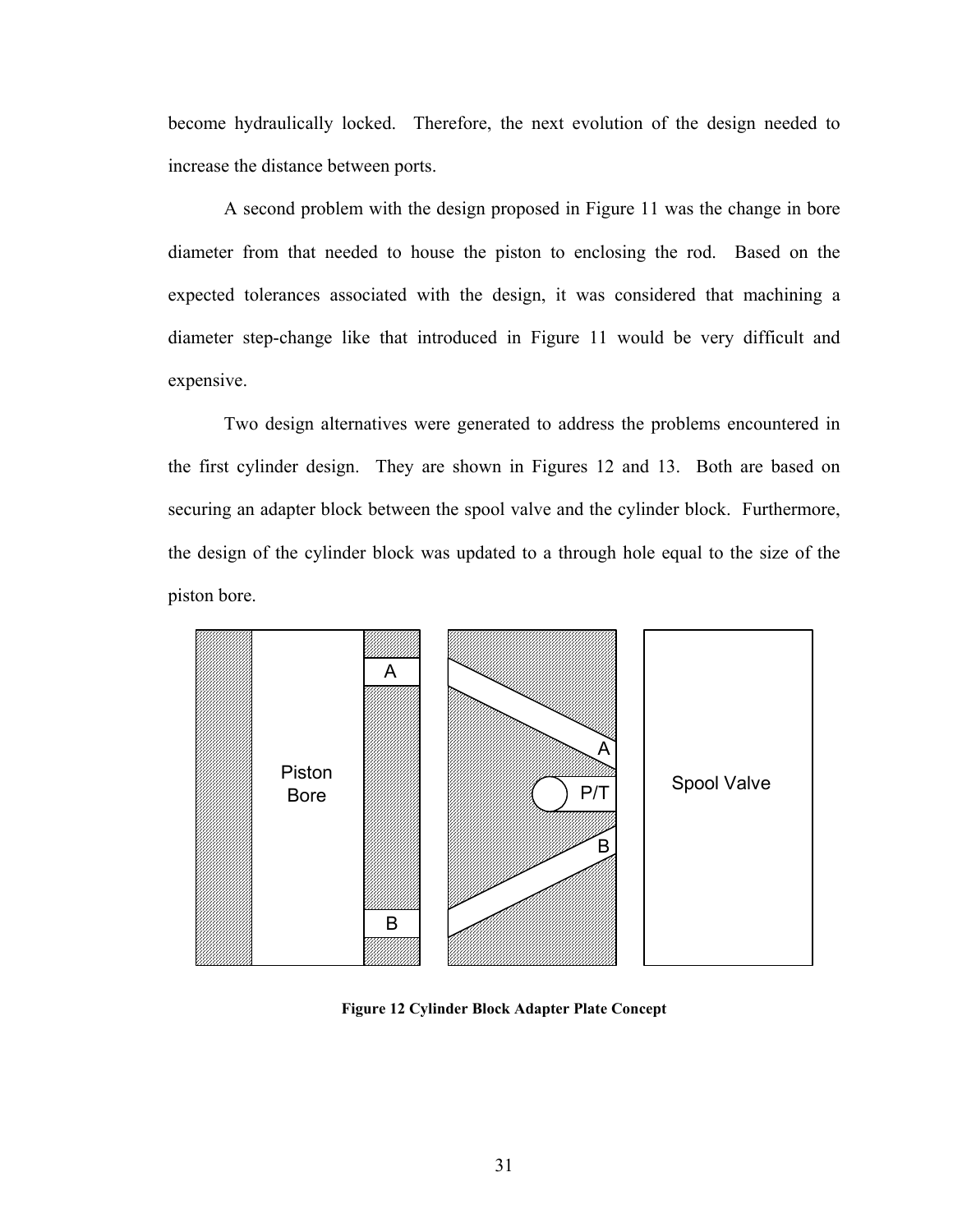

**Figure 13 Cylinder Block Adapter Plate Concept II** 

Both designs, schematically shown if Figures 12 and 13 successfully address the need to move ports A and B further apart along the piston bore. Doing so would allow for the needed displacement of 10 mm while preventing the unit from hydraulic lock. It was decided at this phase to move forward with the design in Figure 13 due to ease of manufacture.

However, as detail design work began, it was clear that this design introduced significantly greater volume that the hydraulic fluid would need to fill. This became a concern if a compressible fluid, such as air, ever became entrapped in the fluid: the greater the fluid volume, the greater the losses due to any compression introduced by entrapped gases.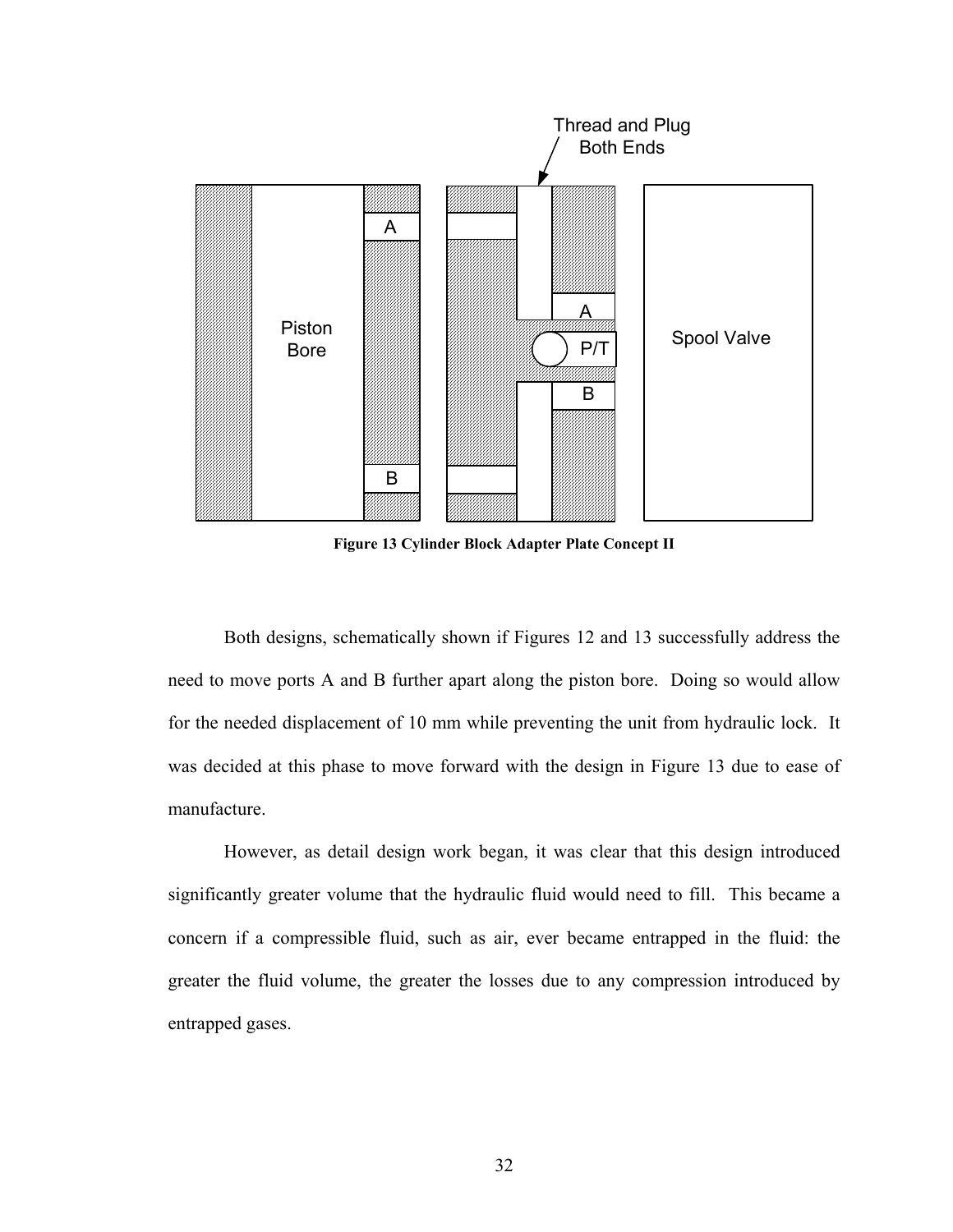The other concern generated by the Figure 13 design was the introduction of flow losses due to the 90° bends in the adapter block. Since fluid flow was going to be a major governing factor for the successful operation of the camless engine, it was decided to minimize flow length, losses, and volumes associated with the hydraulic fluid paths. Therefore, a new design that utilized the angled holes in Figure 12, but integrated them into the cylinder block was initiated. From this, the final version of the cylinder block began to form. This is shown schematically in Figure 14.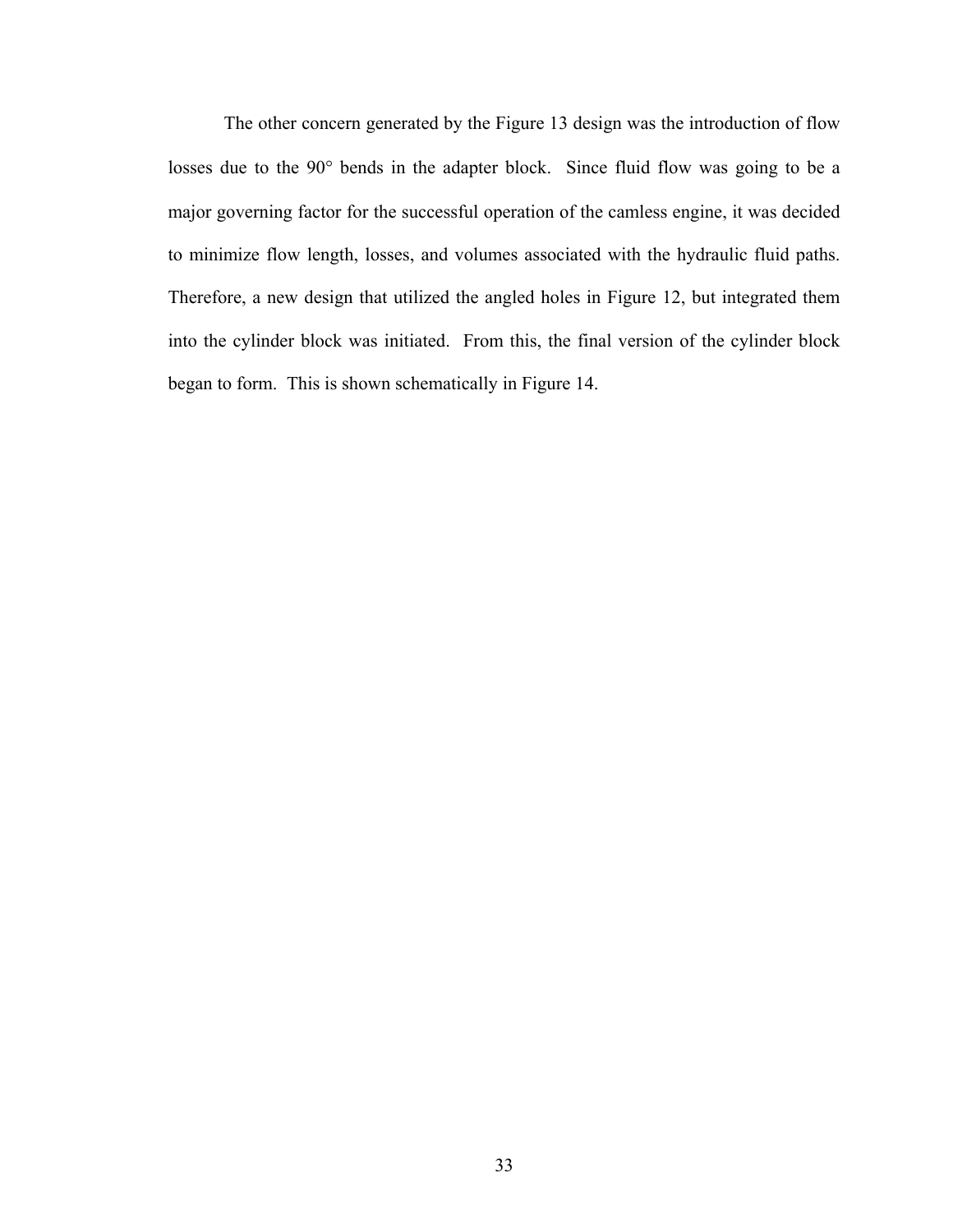



**Figure 14 Angled Hole Cylinder Block Schematic** 

Once the design had evolved to this point, concern turned to the details of its development. The primary issues to be addressed were sealing, fasteners, dimensions, and hook-ups to the recently received pneumatic test fixture. On loan from Siemens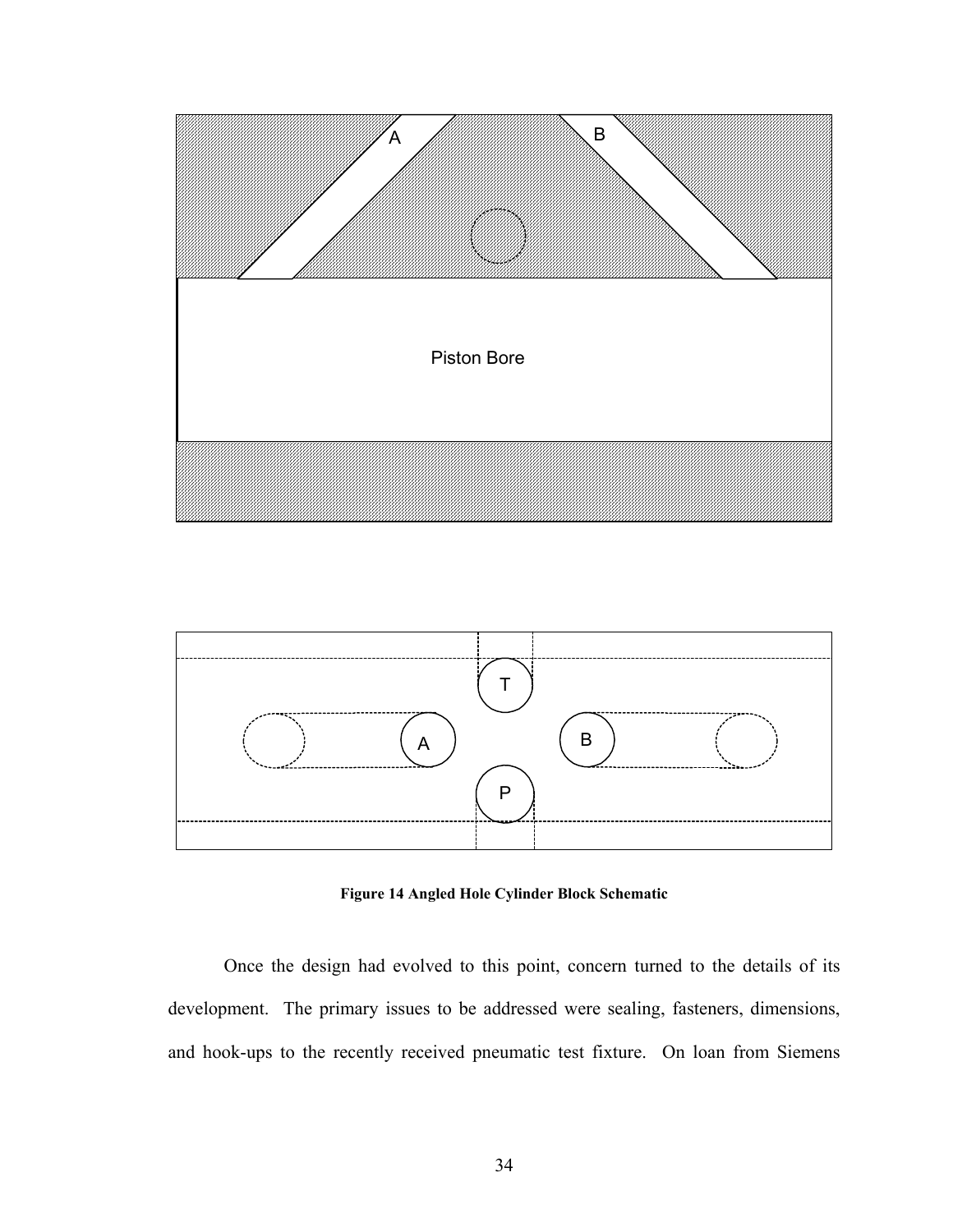Automotive, Inc., Regensburg Germany, a test fixture designed to mount their earlier camless engine attempt arrived for the purpose of testing the USC prototype.

The test fixture was comprised of three key components. First, an engine valve with spring return was mounted vertically. Second, surrounding the lower portion of the valve was its valve seat integrated into a pneumatic cylinder. Finally, surrounding the upper portion of the valve was a mounting block. It was this mounting block that dictated some of the detailed dimensions of the new cylinder block and piston. Based on measurements taken from the mounting block, Figure 15 was developed.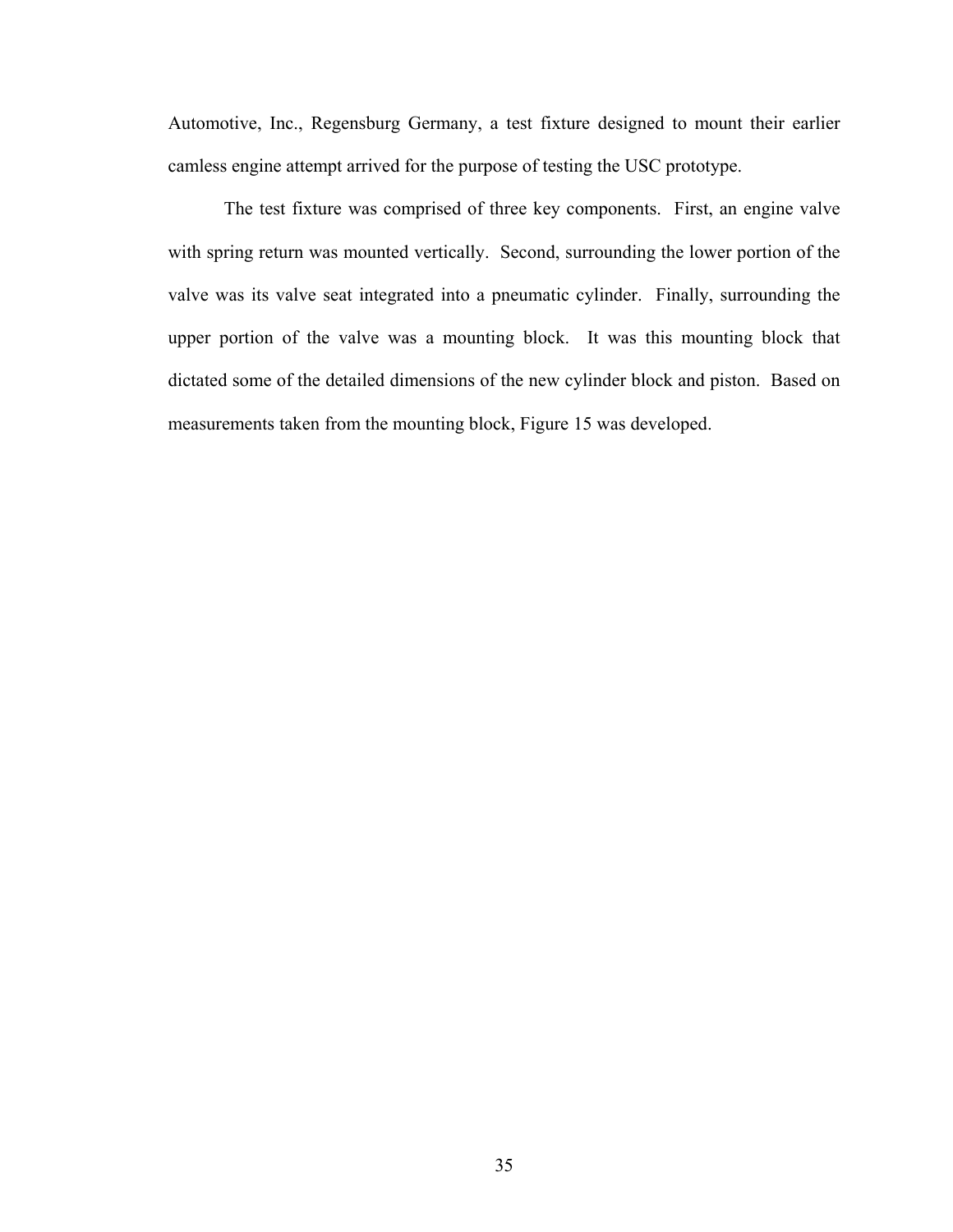

All Dimensions in mm. Not to Scale.

**Figure 15 Pneumatic Test Stand Mounting Surface** 

The critical dimensions are outlined in Figure 15. The 28.35 mm is the dimension from the top of the mounting block to the top of the valve stem when the mounting block is secured to the remainder of the test fixture and the valve is in its closed position. Since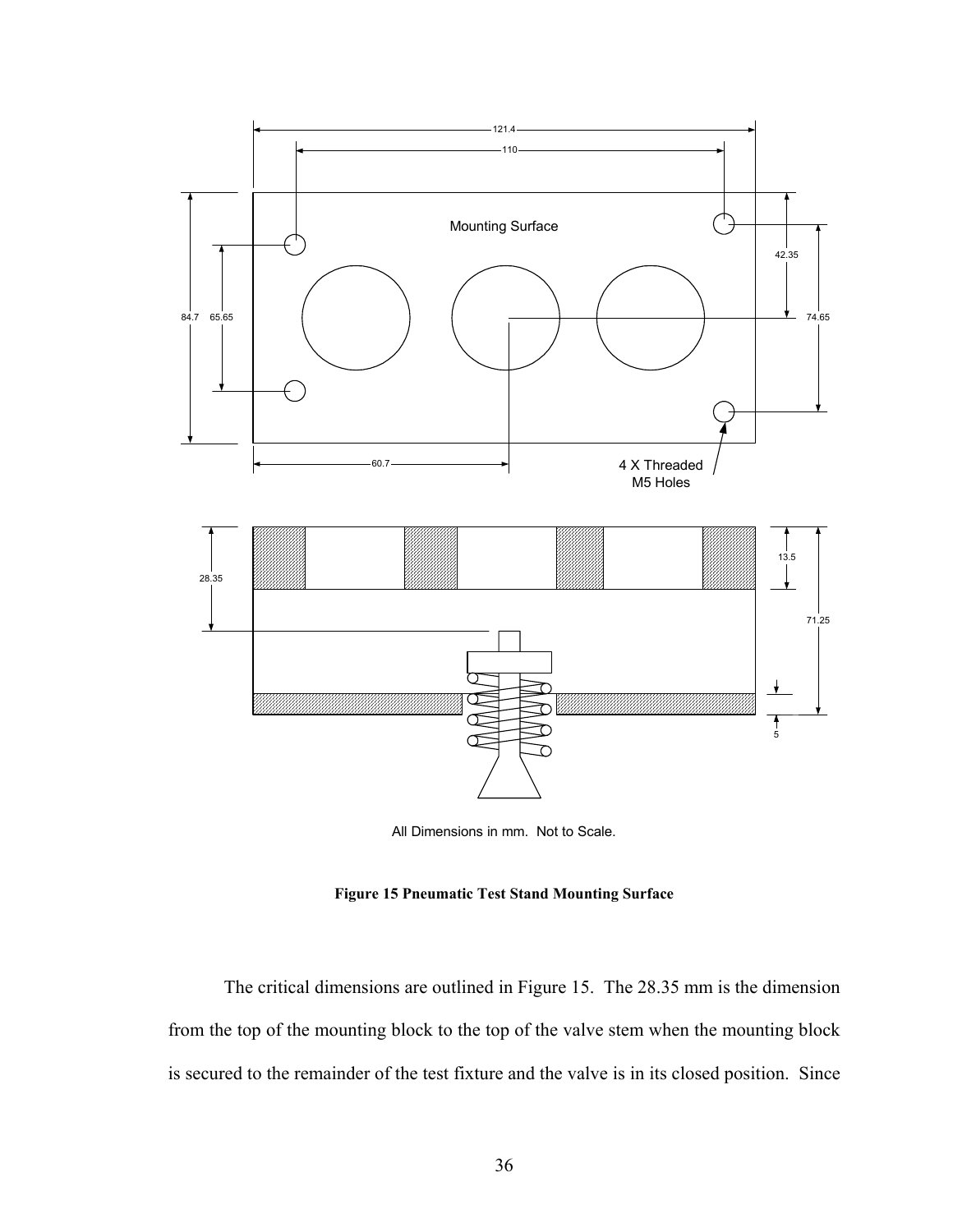the piston makes direct contact with the top of the valve stem and the piston must translate 10 mm, this 28.35 mm dimension dictates much of the dimensional layout of both the cylinder block and the piston. Also of prime importance are the four bolt holes and the bolt pattern. This pattern must be duplicated on the camless engine prototype to enable assembly.

Since the test fixture's dimensions need to match, an assembly concept was produced to drive the detail dimensions of the piston, cylinder block and the bore plates used to seal the cylinder block. This assembly schematic can be seen in Figure 16.



**Figure 16 Cylinder Block Mounting Schematic**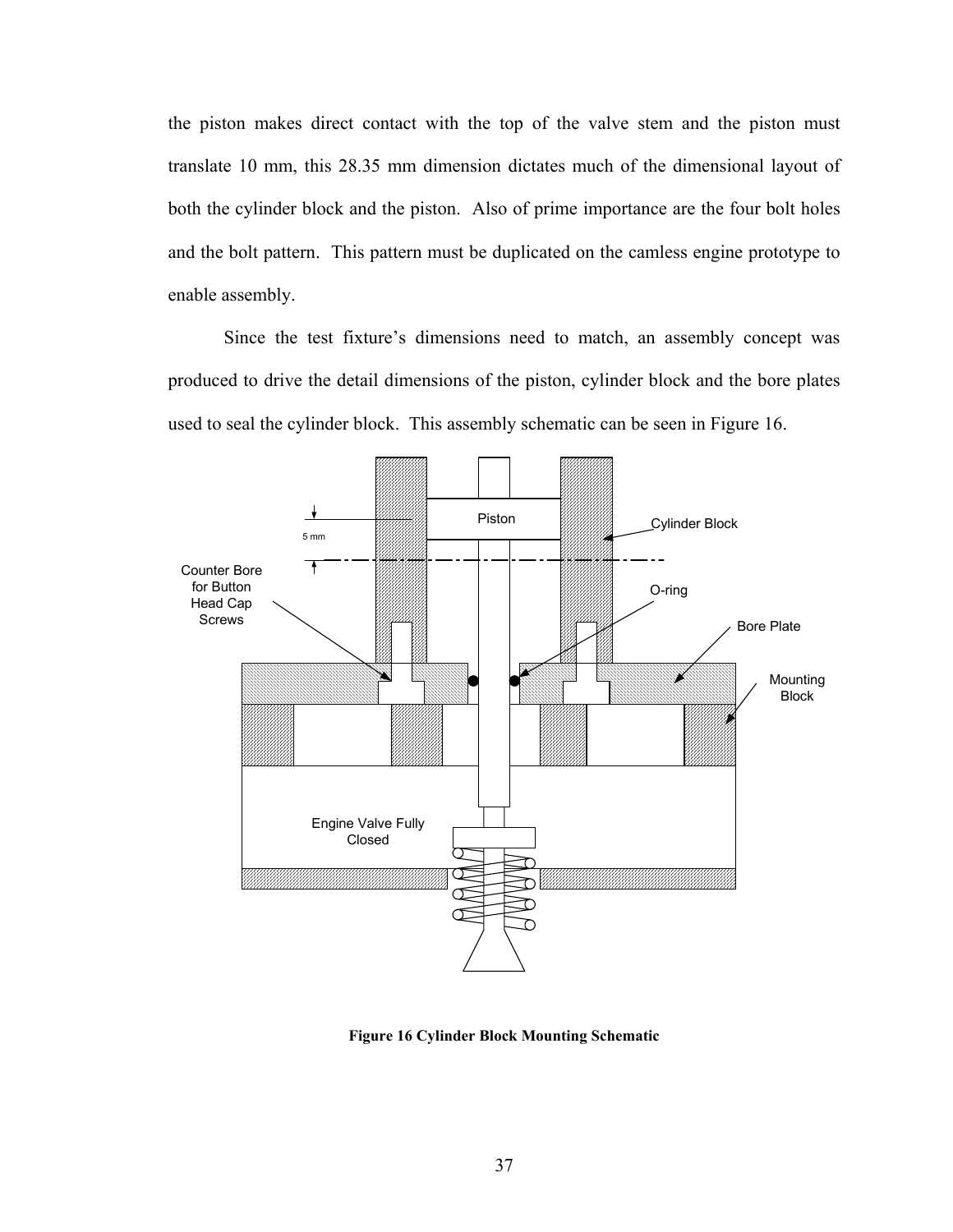The design shown schematically in Figure 16 demonstrates some key design elements. First, button head cap screws will be used and mounted into a counter bore. This is necessary to obtain a flush fit with the mounting block. Any other connection is undesirable because only a face-to-face fit ensures that the valve stem will be a specific distance from the centerline of the cylinder block.

Second, a seal is required to prevent pressurized hydraulic fluid from leaking past the bore plate. This seal represents another problem because it must not only prevent leakage, it must do so without introducing high levels of friction on the reciprocating shaft.

Finally, an important dimension results from the assembly. Regardless of piston, cylinder block, and bore plate design, the center line of the piston must offset 5 mm from the centerline of the cylinder block when the engine valve is closed. This maintains symmetry within the system and allows for the piston to translate 10 mm, 5 mm on either side of center, and actuate the valve the required 10 mm.

With dimensional constraints beginning to emerge, other design parameters were chosen arbitrarily as a starting point for detail development of the piston and bore. From these originally chosen dimensions, equations were established to outline the relationship between critical dimensions. Of greatest concern was the design of the piston and how its dimensions affected the interface location of ports A and B with the bore. This critical concern stems from the need to avoid hydraulic lock while maintaining the required 10 mm valve translation. The goal was to maintain full stroke without interfering with the port/bore interface.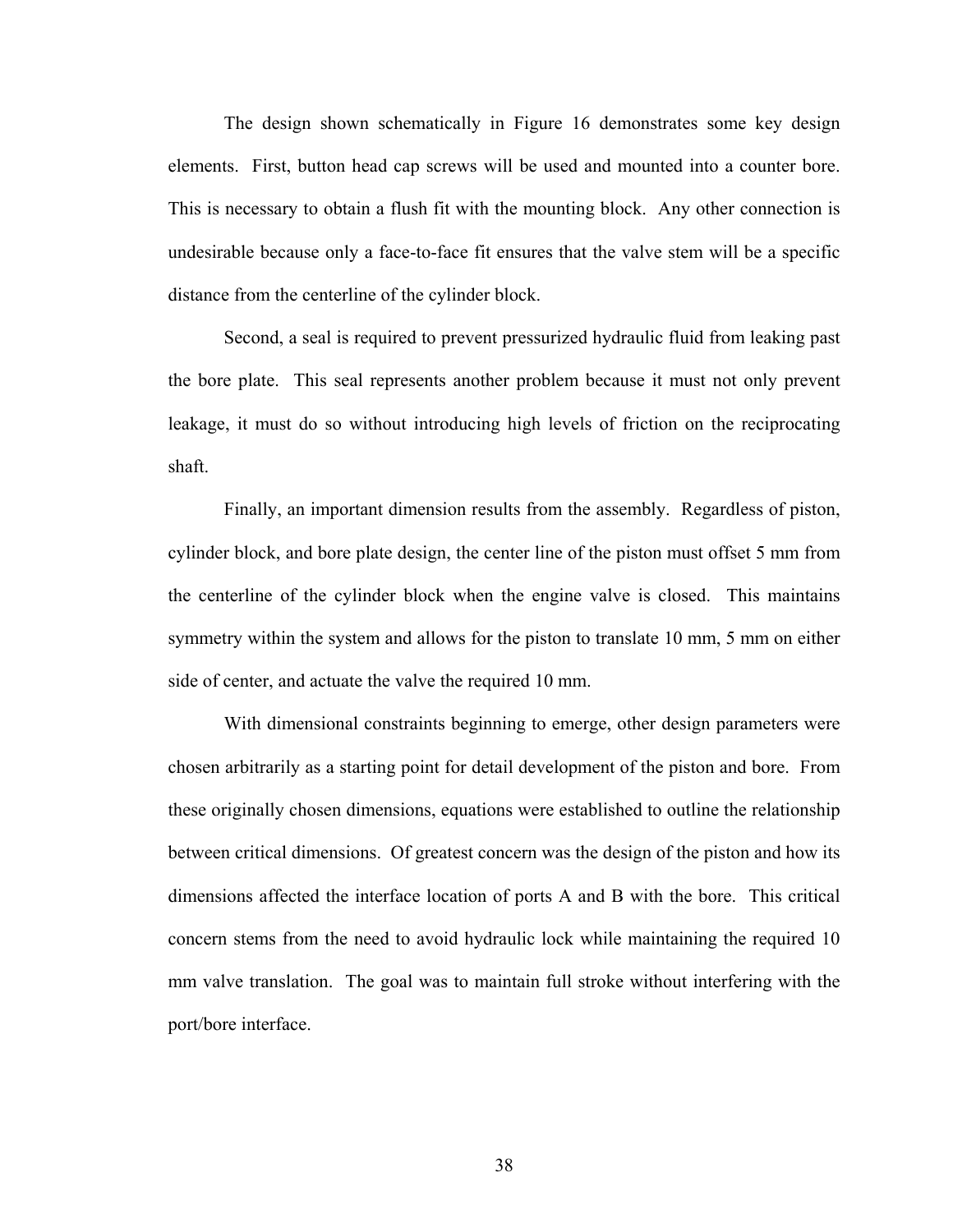To establish the location of ports A and B along the length of the bore, the following simple equation was derived.

$$
L = \frac{1}{2} \cdot (P + S + D)
$$
 Eq. 1

Where,

 $P = Length of Piston$ 

 $S \equiv$  Total Length of Valve Stroke Required

 $D =$ Diameter of Port

 $L \equiv$  Minimum Length from Bore Center Line to Port Center Line



**Figure 17 Piston and Port Relationship**

Based on the value of L, calculated above, and the given port configuration from ISO 4401, the angle of the port A and B holes are defined as shown schematically in Figure 14. Having defined the basic parameters of the ports based on arbitrary dimensions, focus turned to the detail design of the piston.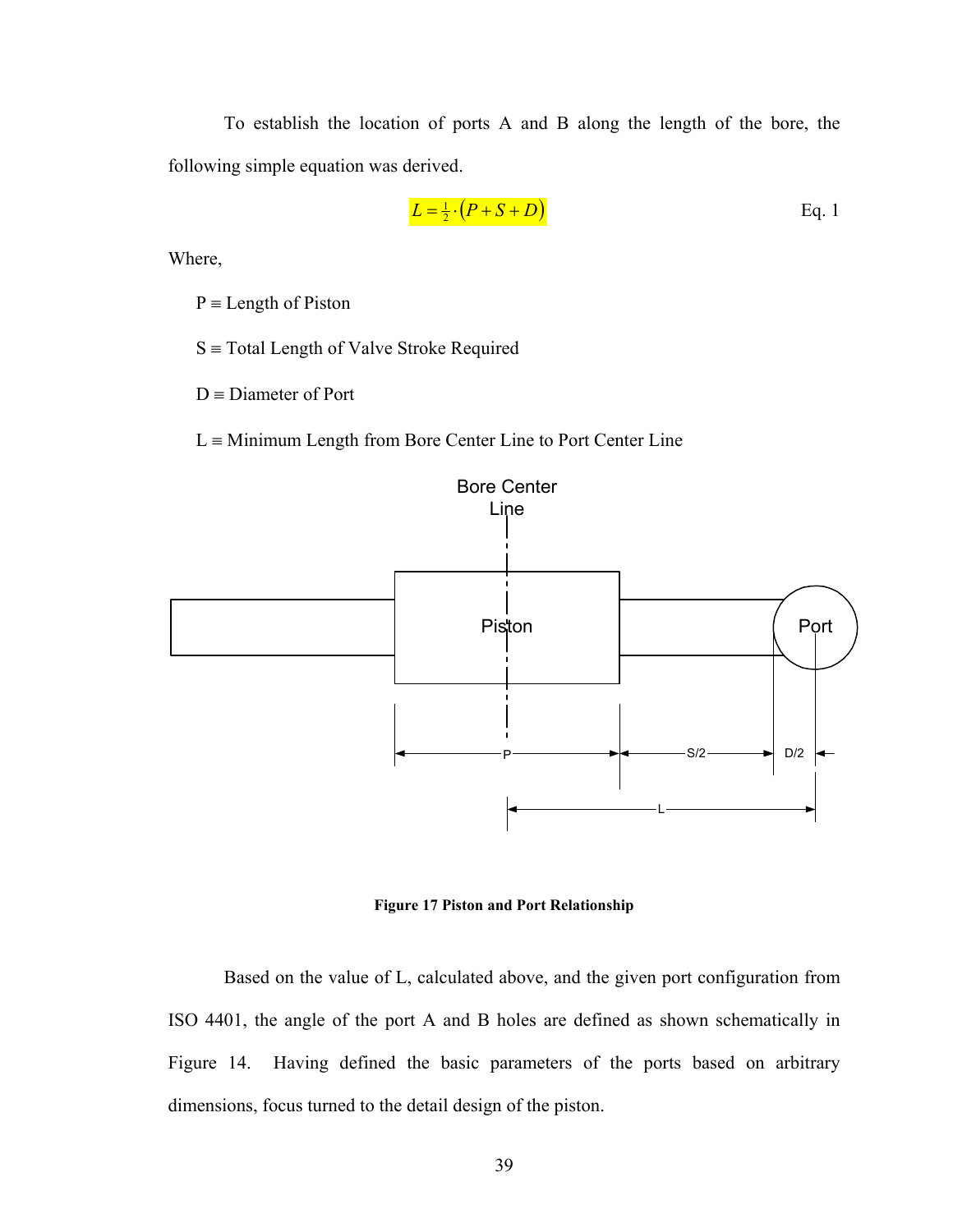The piston went through several design iterations to develop both the overall dimensions and satisfy the means of manufacture. Due to the close clearance needed between the piston and the bore, manufacturing capabilities were scrutinized to develop a design that could act as a metal-to-metal reciprocating seal and could be aligned with multiple components (cylinder block, two bore plates, and the valve stem). Of greatest concern was the ability to center the shafts of the piston through the bore plates and maintain the minimal clearance within the bore. This obstacle was directly related to the ability of the manufacturer to maintain a concentricity tolerance between the piston diameter and the shaft diameter.

The first proposed solution was to develop a three part piston assembly. This assembly would be made of a male rod, female rod, and piston. With ample clearance between the rods and a hole through the piston, the unit could be assembled with, essentially, two separate centerlines. One centerline could pass through the rods, while the other centerline passed through the cylinder. This would allow for the rods to align to the center of the bore plate holes and the piston to align to the center of the bore, even if the bore plate and bore centers were out of alignment. Shown schematically in Figure 18, this design went through several iterations before ultimately being abandoned for a simpler one-piece piston.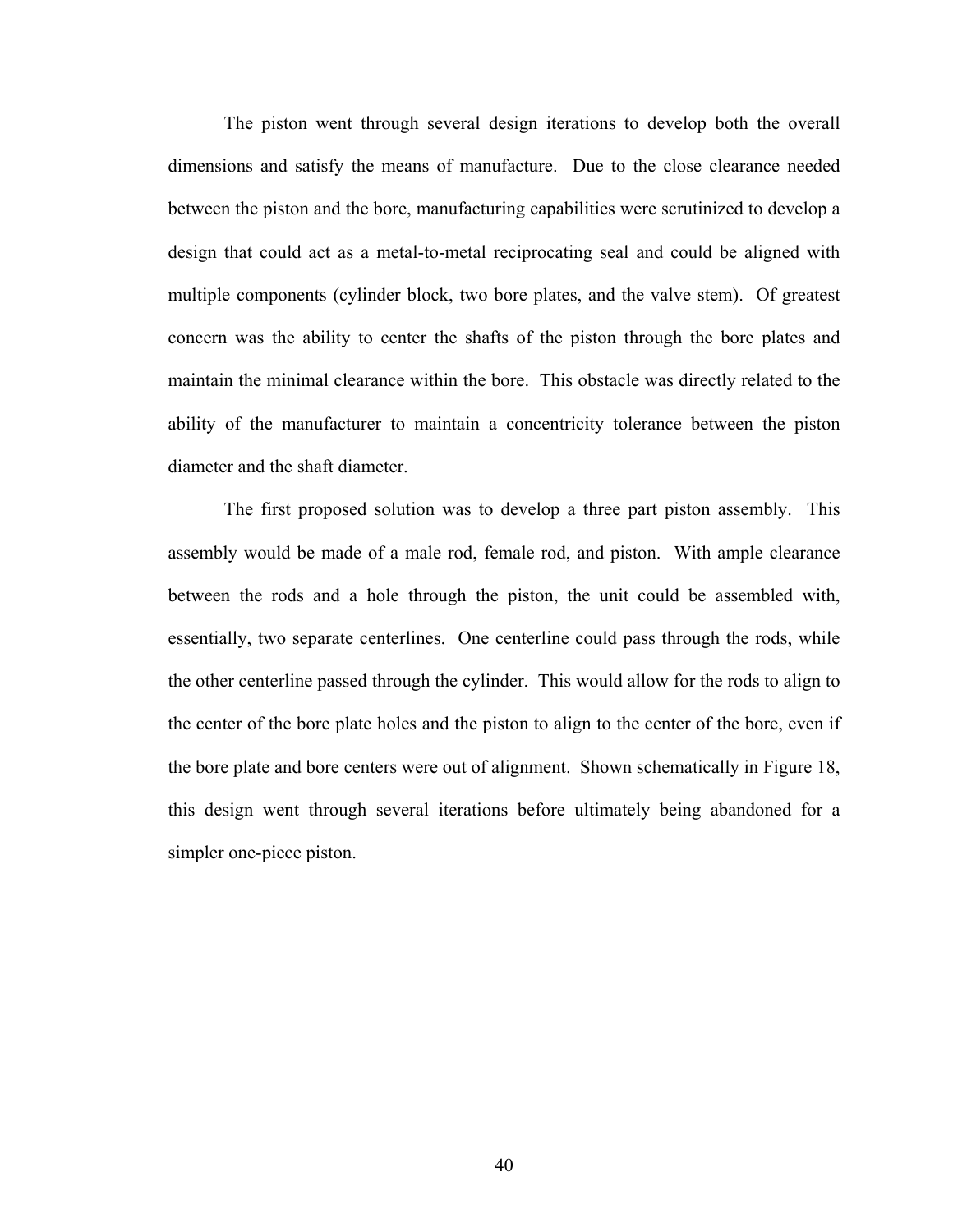

**Figure 18 Three Piece Piston Concept** 

It was decided with a high quality manufacturer, a one piece piston could be developed that would have adequate geometric tolerances. Combining a well manufactured one-piece piston with a position tolerant bore plate design would be adequate. This change results in fewer components and a simpler design.

Similar to the three-piece piston design, the one-piece piston went through several design iterations of both size and geometry. Following a consultation with the manufacturing group at Siemens Diesel Systems Technology (DST), Blythewood, SC,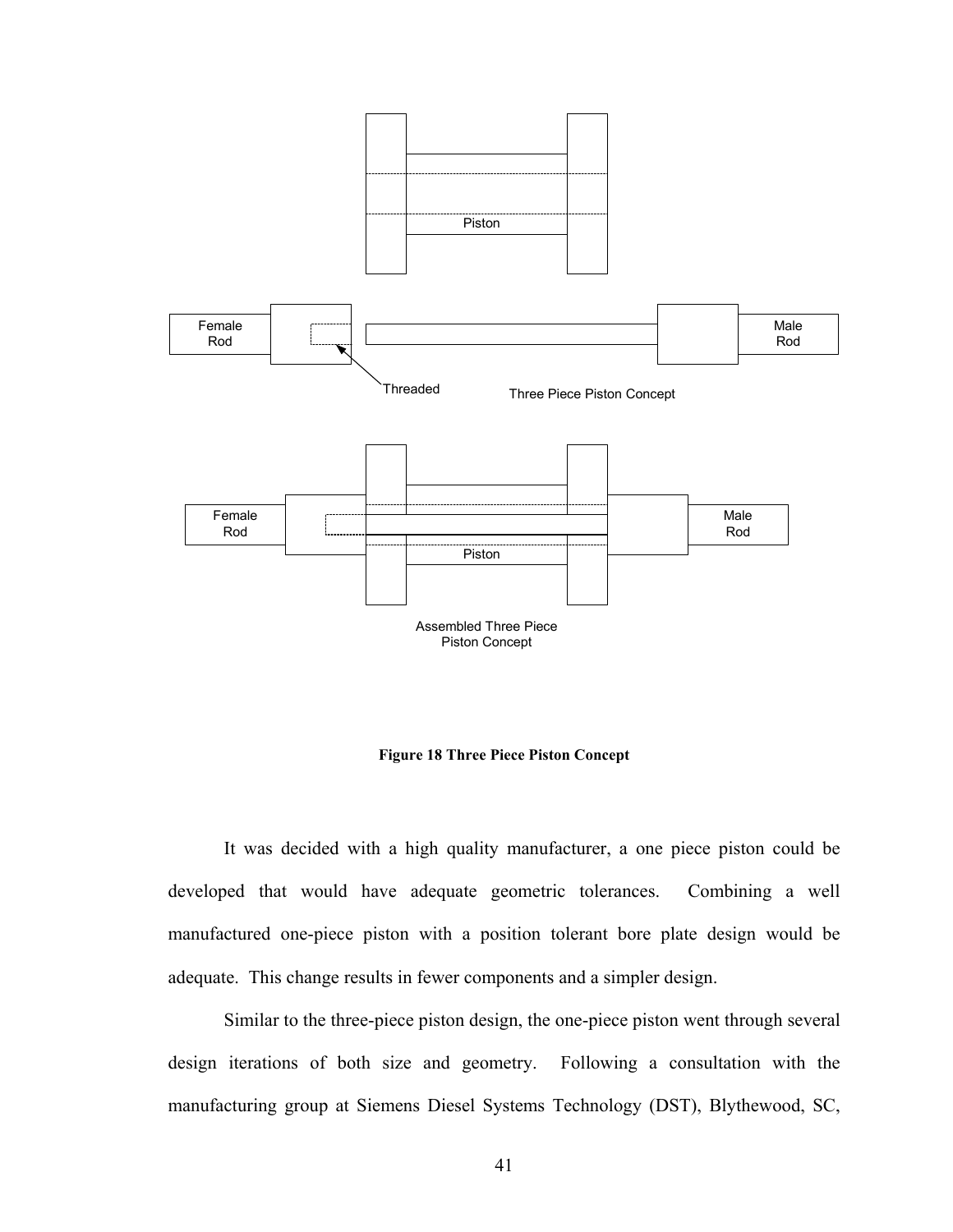the final piston design was completed. This design created the basis for the development of the remaining components, including the bore plate and the cylinder block. Below are some of the critical factors associated with the piston. See Figure 19.

- The piston diameter and tolerance shall be  $15.000^{+0.000}_{-0.003}$  mm.
- The bore diameter and tolerance shall be  $15.003 \pm 0.001$  mm.
- Rough machining must leave approximately 0.03 mm for the grinding operation.
- Both ends of the rod shall be chamfered to allow for ease of manufacture and maintenance of concentricity tolerance.
- An undercut is needed at the piston and rod interface to ease grinding.

Siemens DST indicated that post heat-treat grinding would clean-up any concentricity problems. This realization made the one-piece piston design a feasible approach.



Not to Scale

#### **Figure 19 Piston Manufacturing Critical Concerns**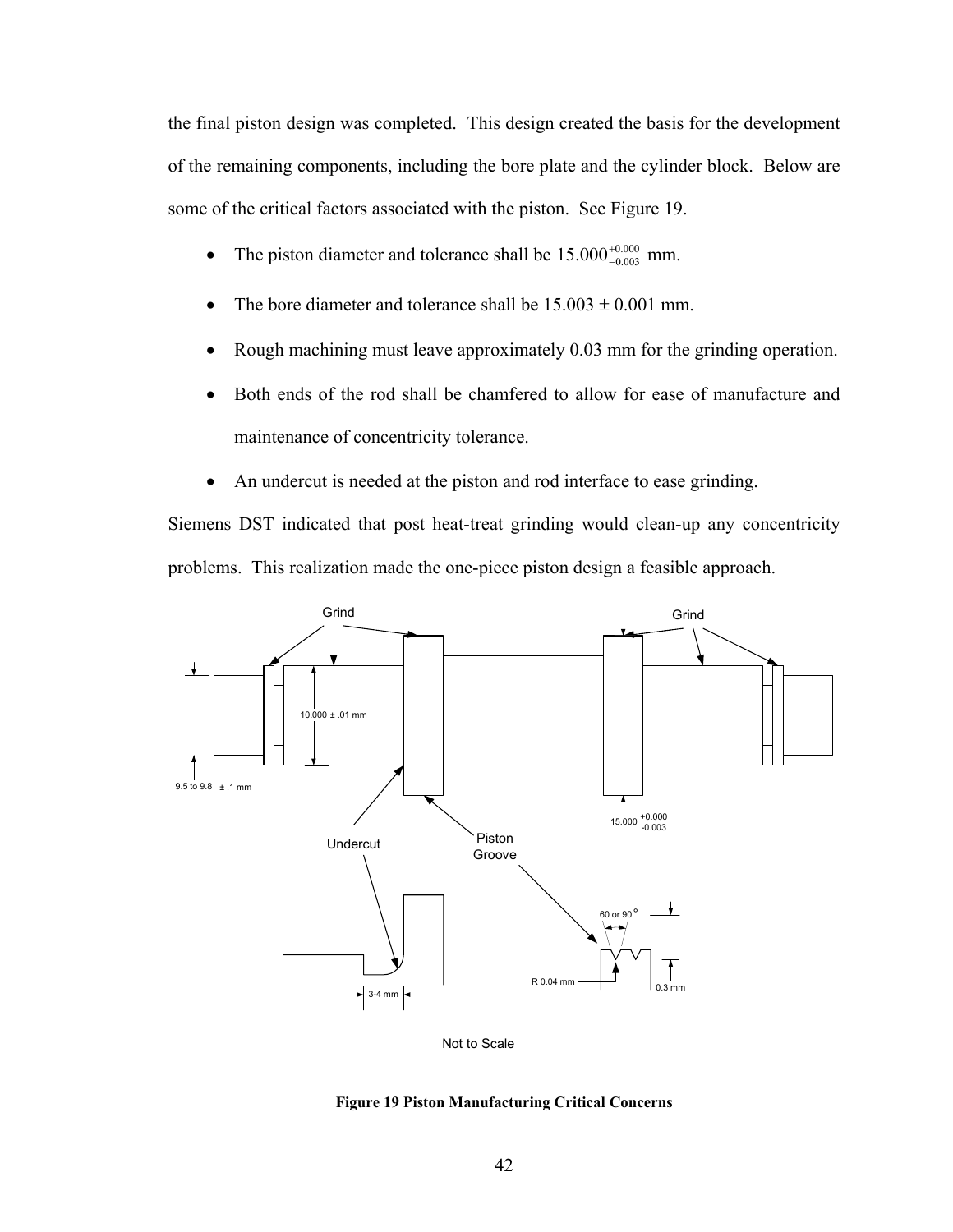Based on these diameters, calculations were developed to understand the output force of the unit based on the input pressure. The following example demonstrates the force calculations for an input pressure of 50 bar. Conversions are included for ease of understanding.

$$
A_r = \pi \cdot (r_r)^2
$$
 Area of the rod Eq. 2

$$
A_p = \pi \cdot (r_p)^2
$$
 Area of the piston Eq. 3

$$
A = A_p - A_r
$$
 Area of pressure contact Eq. 4

$$
F = P \cdot A
$$
 Force generated by pressure Eq. 5

For example,  $r_r = 5$  mm,  $r_p = 7.5$  mm, and  $P = 50$  bar = 5 N/mm<sup>2</sup>. This results in a force of 490.875 N or 110.4 lbf.

Based on equations  $2 - 5$ , the force output can be calculated for any pressure input. These equations can be used to determine the needed hydraulic pressure based on the resistive forces of opening the engine valve.

With the overall diameter dimensions and the general design of the piston completed, the remaining details were surface finish and length requirements. First, surface finish was addressed. The manufacturing group at Siemens DST provided some insight into the surface finish needs of a reciprocating metal-to-metal seal, and they outlined the manufacturing limitations. For the critical piston surface in contact with the cylinder bore, a surface designation of Rz1 was applied. This is a nearly polished surface. For the contact surface of the rod and seal, Rz4 was used. The meaning of the surface finish designation is shown below in Figure 20.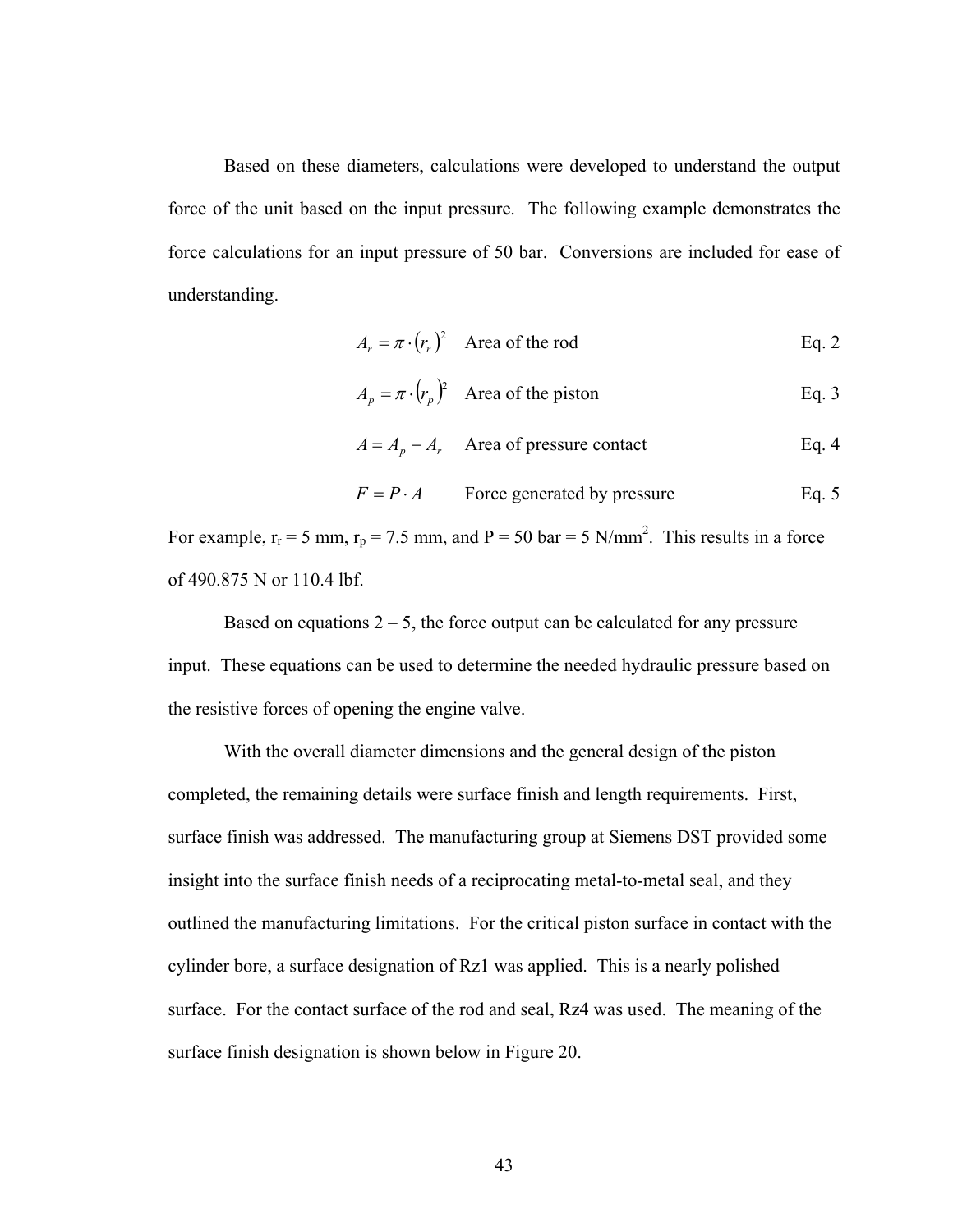

**Figure 20 Surface Roughness Example** 

Development of the piston rod length was a less clear procedure. It is at this point in the design process that several factors became interrelated and the process became an exclusively iterative procedure. Design iteration was necessary because of the relationships between component dimensions. Listed below are some of the primary interactions that had to be confronted. It should be noted that based on these dimensional interactions, solid models were developed. The solid models were continuously updated to reflect the needed changes and provided an effective tool for virtual assembly and component design. The end result addresses the concerns and creates a functional system.

• The length of the piston rod must be such that the piston is offset 5 mm from the center of the cylinder bore. This distance is defined by the distance between the mounting surface and the closed engine valve, which is a constant 28.35 mm, the thickness of the bore plates, and the distance between the hydraulic ports A and B within the cylinder block.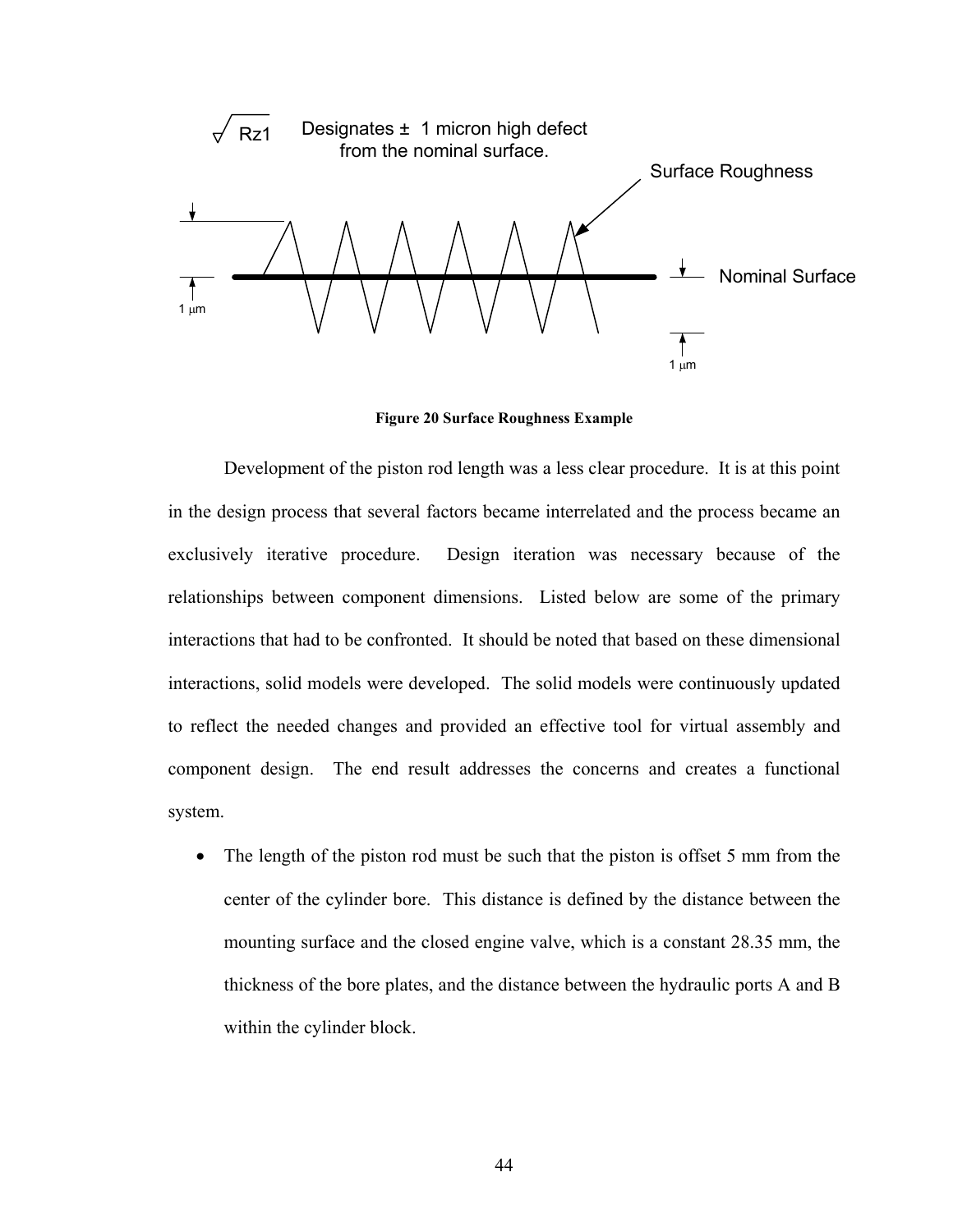- The distance that the ports are separated is based on several parameters. Of primary concern is the requirement that the piston must actuate a minimum of 10 mm without covering the hydraulic ports. Second, they must be as close together as possible to minimize the fluid volume within the bore.
- The bore must be physically separated from any other machining operations to avoid distortion. The result of this can be seen as the bore being offset from the threaded connections needed to assemble to the spool valve.
- The piston, itself, must be of reasonable length so that it maintains its orientation while translating. A piston that is too short has a greater chance of tilting slightly and becoming jammed within the cylinder bore.
- The piston surface area in contact with the cylinder bore should be small to reduce the friction between surfaces.

The results of this design process are shown schematically below in Figure 21.

As shown in Figure 21, some of the components appear oversized. However, this assembly looks odd only because of the mating requirements to the other components.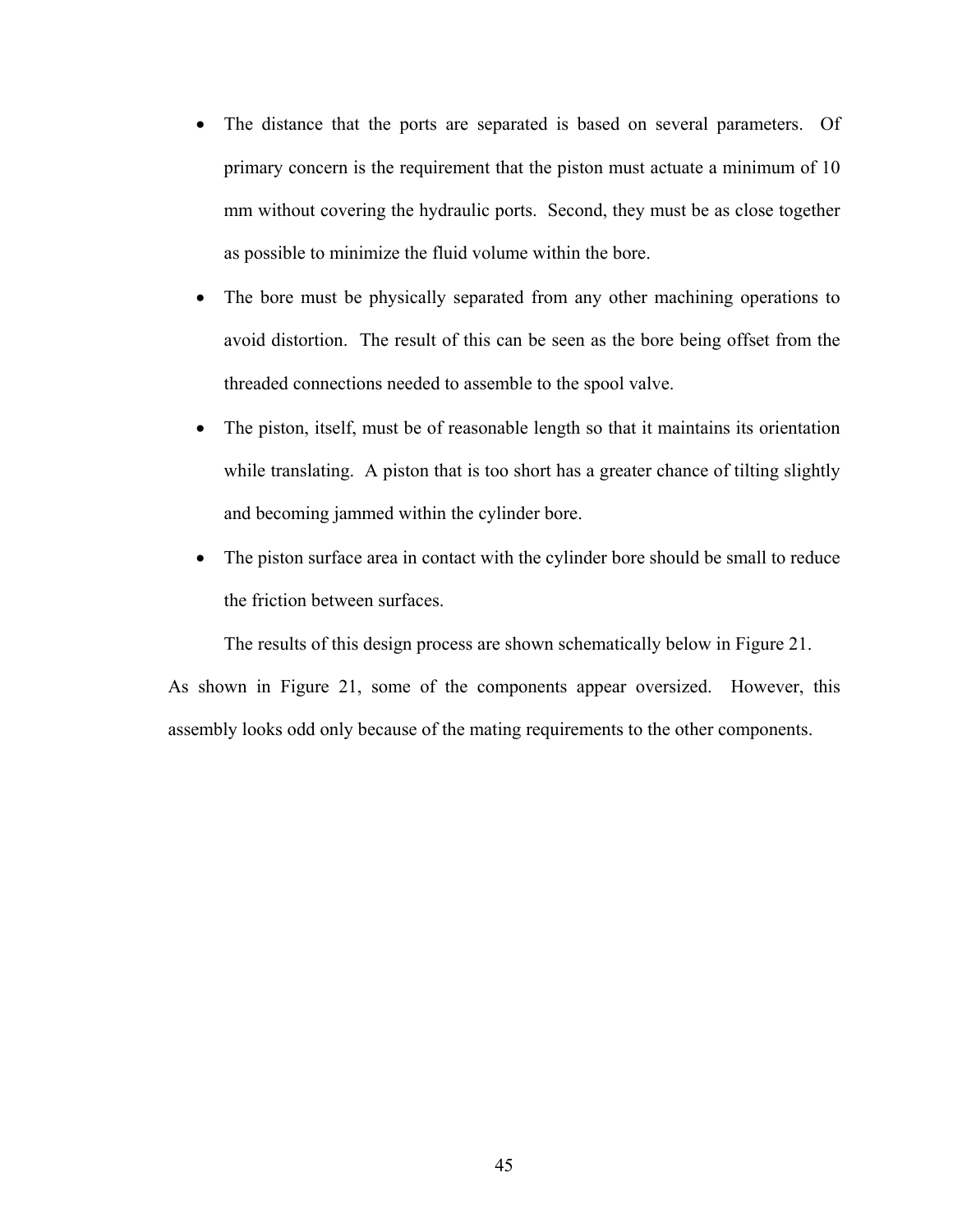

**Figure 21 Final Piston – Cylinder Concept** 

Sealing was the final design aspect to be addressed following the iterative process needed to produce the components shown in Figure 21. It was already decided that orings on any of the reciprocating components may introduce too much friction and be detrimental to the design. Therefore, polytetrafluoro-ethylene (PTFE) lip seals were located and integrated into the design of the bore plates.

The lip seals used are a stock item from Fluorocarbon Company Limited, Hertford Herts, England, UK. Therefore, there is a manufacturer recommended design for the gland that was utilized. The manufacturer gland design was added to the bore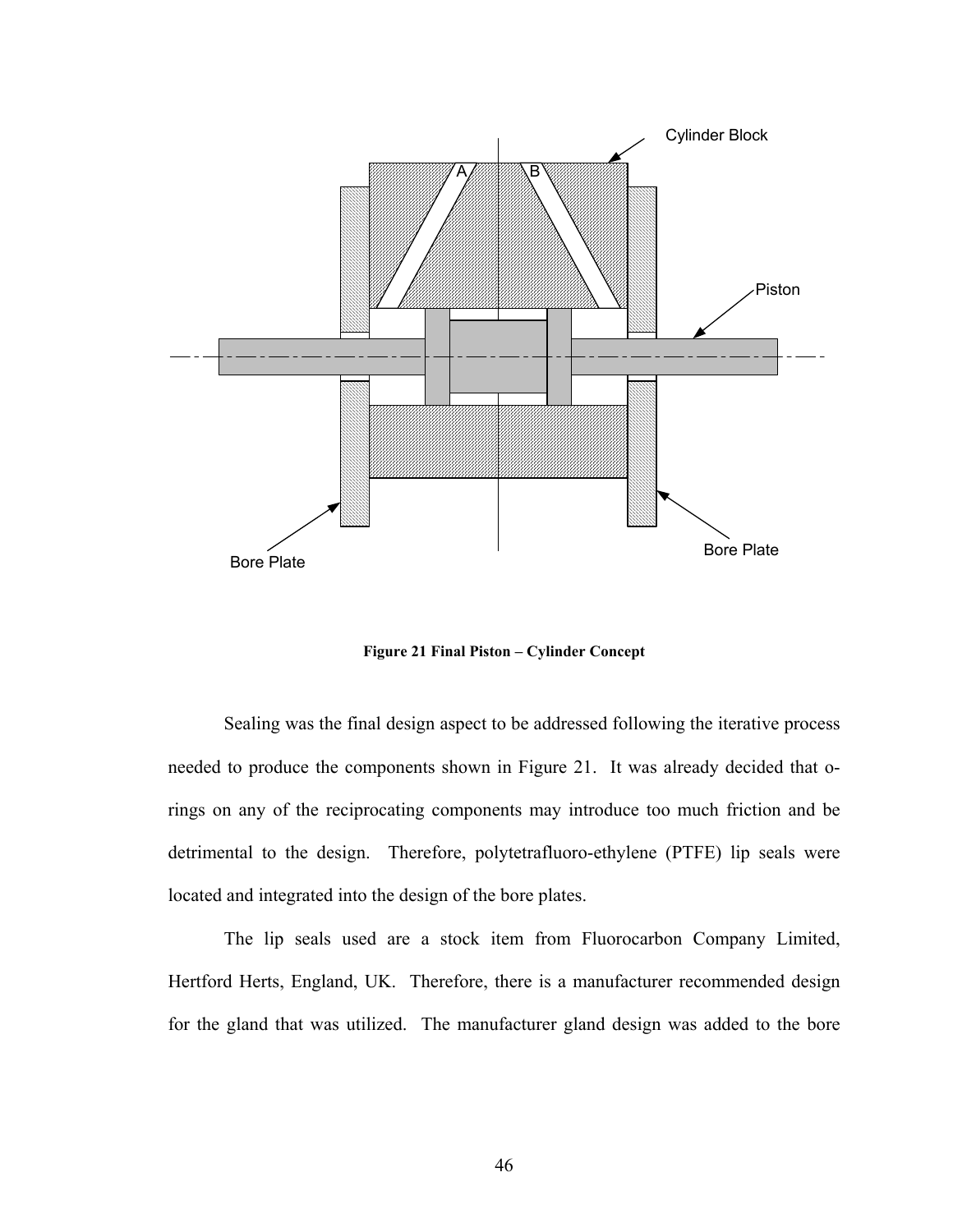plate drawings. This seal would prevent hydraulic fluid leaking past the reciprocating interface between the piston rod and the bore plates.

A second static seal was required to prevent leakage from between the bore plates and the cylinder block. This seal was accomplished through the use of an o-ring, and again, its gland dimensions were based on the manufacturer's recommendation.

Finally sealing between the spool valve and the cylinder block was considered. Fortunately, the spool valve has the static o-ring glands integral to its design. Therefore, the design of the cylinder block only needed to have the hydraulic port holes smaller in diameter than the o-rings to affect a good seal.

With the sealing concerns addressed, and the detail drawings completed, the project's focus turned to the manufacture of the components.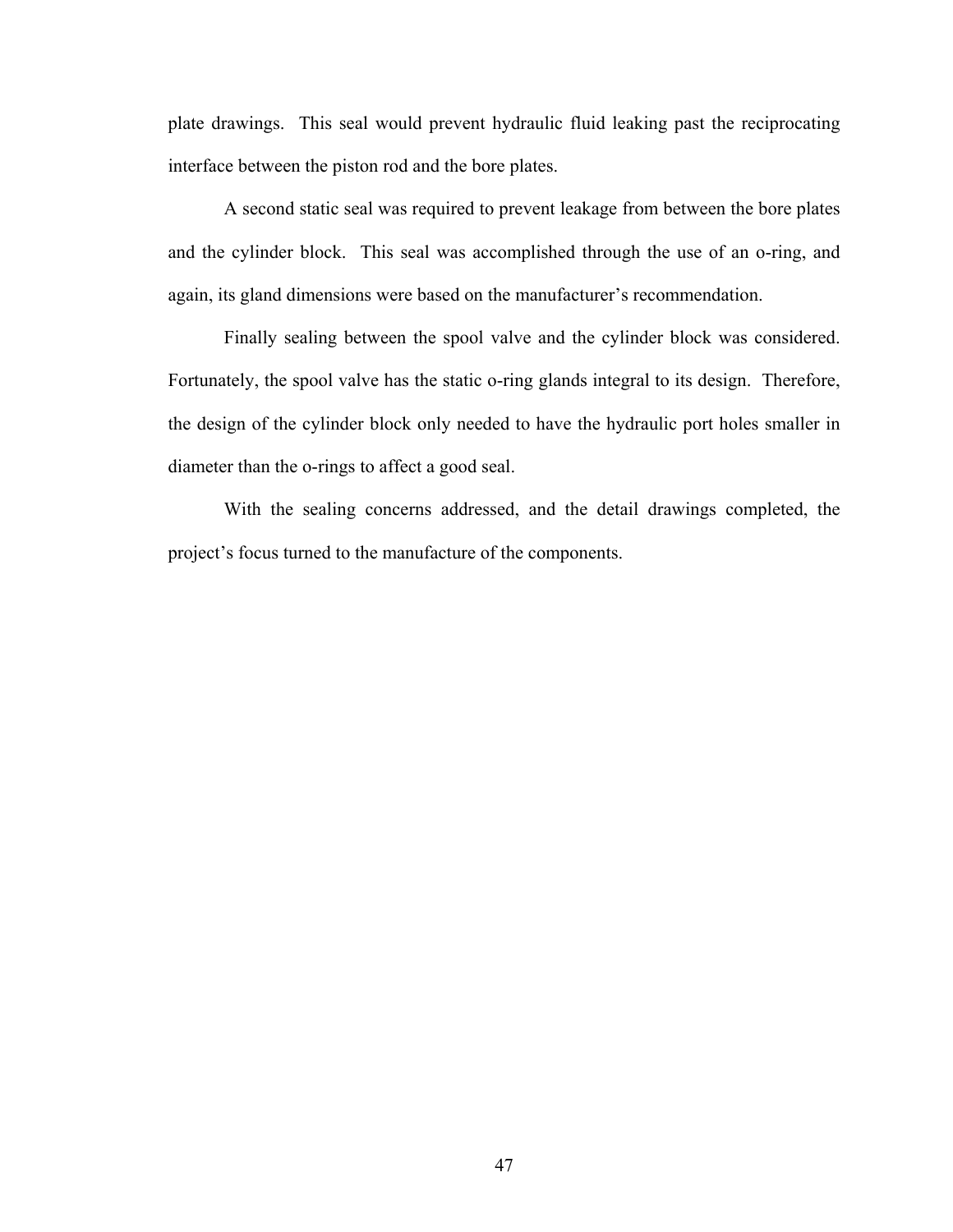### *3.2 Manufacturing*

Due to the tight tolerances of the machining, the project team turned to Siemens DST for manufacturer recommendations. They provided the following list of contacts and stated that considering the microns clearance between the piston and the bore, a limited number of facilities could complete the project.

- C & A Tool, Churubusco, IN; contact Todd Rehrer (219) 693-2167
- Alpha Manufacturing, West Columbia, SC; contact Charlie Hicks (803) 739-4500
- Chucking Machine, Chicago, IL; contact Tim Merrigan (847) 678-1192

Each of the manufacturers were sent a request for quote package that included drawings of the three components and an assembly schematic, the requested lead time, heat treat requirements, and the total number of parts. For this phase, the project team requested three complete prototype units. This includes three cylinder blocks, three pistons, and six bore plates. The request for three was justified by three parameters. First, there was little cost increase between the production of one and that of three, and second, by obtaining three sets, it was more likely that a good working unit would be available. Finally, there was a concern that the learning process associated with the control of the piston translation may lead to damaged components.

Through the quoting process, Alpha Manufacturing had the best combination of price, manufacturing capability, and lead time. Therefore manufacturing of the components began at Alpha Manufacturing in December, 2000.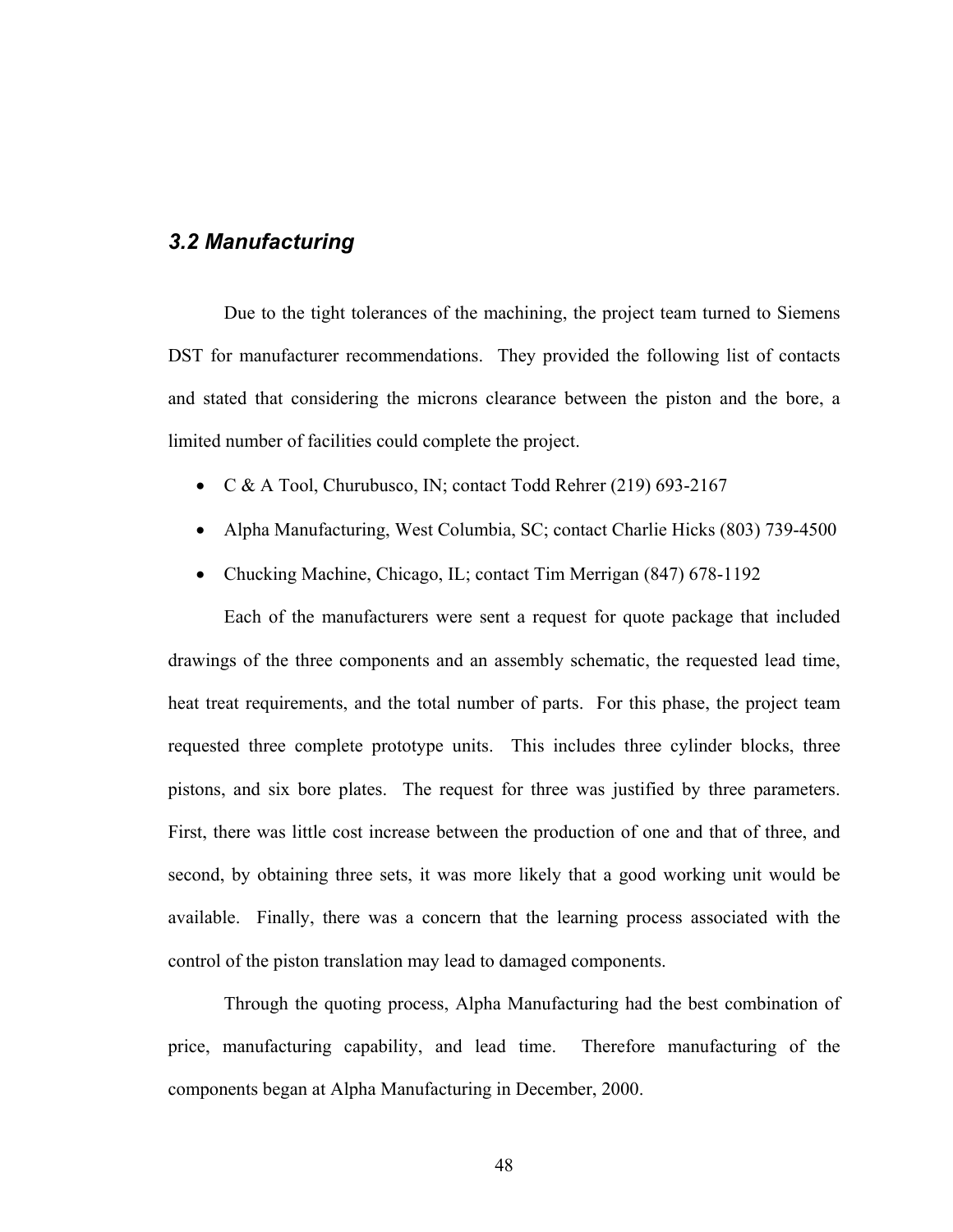Due to the tolerances and clearances associated with the piston and cylinder bore, Alpha chose to match-grind components. This resulted in specific pistons that were matched to specific cylinder blocks. The bore plates had less critical dimensions and were interchangeable among the assemblies.

Components were completed in stages, but the first complete assembly was ready in late January, 2001. Upon its receipt, assembly procedures began.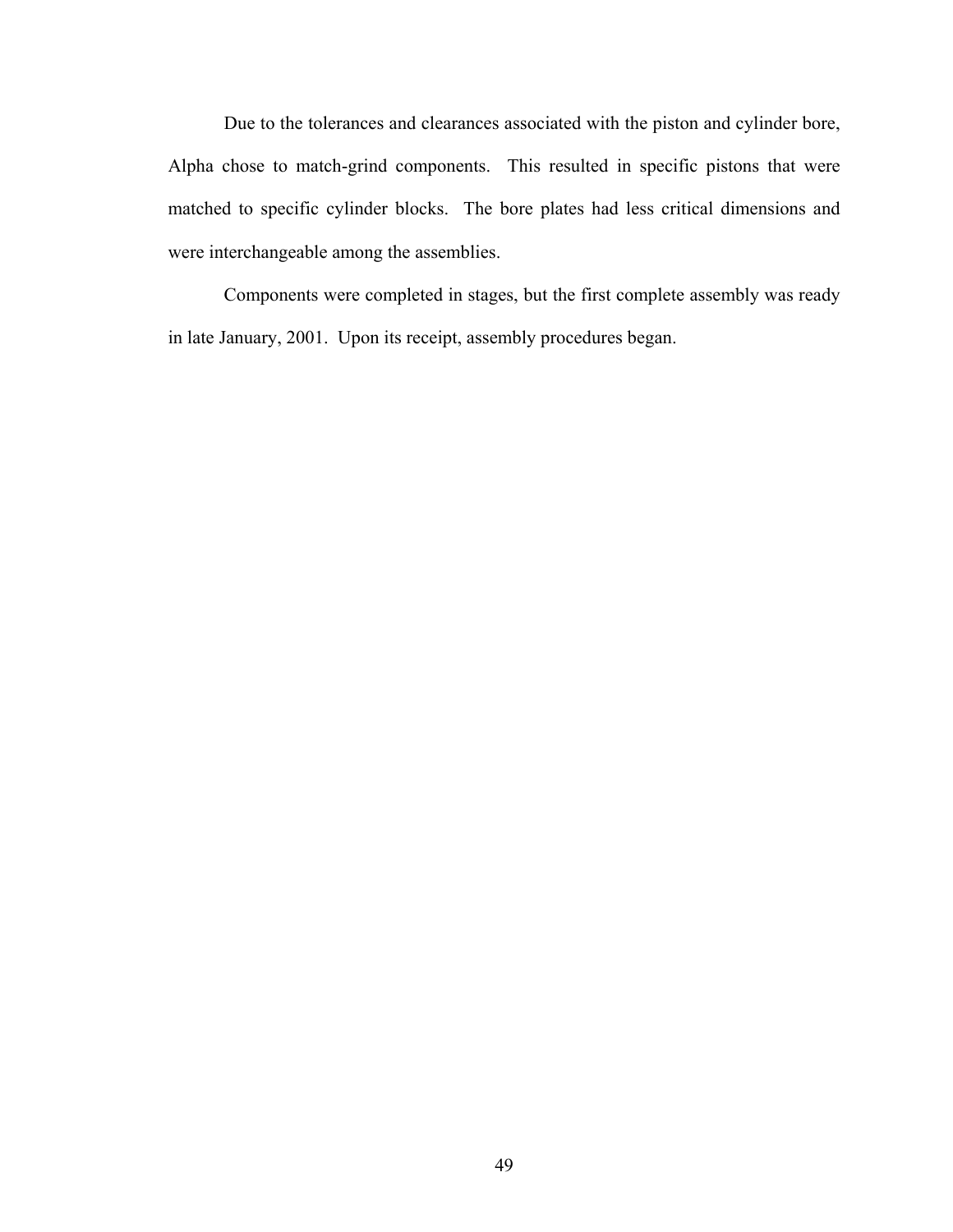### *3.3 Assembly*

### **3.3.1 Assembly of the Camless Engine Actuator**

The major components that make-up the camless engine actuator are two bore plates, one cylinder block, one piston, and the piezoelectric controlled spool valve. Additional elements include the fasteners, o-rings, and PTFE lip seals.

Assembly went very smoothly aside from the insertion of the lip seals. Because of their small diameter, they were very difficult to install. The manufacturer was questioned, and they confirmed that the gland design was correct. Furthermore, they provided some suggestions for installing the seals. Normally lip seals of this design are to be installed by placing part of the seal into the gland and working the remaining diameter into the assembly by symmetrically pressing with ones thumbs. With the small diameter this was impossible. Instead, the entire unit was deformed simultaneously and pressed into the gland. This was accomplished by two different methods. The first used a piston from the camless engine assembly to support the inside diameter of the seal and force the seal into the gland. Using the piston was abandoned for fear of damaging the unit; instead, the seals were forced by pressing the entire unit with one's thumb into the gland. After one failed attempt, this process proved to be very successful.

The result of the camless engine actuator assembly is shown below in Figure 22. This assembly was then connected to the pneumatic test stand via the mounting plate shown in Figure 15.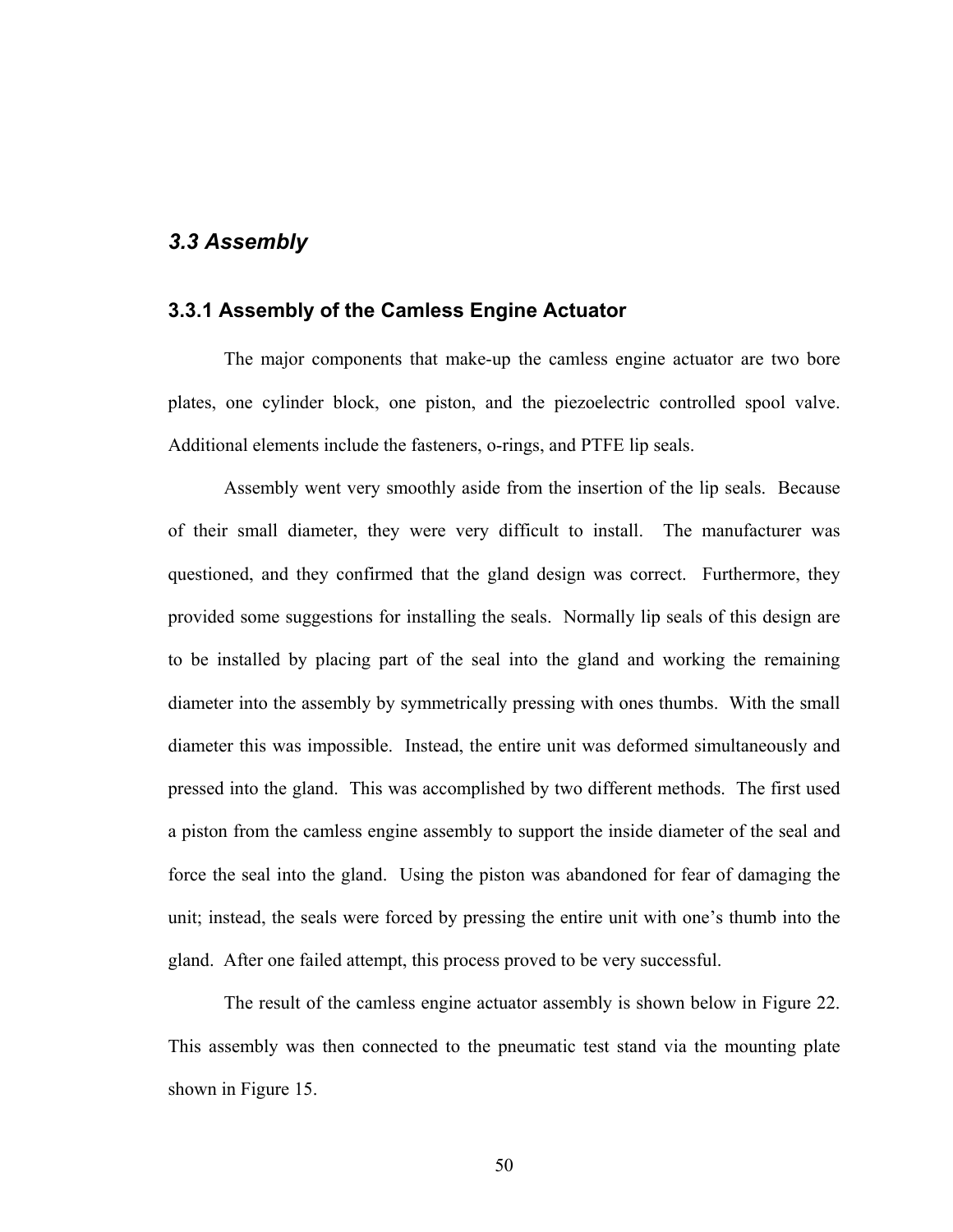

**Figure 22 Hydraulic Actuator and Mounting Block Assembly**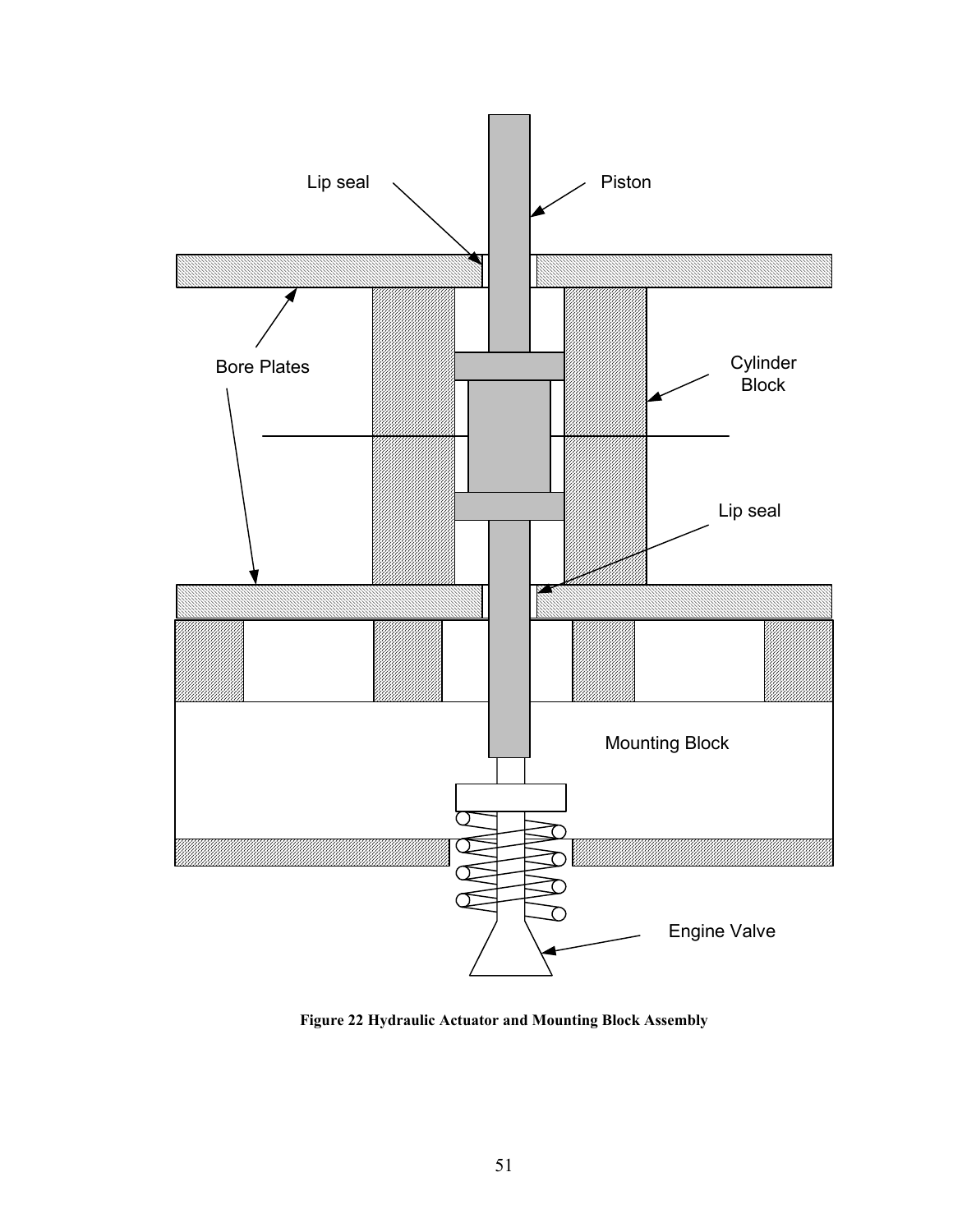Figure 22 shows a cutaway view of the camless engine actuator assembly. Because it is cutaway, the spool valve and the ISO 4401 port connections are not visible. In this view, the spool valve would be coming out of the paper toward the reader. A schematic of the assembly from the side can be seen later in Figure 27.

The camless engine actuator assembly and mounting block were then attached to the hydraulic test bench. Hydraulic connections and layout are addressed in the next section.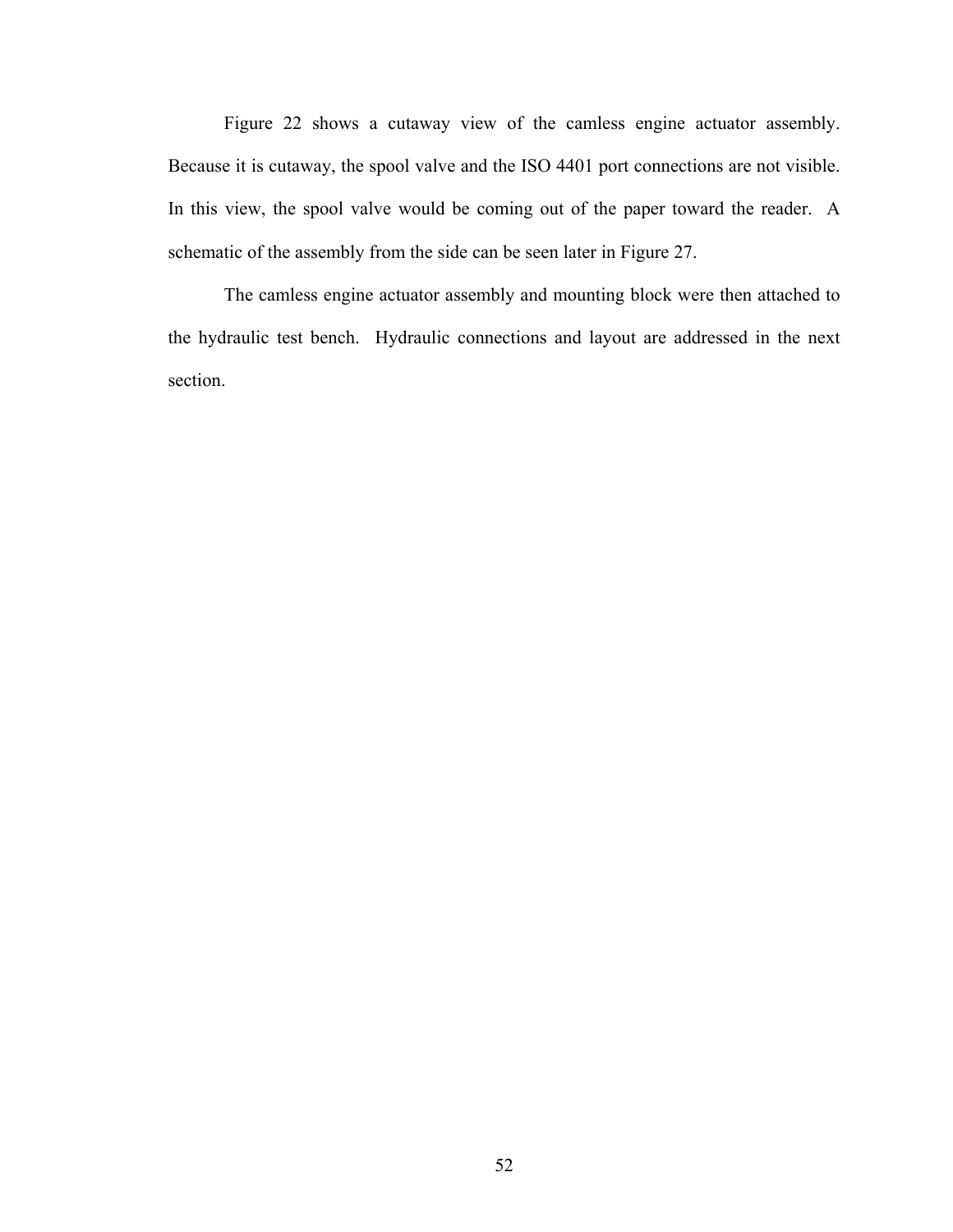### **3.3.2 Assembly of the Hydraulic System**

The camless engine actuator assembly outlined in the previous section was mounted onto the hydraulic test stand. Hydraulic connections were made via the standard hydraulic threaded connection  $\frac{1}{4}$  - 19 BSP (British Straight Pipe). The system flows hydraulic fluid from a pump and back to a reservoir and is a self contained scheme.

Hydraulic fluid is pumped through a ball valve and into the side port of the cylinder block. This connection is directly routed to the P port of the spool valve. From there, the position of the spool valve determines where the pressurized fluid goes. In the neutral position, the fluid is dead-headed, and aside from any leakage past the spool, the fluid is static. See Figure 23.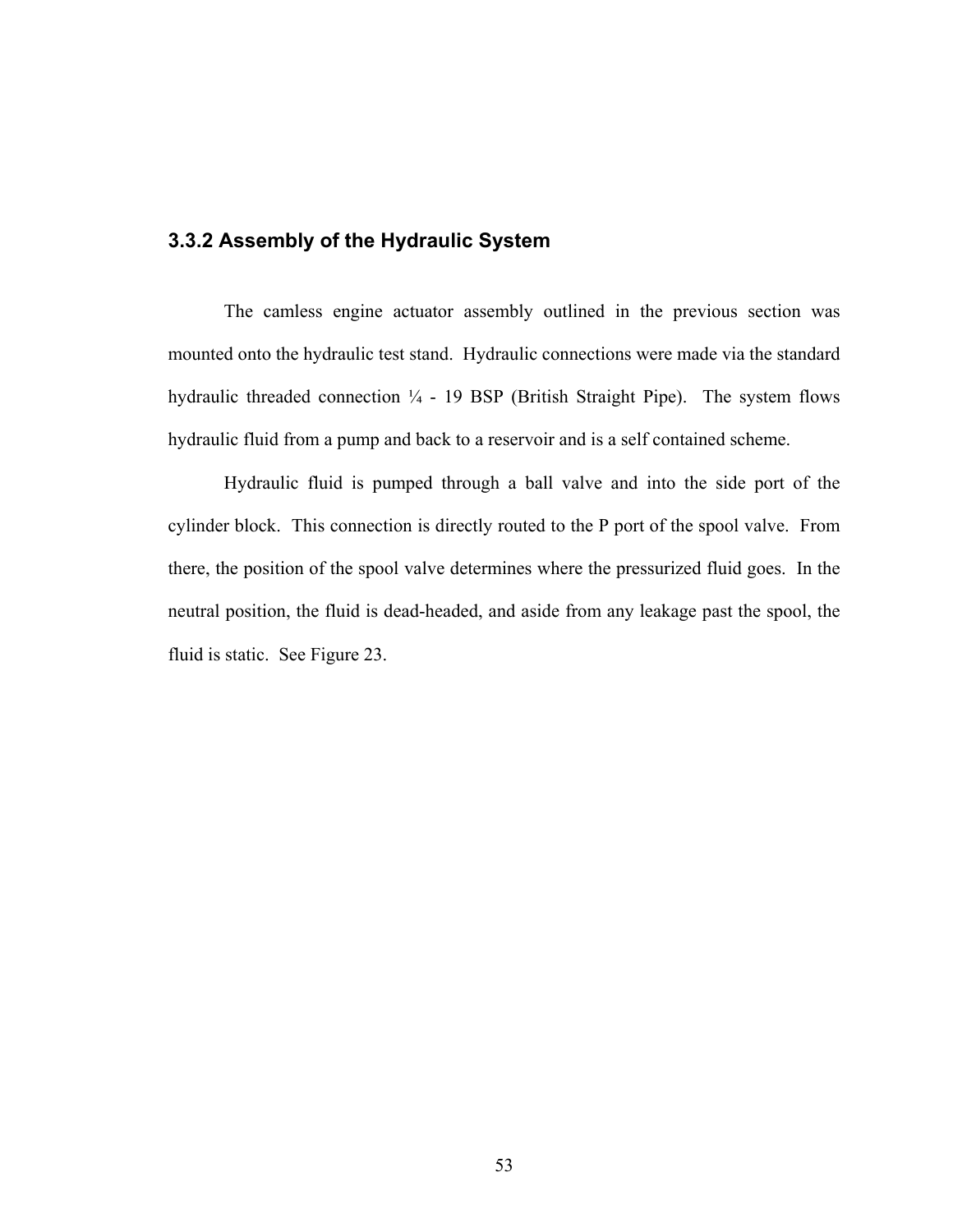

**Figure 23 Hydraulic Amplifier Schematic** 

When the spool valve translates up, fluid flows through the B port and pressurizes the upper cavity of the cylinder block. This pressurization results in the downward translation of the piston. In turn, the engine valve is being opened as the piston translates down. This is shown in Figure 24.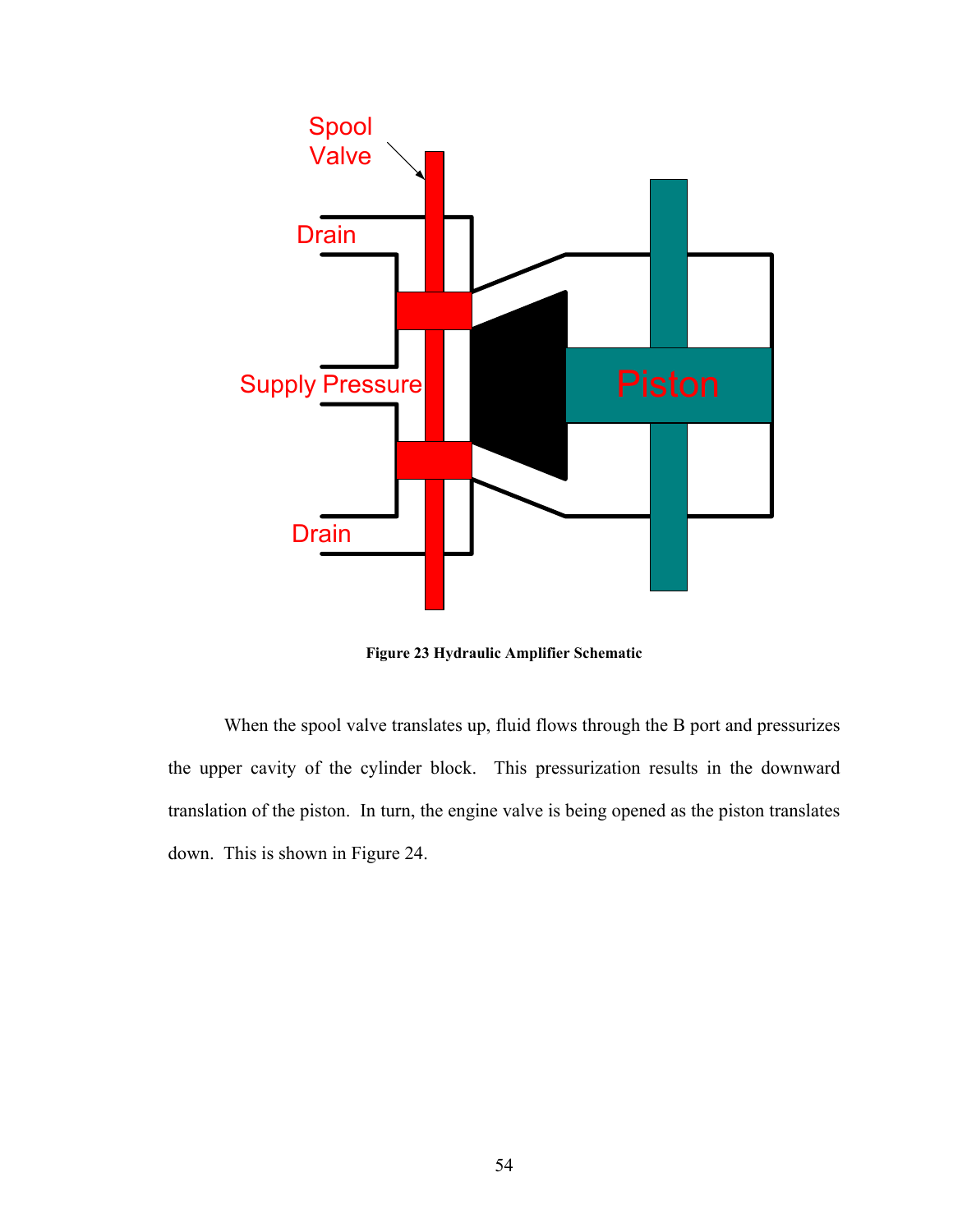

**Figure 24 Hydraulic Amplifier – Spool Valve Up** 

The opposite occurs as the spool valve translates down. Fluid flows through the A port and pressurizes the lower cavity of the cylinder block. This pressure causes the piston to rise and allows the engine valve to close. See Figure 25.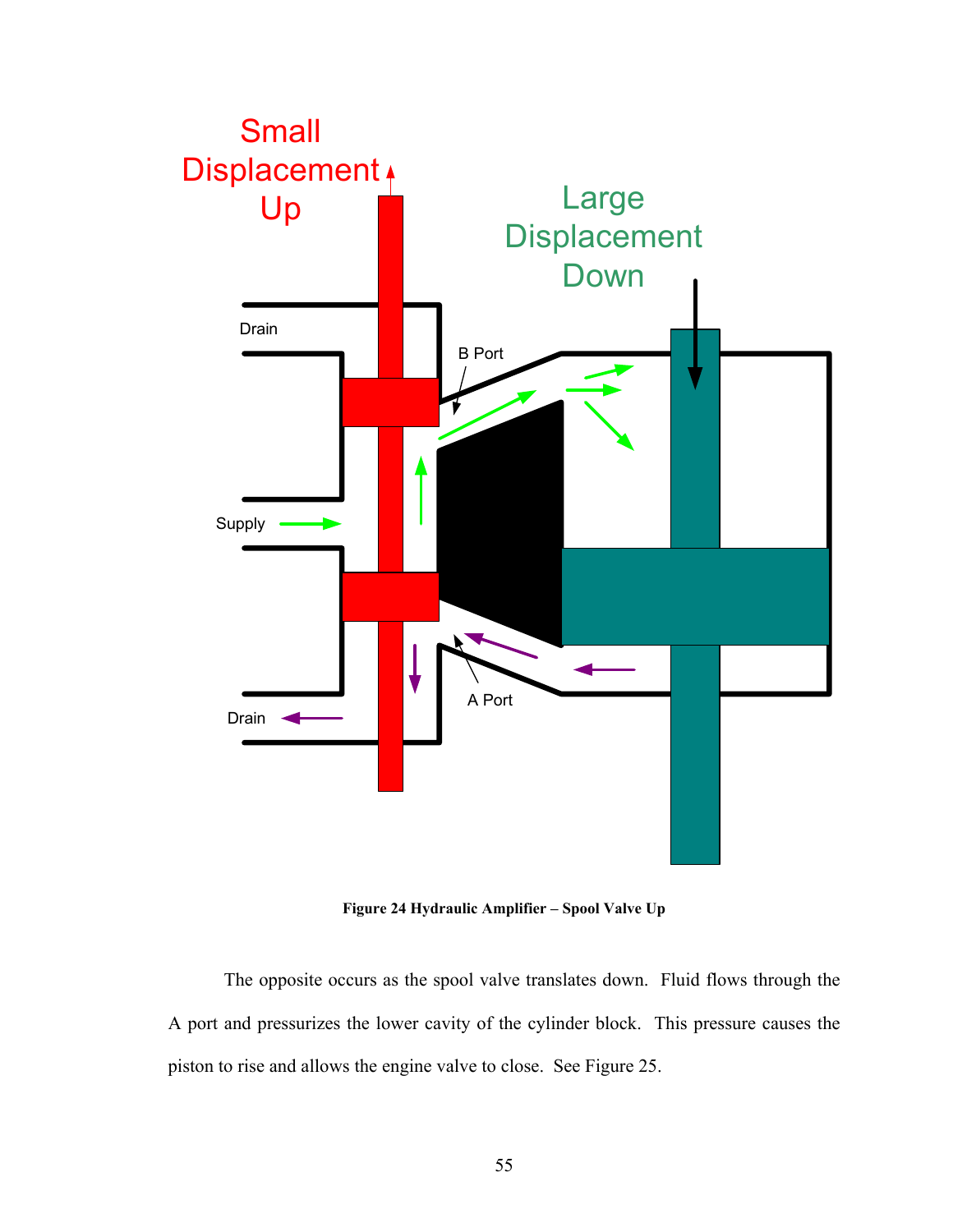

**Figure 25 Hydraulic Amplifier – Spool Valve Down**

Drainage of fluid from the cylinder block takes place through the A or B port, whichever is not being pressurized by the spool valve. As the piston translates toward the non-pressurized port, hydraulic fluid is forced back into the spool valve. This fluid is then routed directly to the T port (drain) and returns to the reservoir. From the reservoir, the fluid is pumped back into the system, and the process repeats.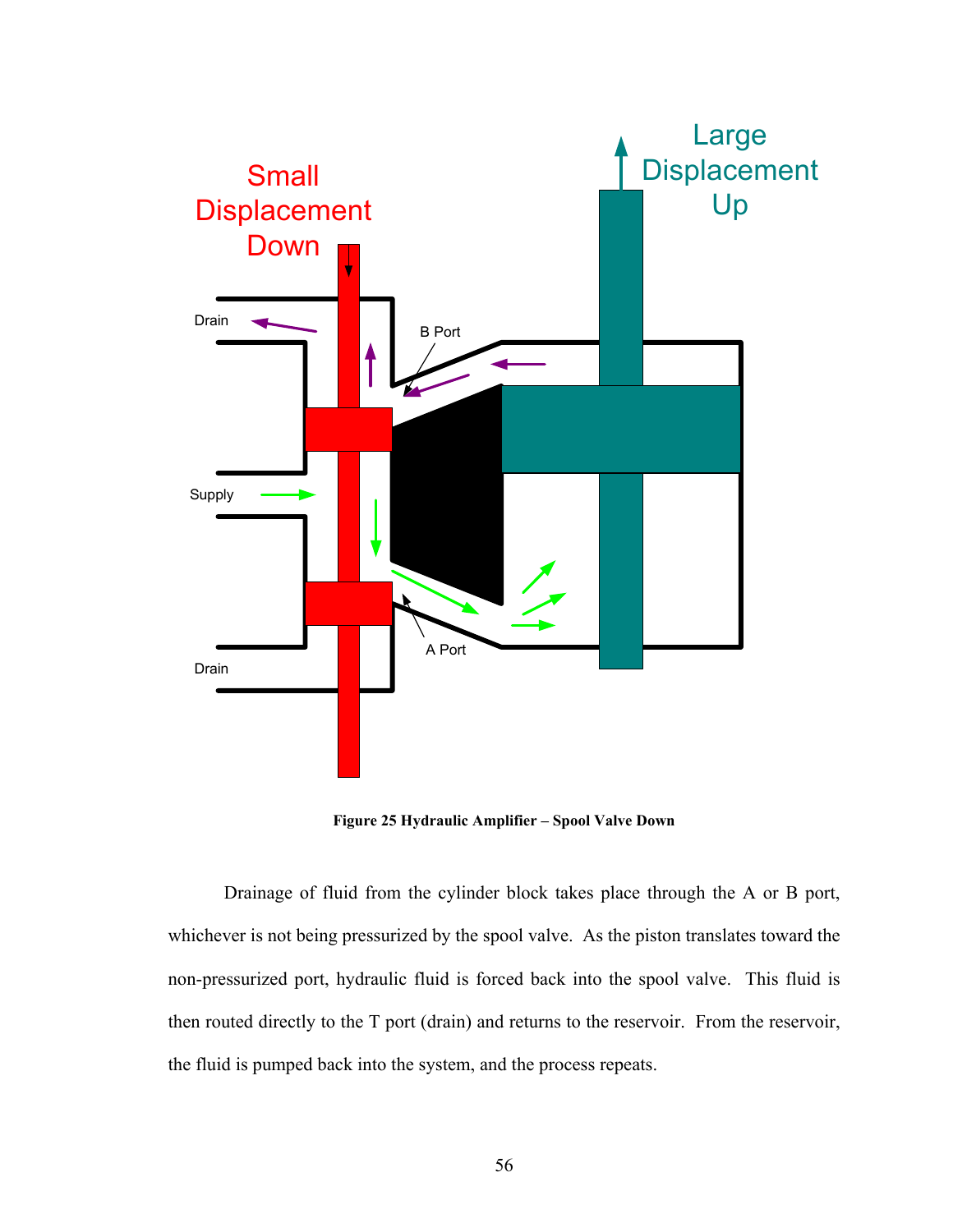In addition to the test rig described above, a second pump can be added in parallel to meet the demands of increased hydraulic flow. This additional hydraulic line has its own isolation ball valve. It is piped in parallel to the primary pump and joins the system just prior to the fluid connection into the supply side of the cylinder block, connected to port P (supply).

The hydraulic flow described above is based on the control signal generated by the electronics and supplied to the piezoelectric stacks. The development of the control system is discussed in the following section.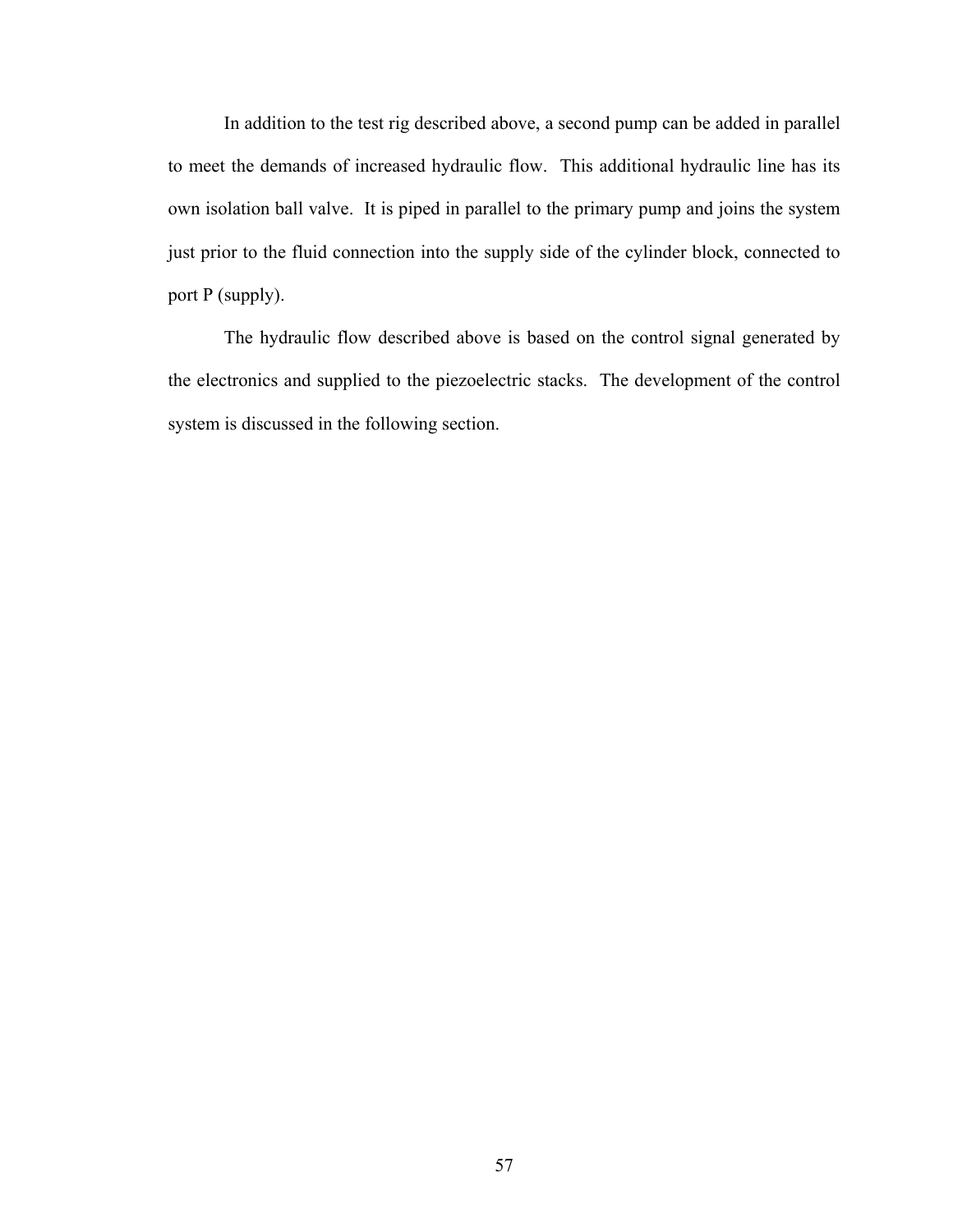## **3.3.3 Assembly of the Control System**

The control of the camless engine system is facilitated by a series of electrical components that ultimately supply a variable voltage to piezoelectric stacks. The applied voltage causes expansion of the stacks, and in-turn causes the displacement of the hydraulic spool valve.

Considerable time was spent troubleshooting and gaining an understanding of the high voltage (HV) amplifier<sup>[1](#page-71-0)</sup> for the piezoelectric device. During initial trials, there was no observable voltage output from the amplifier, and the piezoelectric stacks would not respond. Upon disassembly it was observed that some of the electronics had broken free of their adhered connections and had fallen against other components. This caused a short and promptly blew a fuse. After repairing the unit and replacing the fuse, the HV amplifier provided an output to the piezoelectric stacks.

A second problem was observed with the HV amplifier box. Although an output voltage could be measured, it did not have the power needed to provide movement to the piezoelectric stacks. During troubleshooting, the output of the AC to DC converter<sup>[2](#page-71-1)</sup> within the HV amplifier box was found to be outputting 15 volts. This was low compared to the expected 24 V needed to supply the amplifier. Without the 24 V feeding the voltage splitter and amplifier, there was not enough power to actuate the stacks.

Following more investigation, a clue was found printed on the AC to DC converter. It read that the expected input was 240 V AC for an output of 24 V DC. After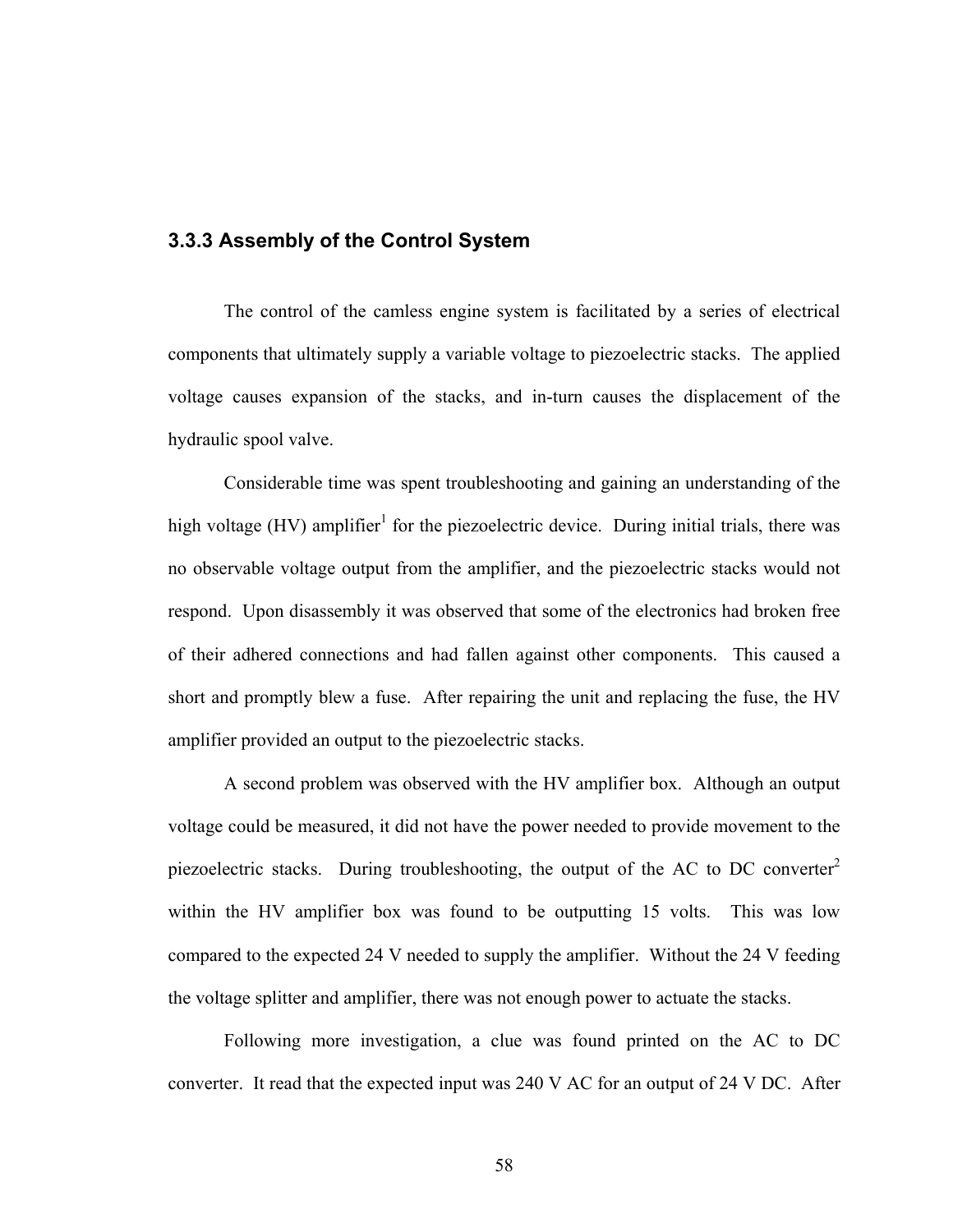some rewiring, a nominal 220 V AC was supplied to the unit. The actual output of the 220 V outlet was very high and averaged 250 volts. The input of 250 V resulted in an output of 32 V from the AC to DC converter. This combined with testing at a nominal 110 V input , actually 120 V, and an output of 15 V revealed a constant AC to DC conversion factor. This conversion factor was approximately 1 V DC output to 8 V AC input. Based on this conversion, the required input of 192 V AC should provide 24 V DC output. This was later found to be correct after more wiring changes.

The input requirements of the HV amplifier box was the key element to getting the controls to operate. Originally, the project team was told that the box could operate at both 110 or 220 V input. This was found to be incorrect. The set-up shown in Figure 26 demonstrates the wiring series used to obtain the 24 V DC from the AC to DC converter.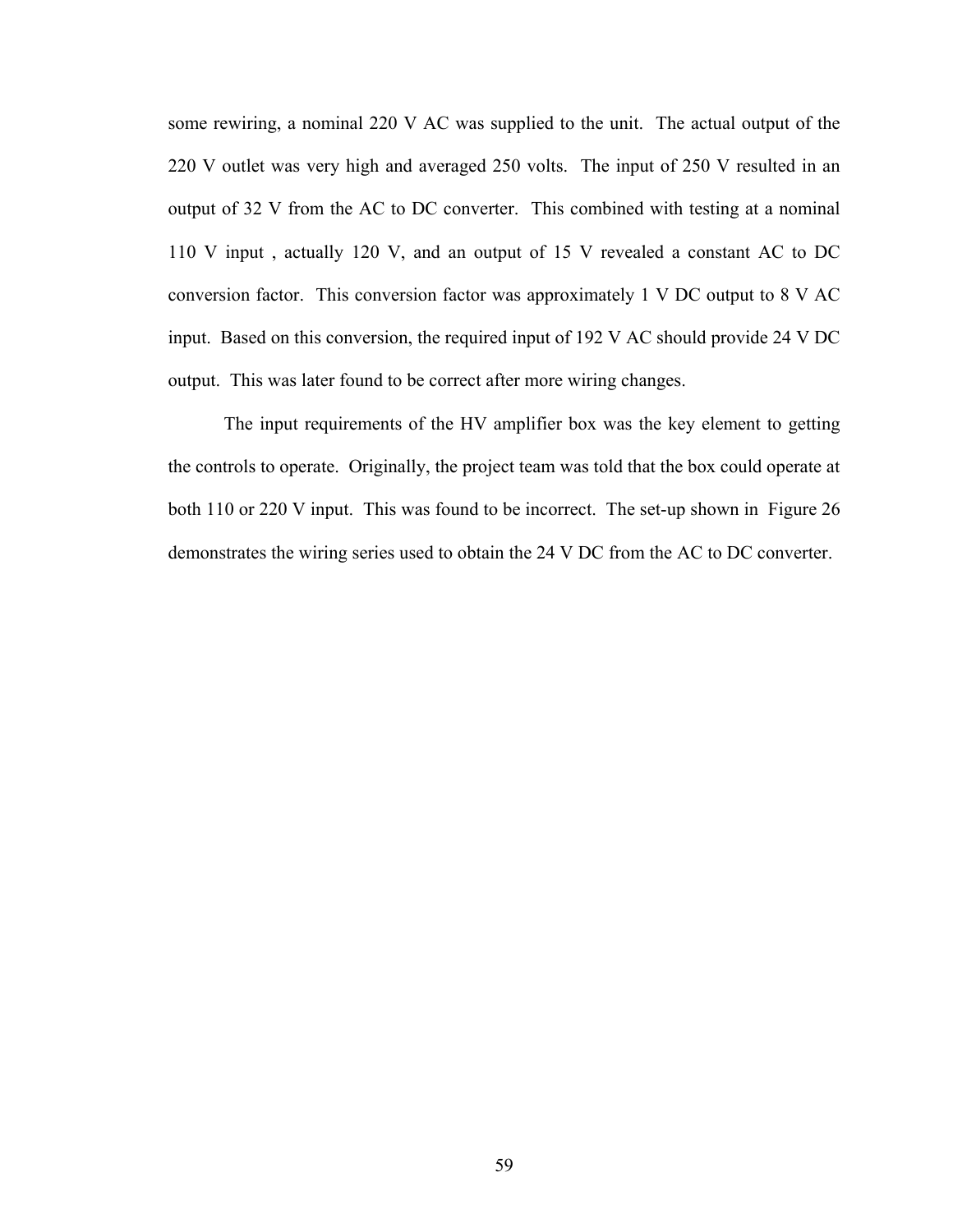

**Figure 26 Wiring Schematic** 

More rewiring was required to supply the needed power to both the controls and the pump simultaneously. This involved making changes from the German (Shuko) plug to an American configuration. Once the rewiring was complete, the entire system was operational. The final form of the test rig wiring is as follows.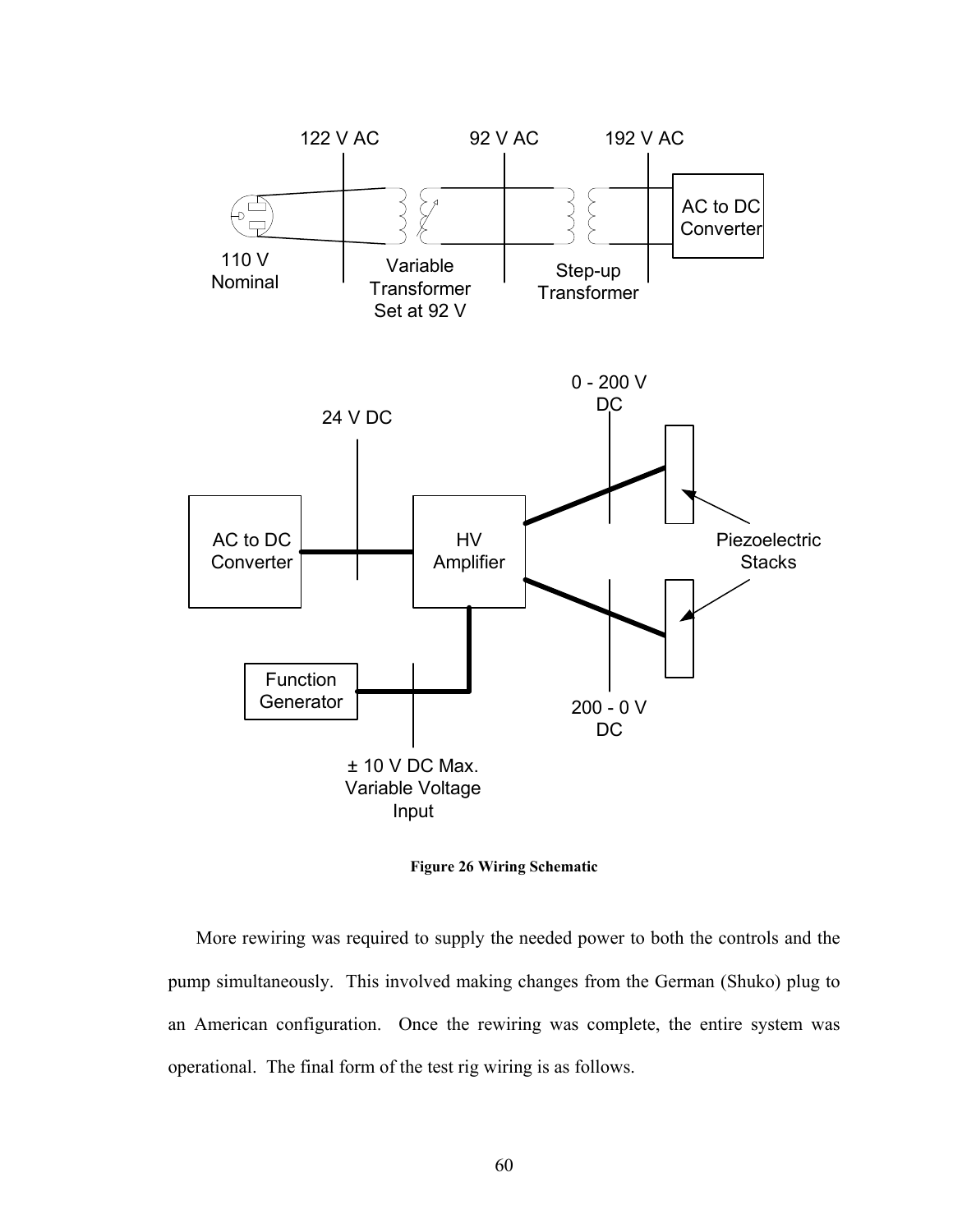- Hydraulics: The pump is wired directly into a 3-pole locking 220 V outlet.
- Electronics: The electronic wiring advances from an outlet at 122 V AC to a variable output transformer to create 92 V AC. This 92 V AC is doubled plus a small offset through a step-up transformer. The resulting 192 V AC supplies the AC to DC converter in the HV amplifier box. The converter supplies 24 V DC to the splitter/amplifier.

The splitter/amplifier outputs two voltage signals based on a separate input voltage wave. One output signal is  $0 - 200$  V DC and the other is  $200 - 0$  V DC. For example, both signals can be at 100 V DC simultaneously, but for one signal at 50 V DC, the other is at 150 V DC. Furthermore, the extreme occurs when one signal is 0 V DC and the other is 200 V DC. These two variable DC signals are based on a separate voltage input supplied by a function generator. The nominal input from the function generator to create the full range  $0 - 200$  V DC is  $\pm 10$  V DC with a 0 V DC offset at variable frequencies.

 $\frac{1}{1}$ <sup>1</sup> Produced by Marco, Hermsdorf, Germany

<sup>&</sup>lt;sup>2</sup> Produced by Hydraulik Ring, Nűrtingen, Germany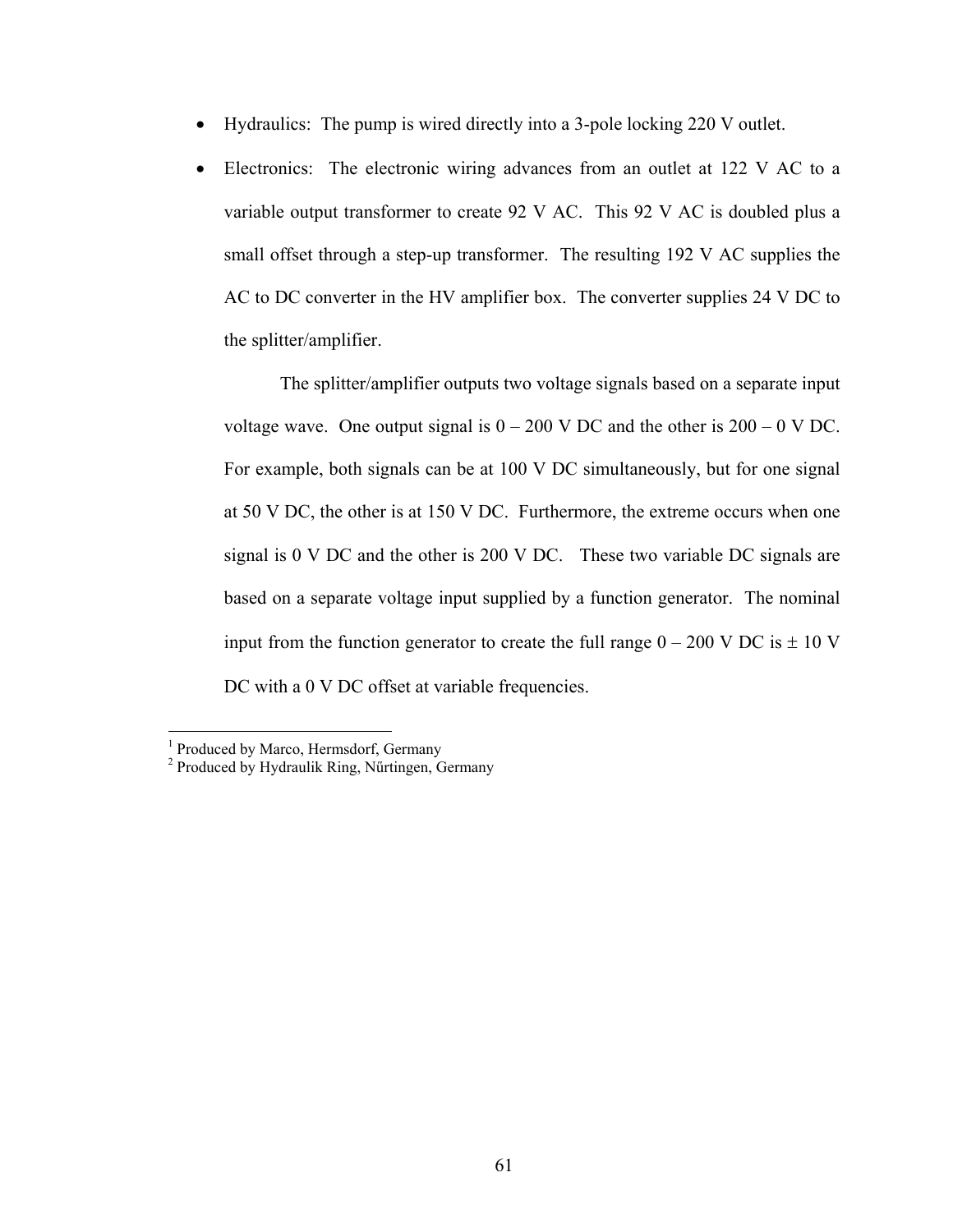# **Chapter Four: Complete System Overview and Operation**

Through the effort outlined in the previous chapters, a complete system was created. This system was capable of actuating a single engine valve and met the original parameters outlined for the project. This chapter reviews the hydraulics and controls introduced during the previous chapter and develops their usefulness as part of the complete system.

The goal of the design, troubleshooting, and development of the system during phase one was to actuate a single engine valve. This actuation needed to have a displacement of 10 mm with variable timing up to 50 Hz. Initial qualitative testing revealed several parameters that would require adjustments to reach the project's goal. These tests are outlined in the next chapter; however, some qualitative results are presented here to explain the working of the camless engine system.

<span id="page-71-1"></span><span id="page-71-0"></span>A schematic of the actuator, inclusive of the spool valve and piezoelectric stacks is shown in Figure 27. From this schematic, one can see that the two piezoelectric stacks sit on either side of a lever's fulcrum. The expansion of one of the stacks causes the lever to move. For example, if the left piezoelectric stack in Figure 27 expands, the lever moves down. Expansion of the right piezoelectric stack causes the lever to move up. The movement of the lever causes the motion of the spool valve.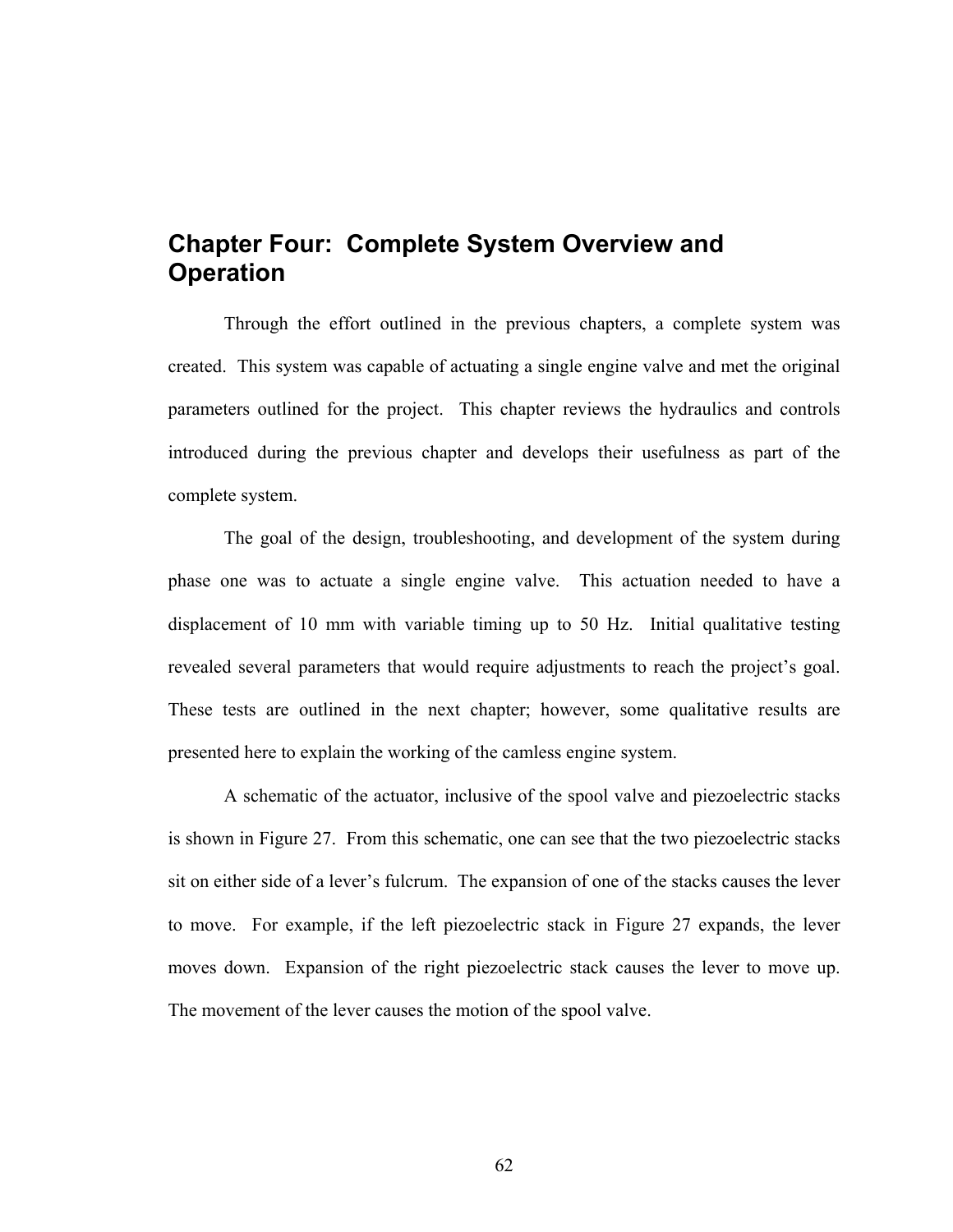

**Figure 27 Complete System Schematic**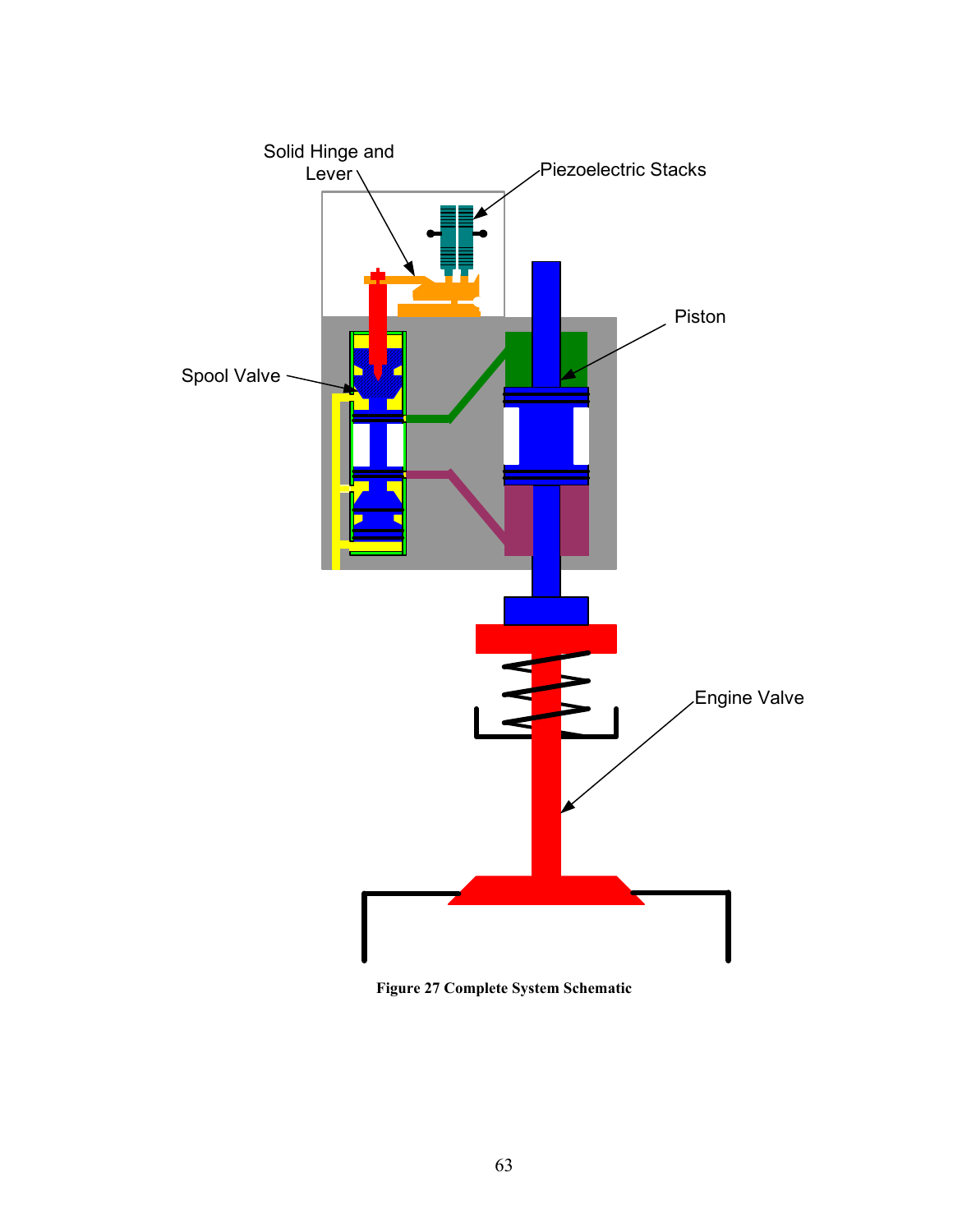The expansion of the piezoelectric stacks is generated by the input voltage from the HV amplifier Box. As discussed in the previous section, there are two input signals. One input ranges from  $0 - 200$  V DC, while the other is exactly opposite ranging from  $200 - 0$  V DC. One signal powers one stack, while the other powers the other stack. Using this arrangement, the two stacks never expand at the same time. The cycling of expansion from one stack to the other allows the lever to oscillate up and down, and therefore, oscillates the spool valve.

The oscillation of the spool valve directs the hydraulic flow path. Based on the spool's position, the fluid can either divert to the top of the adjacent piston or the bottom. This pressurization causes the piston to displace down or up, respectively. Since the piston is in direct contact with the engine valve, its movement is equal to the displacement of the engine valve.

Early qualitative tests showed the engine valve displaced 11 mm with 50 bar input pressure and low frequencies ( $\leq 15$  Hz). This early testing was not designed to provide detailed data; instead, it was part of the discovery process. Adjustments to input pressure, frequency and nominal spool valve position were continuously done until the unit was functioning well. It should be noted that during these early tests, the input voltage frequencies were limited to a simple sine wave with amplitudes varying from 1 to 10 V.

During the qualitative testing and system set-up, it was also observed that the engine valve displacement and/or stroke became smaller with increasing frequency. This led to questions about flow rate limitations. To check whether the limitations were due to the available hydraulic fluid, the input flow rate was doubled by bringing the second

64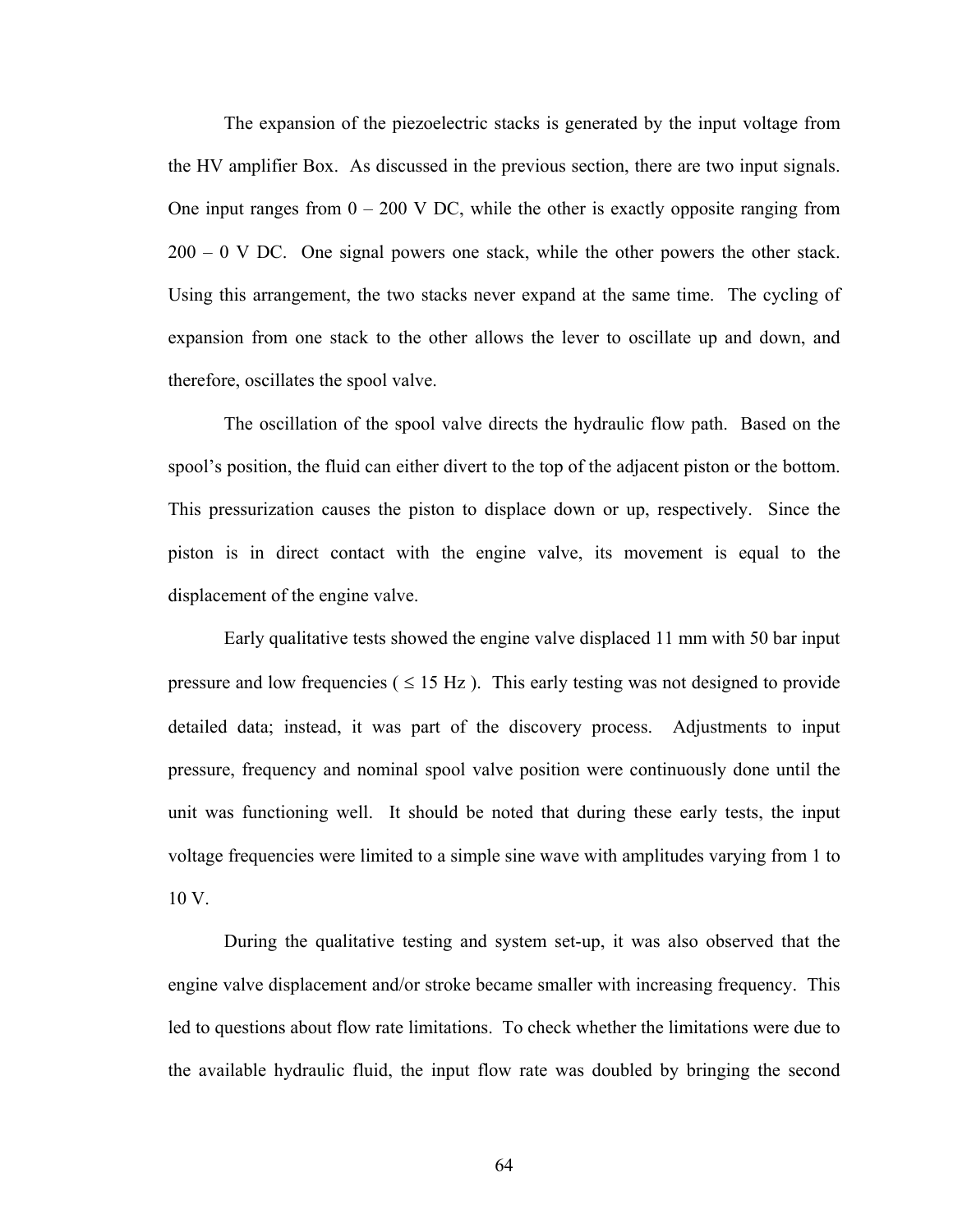pump on-line. The added fluid was mixed into the flow prior to entering the cylinder block.

This additional fluid flow did not alter the engine valve displacement; therefore, it was concluded that the available input flow rate was sufficient. The next logical step was to observe the flow rate through the system. It was here, that formal testing began. The testing is outlined in the following chapter.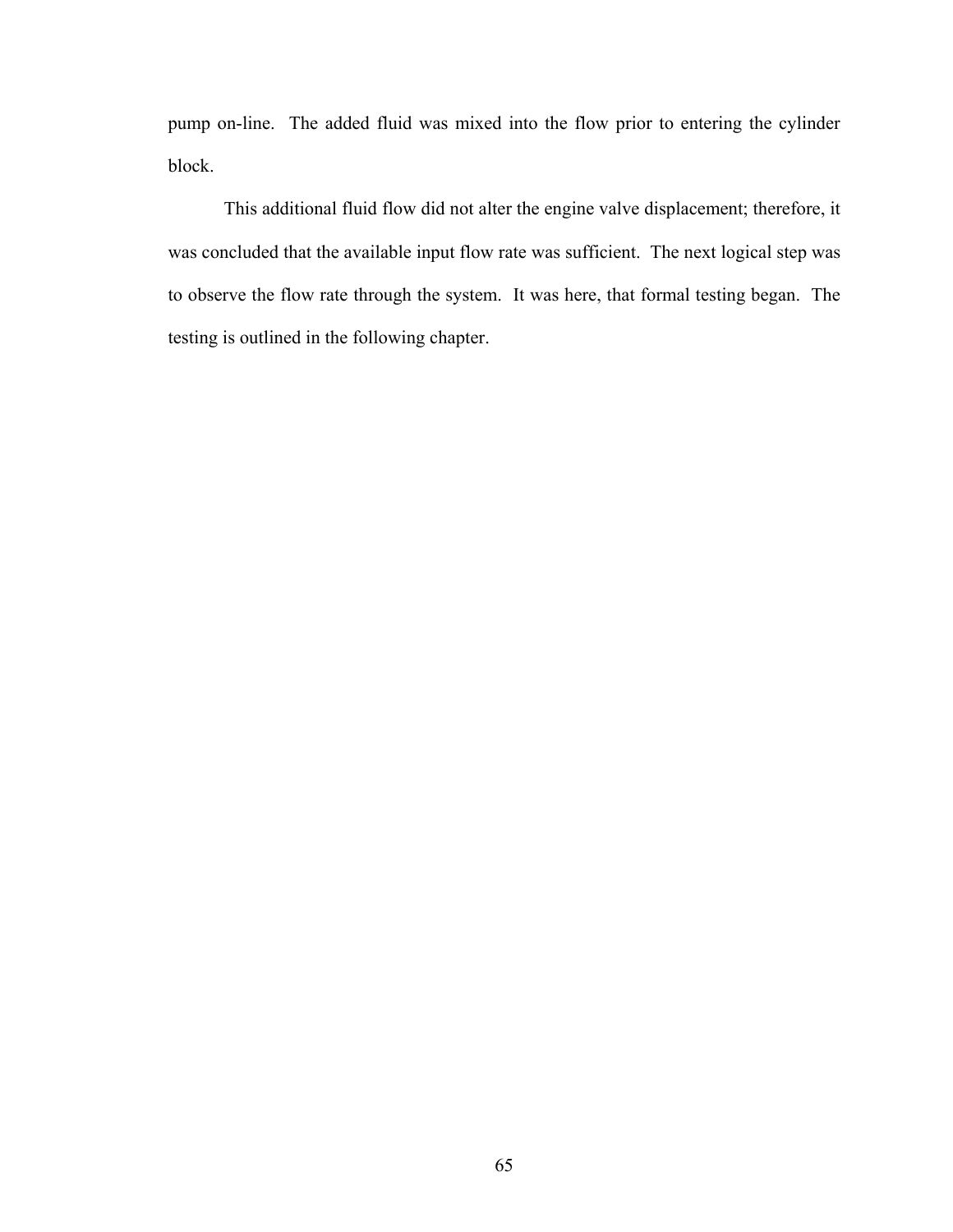### **Chapter Five: System Testing**

#### *5.1 Flow Rate Experiments*

Flow rate testing can be divided into multiple phases. For all testing, the experiments were divided into three distinct runs – both pumps, right pump only, and left pump only. Since the pumps themselves are together, the distinction of left and right is based on the location of their isolation ball valve.

Initially, flow rate testing was done to determine the flow output of the pump systems. These measurements were necessary to ascertain the maximum flow rate available to the camless engine system. For these measurements, flow was diverted from the camless system, just prior to its entrance into the cylinder block, into a graduated cylinder. Practice runs were made to determine the length of time to use for each run without overflowing the graduated cylinder. When running both pumps, a time limit of 5 seconds was used for each test. The tests were repeated a minimum of five times to establish consistency in volumetric readings. These readings were established for a variety of pressures. Pump pressures were set with the isolation valves closed.

The following graph (Figure 28) shows the output volumetric flow rate for a variety of input pressures. Except at pressures below 20 bar where the readings became unstable and inconsistent, the available flow rate is relatively constant regardless of input pressure. This is reasonable considering the input pressure could only be established in a static situation, but pumping into the graduated cylinder creates nearly zero pressure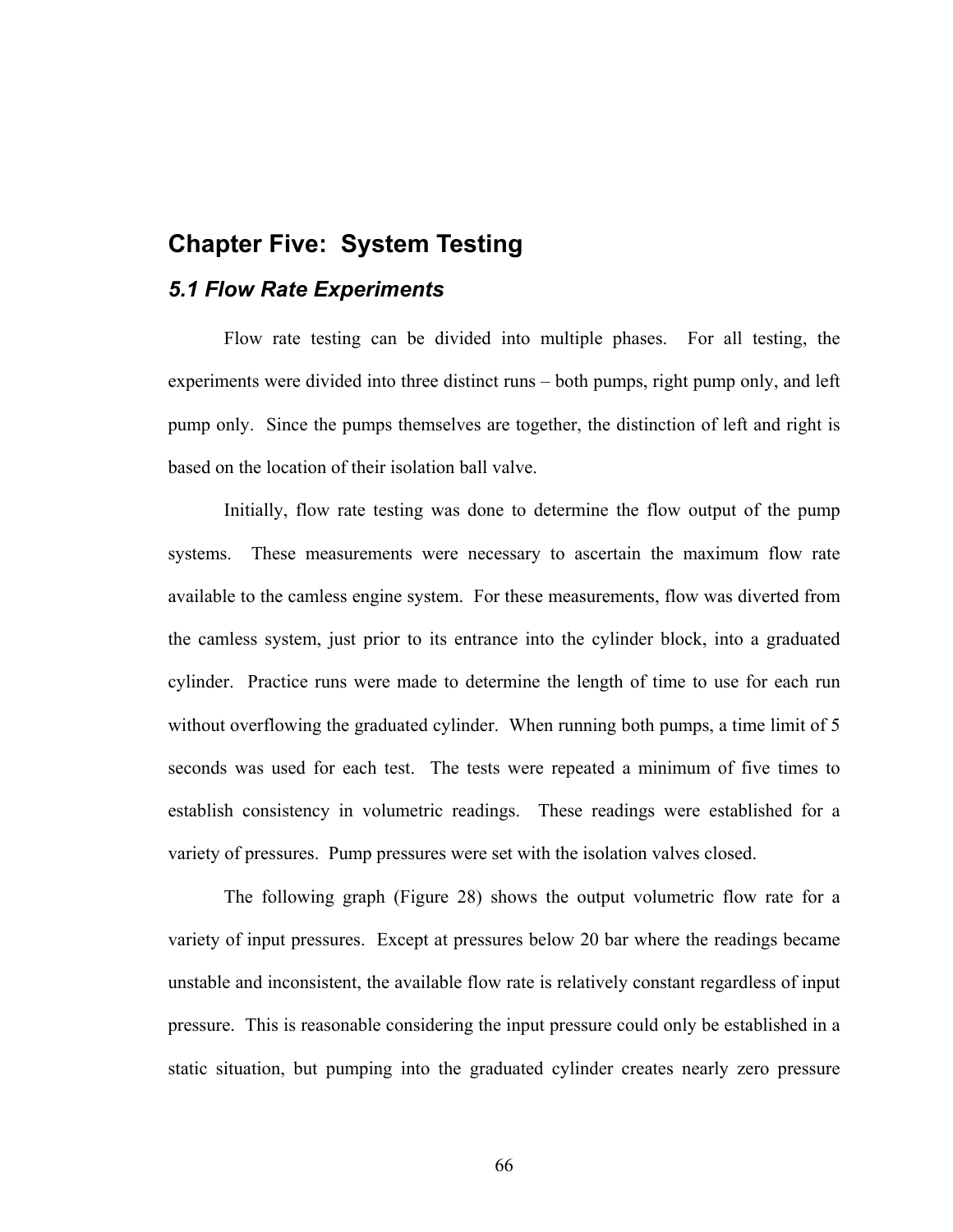increases. The data indicates that the pumps could each generate an unrestricted flow of about 90  $\text{cm}^3/\text{sec}$  and were additive when run together.



**Pump input into assembly**

**Figure 28 Available Flow Rate from Pumps** 

The next phase of flow testing gathered data from the output of the camless engine assembly. The graduated cylinder was piped directly to the T port outlet from the cylinder block. Again, fluid was collected for a specific length of time. Instead of running at multiple pressures, a constant anticipated operating pressure of 50 bars was used. In place of pressure variation was the change to piezoelectric input frequency. Therefore, this experiment monitored the output volumetric flow rate of the entire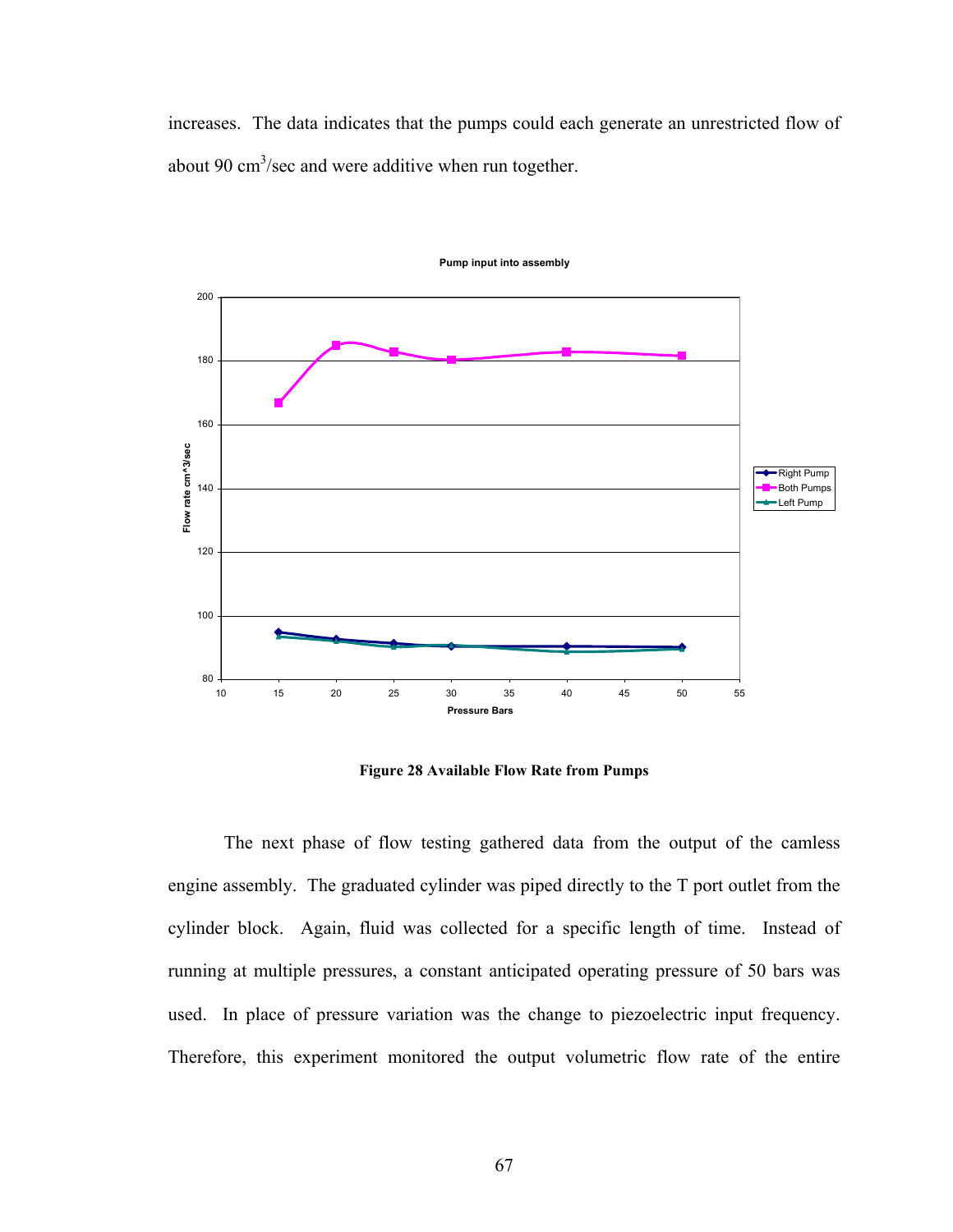assembly compared to the input frequency of the spool valve control. These results are shown in Figure 29.



CLE Output Volumetric Flow Rate

**Figure 29 Camless Engine Return Flow Rate** 

Fluid returning to the reservoir does so at approximately 28  $\text{cm}^3/\text{sec}$  for input frequencies within the anticipated operating range – those between 15 and 50 Hz. Considering this value, flow rate is obviously restricted by the assembly. This restriction in flow rate is hypothesized to be the reason for reduced engine valve displacement at higher frequencies. This return volumetric flow rate is approximately 1/3 of the available flow rate provided by one pump.

Based upon the findings in the output flow rate experiment, an examination into the volumetric requirements of actuating the engine valve ensued. The design of the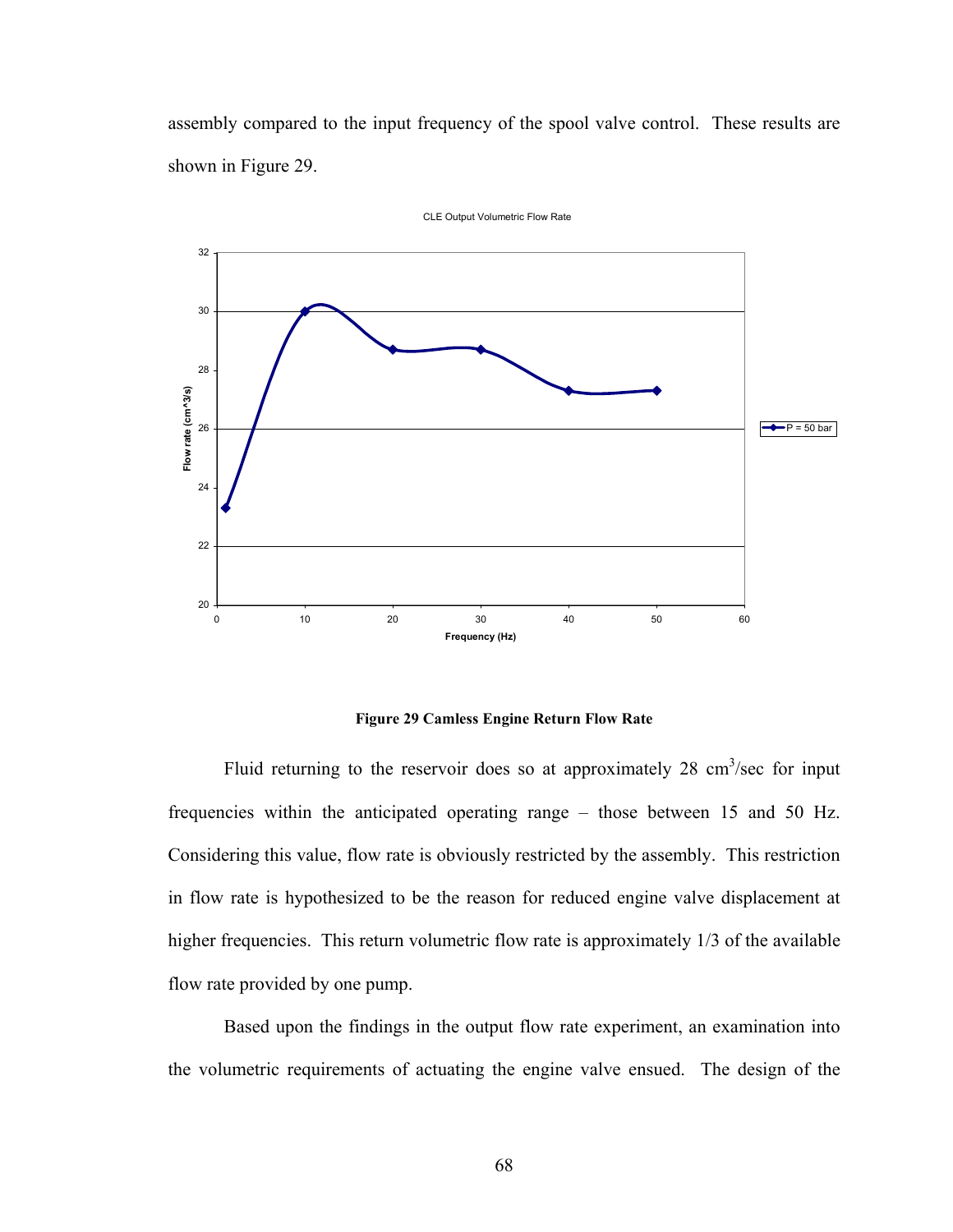cylinder block and piston, combined with the design requirement for valve stroke results in a constant fluid volume requirement. The pressure contact area found in Eq. 4 multiplied by the required stroke of 10 mm results in a volume of 982 mm<sup>3</sup> or 0.982 cm<sup>3</sup>. This volume is equal to the volume of fluid required to actuate the engine valve 10 mm in one direction. Twice this volume is required to complete one cycle of both opening and closing the engine valve. Therefore,  $1.964 \text{ cm}^3$  must be supplied and evacuated from the assembly during each stroke or period. From this requirement of  $1.964 \text{ cm}^3$ , volumetric flow rate requirements can be extrapolated for all anticipated frequencies. These data are shown graphically in Figure 30.



Volumetric Flow Rate Requirement based on Engine Valve Frequency

**Figure 30 Theoretical Flow Rate Requirements vs. Input Frequency**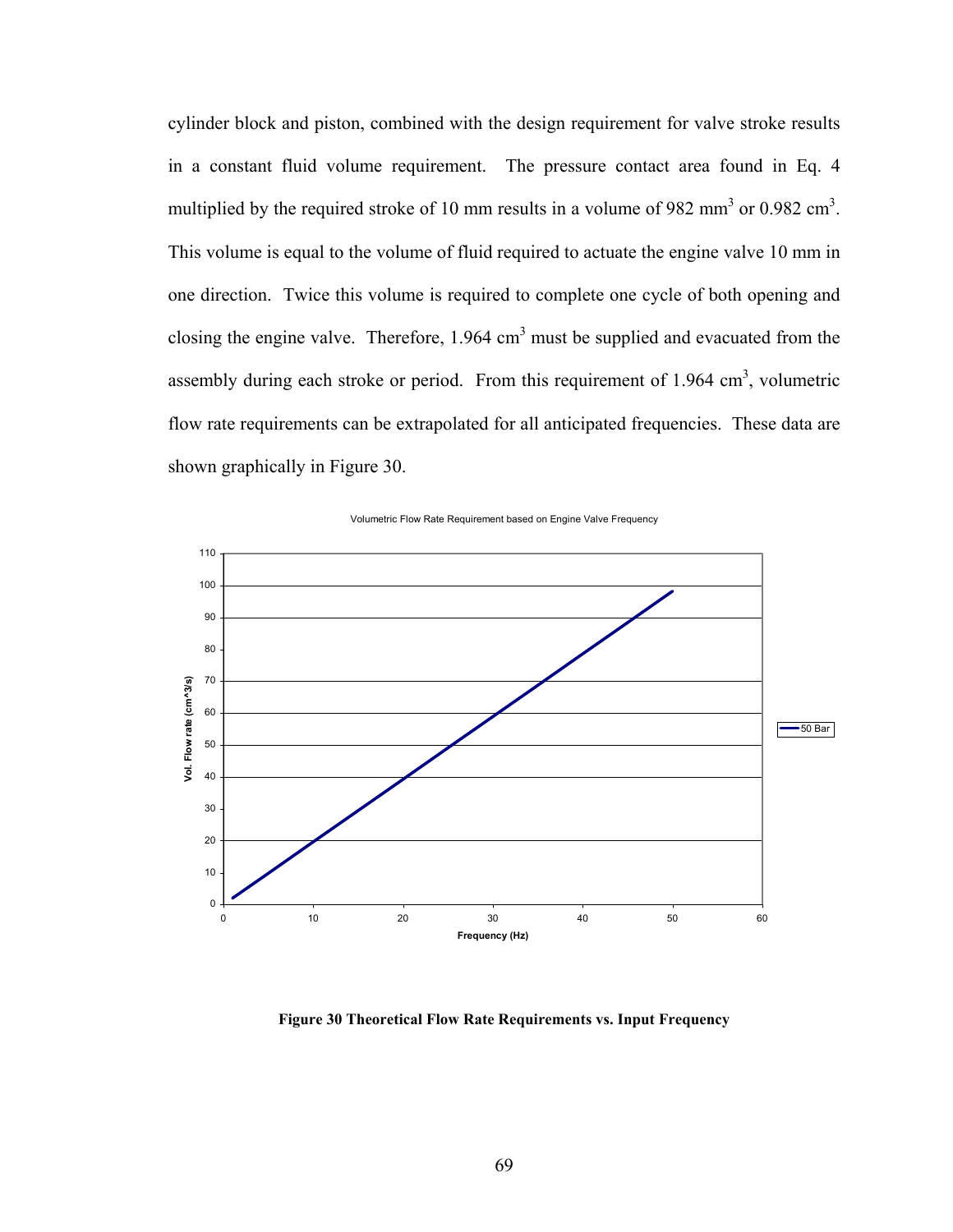Considering that the output flow rate through the CLE system was found to be 28  $\text{cm}^3/\text{sec}$ , the theoretical maximum frequency that the engine valve can obtain full displacement is approximately 15 Hz. For frequencies greater than 15 Hz, the engine valve displacement would reduce. This is due to the conflict between constant flow rate input and higher volumetric flow rate demands due to increased cycles per second.

To verify the theoretical results discussed above, displacement testing was performed on the engine valve. These tests and their results are outlined in the next section.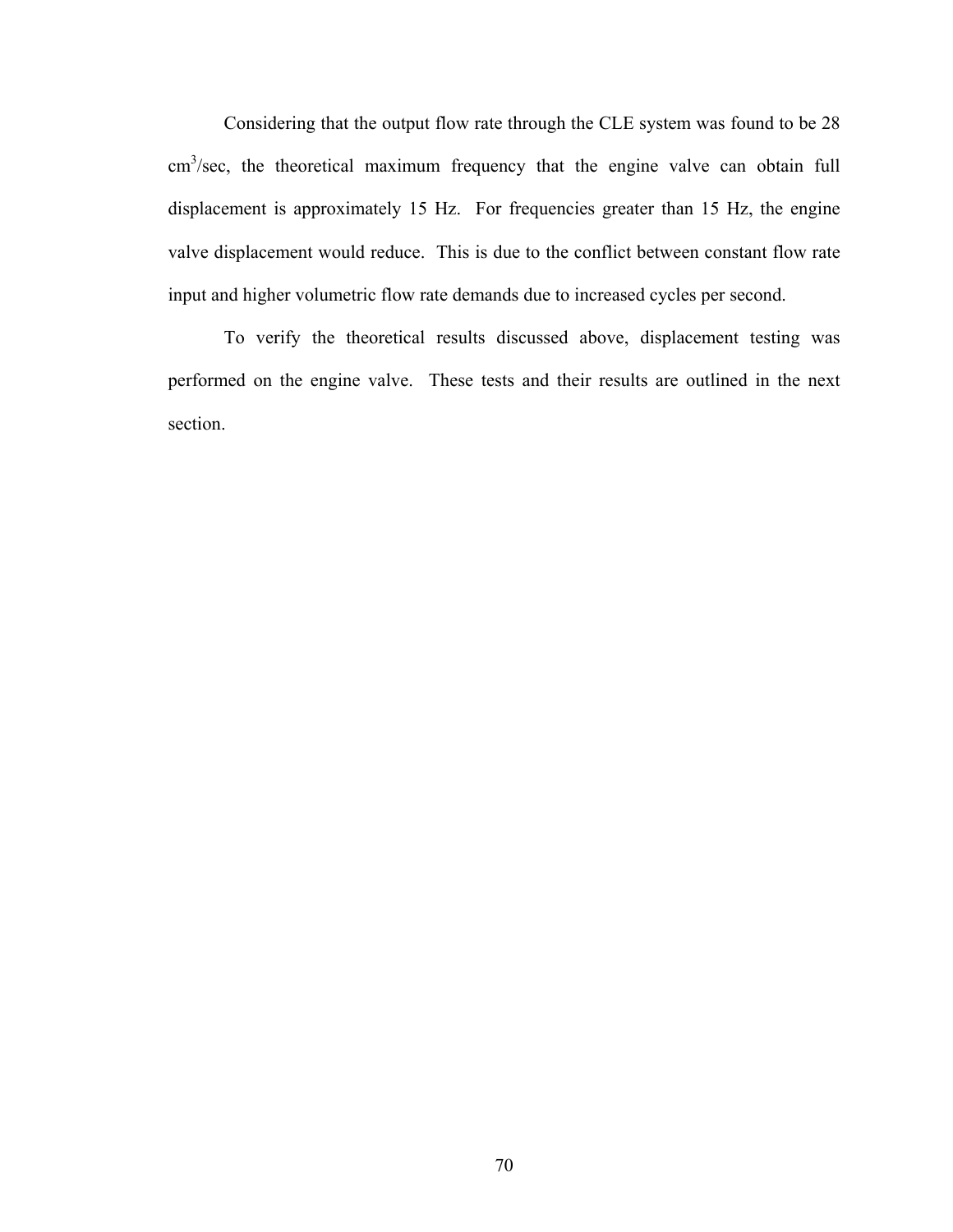#### *5.2 Valve Displacement Testing*

Displacement testing was designed to monitor the position and the extremes of engine valve movement. For these experiments, an LVDT was attached to the CLE piston. Output values from the LVDT in the form of voltages were monitored using an oscilloscope. The following results were based on monitoring the oscilloscope's output and determining the voltage for both the extreme open and extreme closed position of the engine valve. The voltages were then converted into position measurements based on the voltage vs. displacement calibration curve. From this data, the distance the valve opened and the distance the valve remained open when it was to be closed was determined. Furthermore, the difference of the two positions equals the valve stroke. The results of the 50 Bar test are shown in Figures 31 and 32.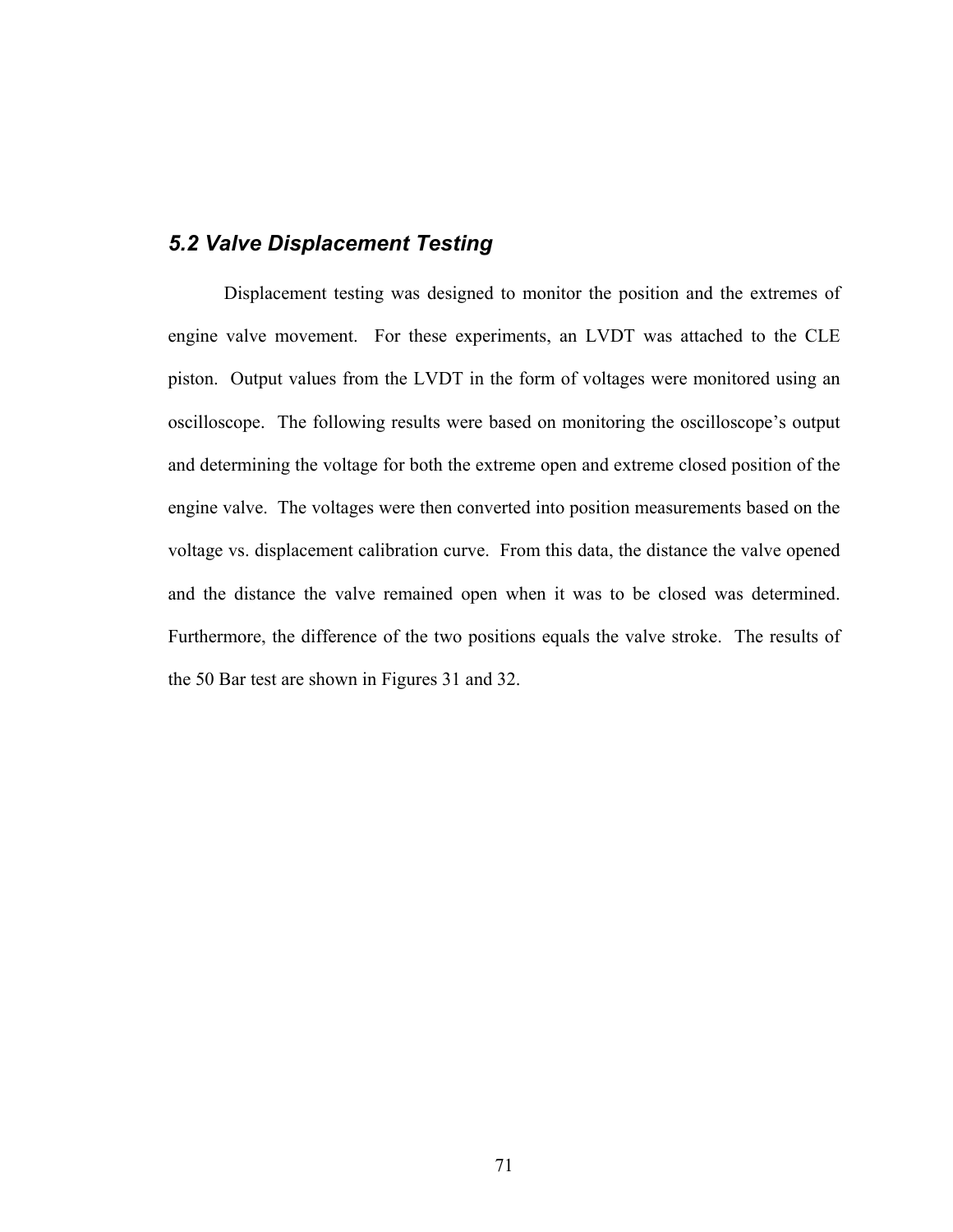**Valve Displacement vs. Frequency (50 Bar)**



**Figure 31 Valve Displacement vs. Input Frequency**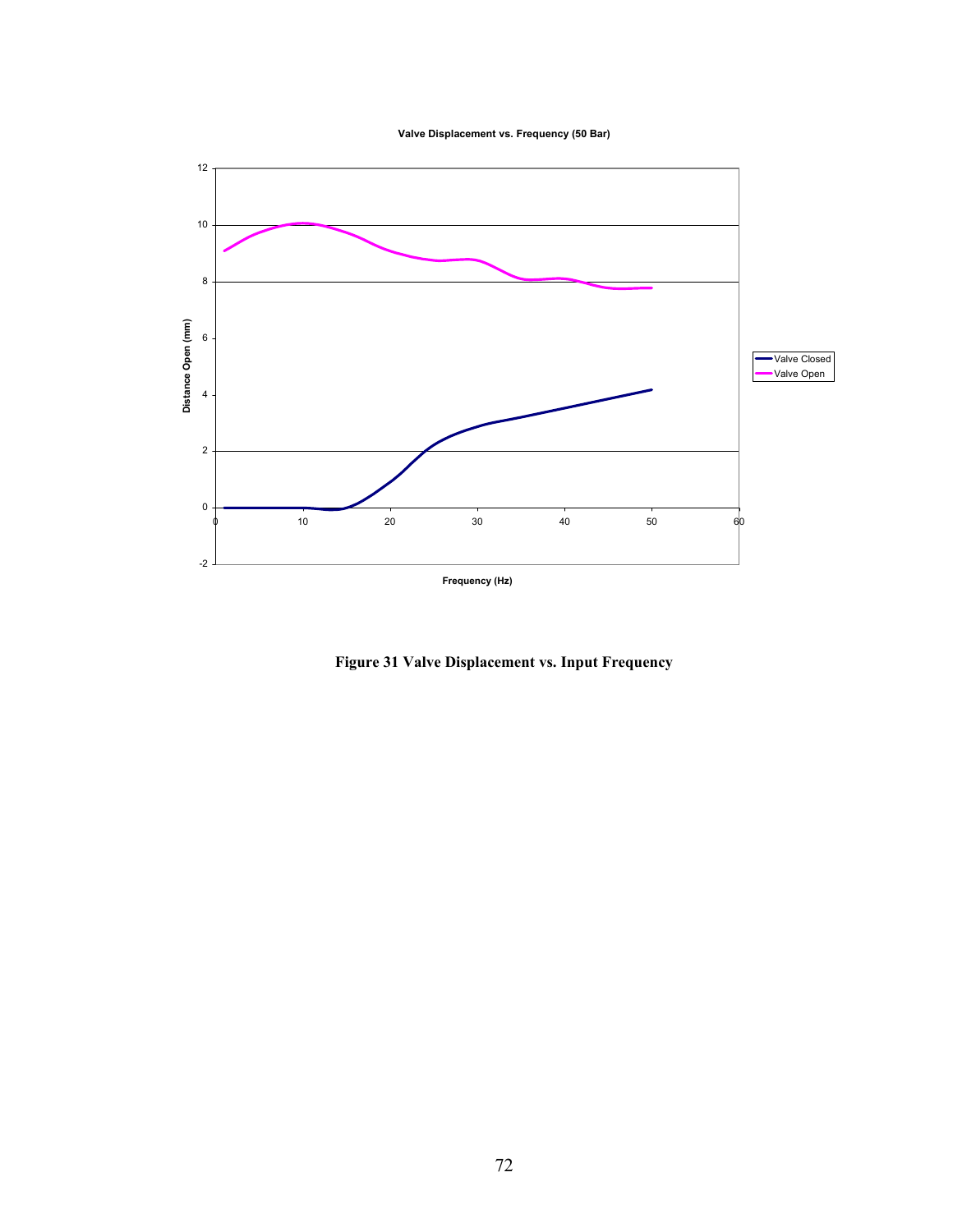Valve Stroke vs. Frequency (50 Bar)



**Figure 32 Valve Stroke vs. Input Frequency** 

Shown in Figure 31, the amount that the valve is open, when it is supposed to be open, decreases steadily with increasing frequencies above 14 Hz. The valve begins to remain open, when it is supposed to be shut, for frequencies above 15 Hz. The amount that the valve remains open also steadily increases with increasing frequency. The results of the changes in displacement for both the open and closed valve position can be seen in Figure 32. This shows that the valve stroke begins to decrease steadily for frequencies greater than 15 Hz.

This experiment supports the calculated maximum frequency for maximum valve stroke. Furthermore, the valve stroke decreases at a nearly linear rate between 15 and 50 Hz. This is also in support of the calculations showing that the volumetric fluid flow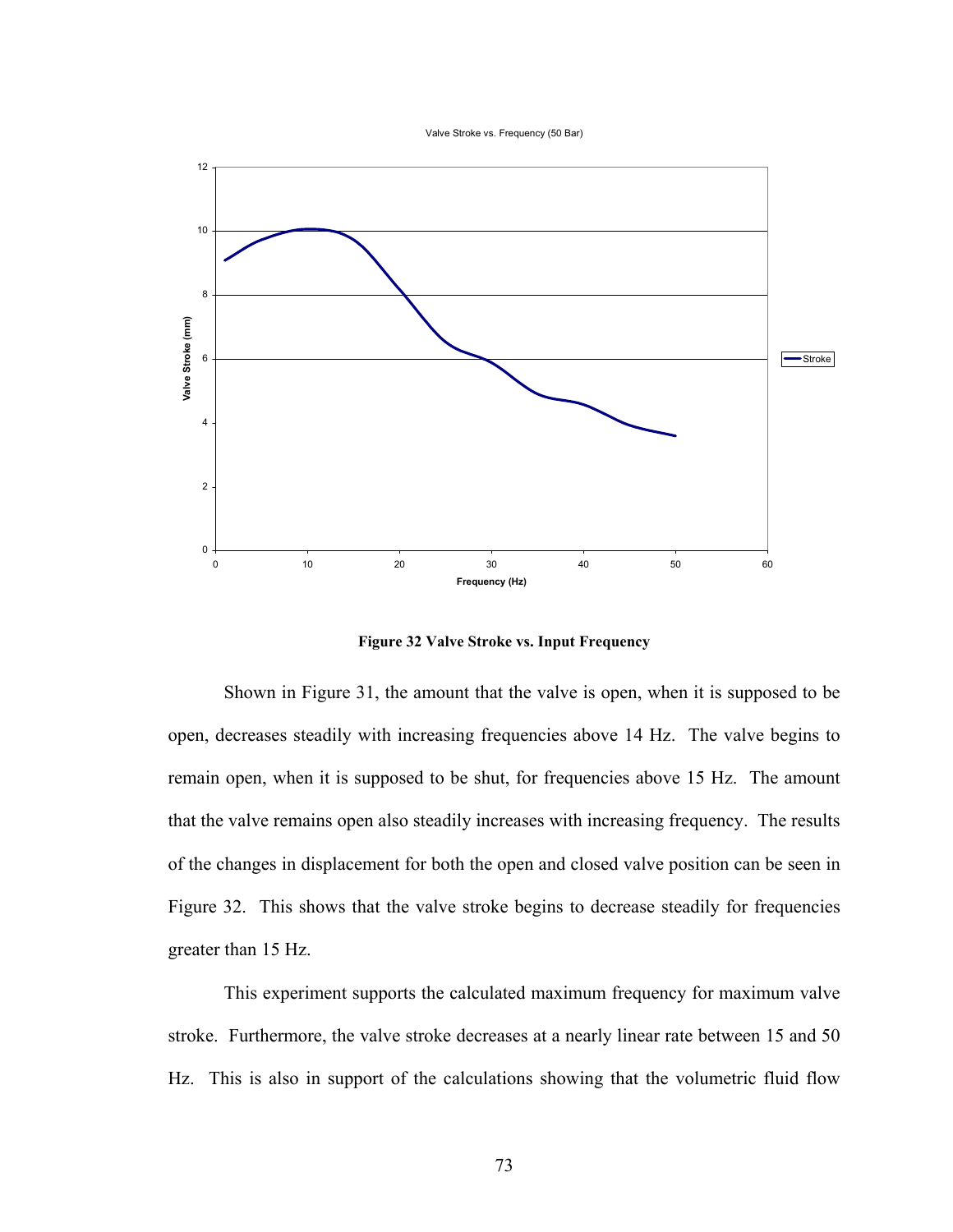remains constant, but as the number of strokes/sec increase (i.e. frequency), the compensation for limited flow is reduced valve displacement.

It should be noted that all the previously discussed testing was done with a sinusoidal voltage input at  $\pm$  10 V DC with a 0 V DC offset. Other qualitative testing has demonstrated that changing from a sinusoidal wave to a square wave input dramatically affects the overall operation of the system.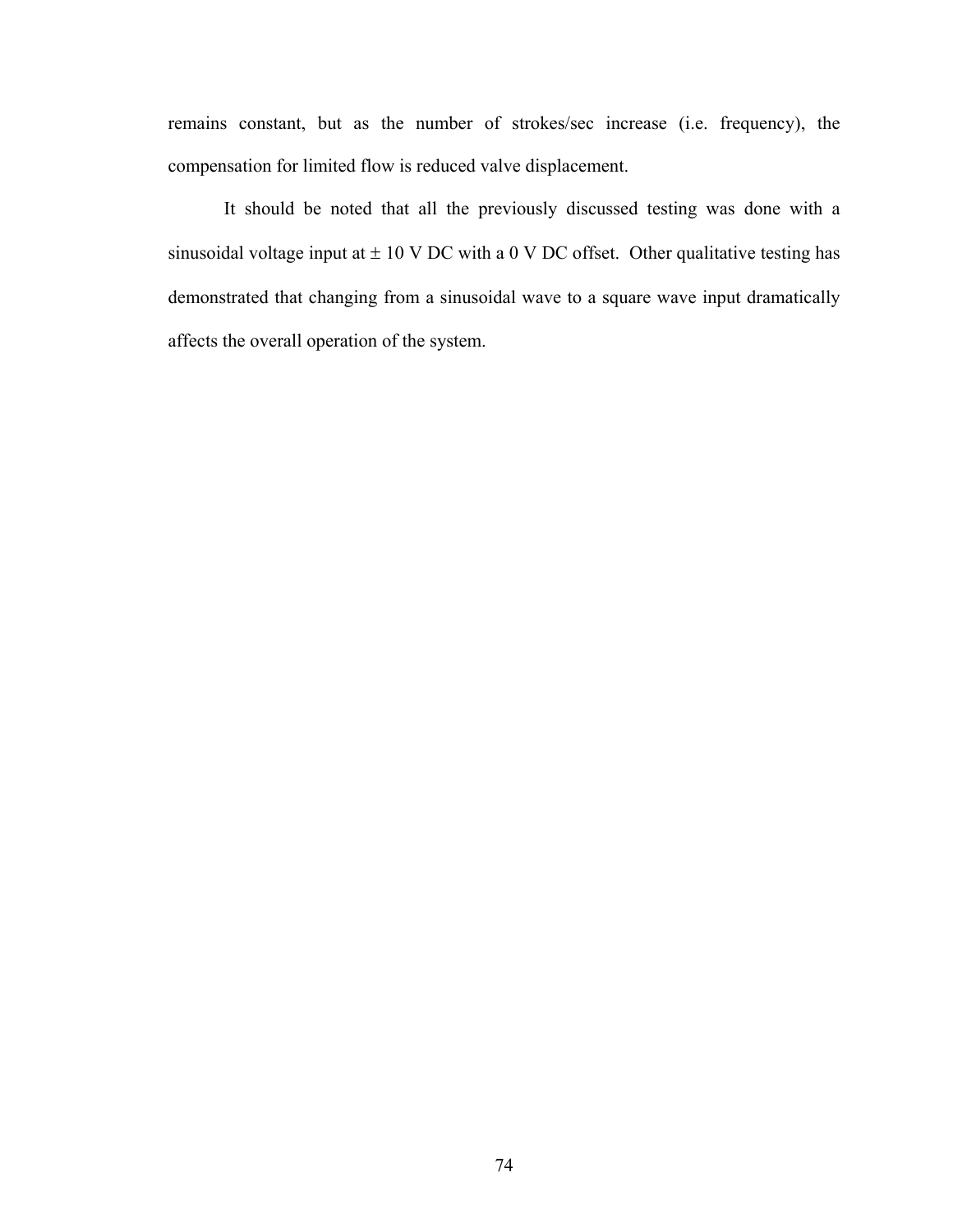#### *5.3 Spool Valve Calibration*

After completing the flow rate and valve displacement tests outlined in the previous sections, it was observed that the spool valve position could be calibrated using the visual output from the LVDT signal. At low frequencies, when the valve remained fully open and closed for a short period of time, the time the valve was fully open could be compared to the time it was fully closed. From this observation, it was clear that the engine valve was remaining fully open much longer compared to the time the valve was fully closed. A schematic of the oscilloscope output of the LVDT signal can be seen in Figure 33.





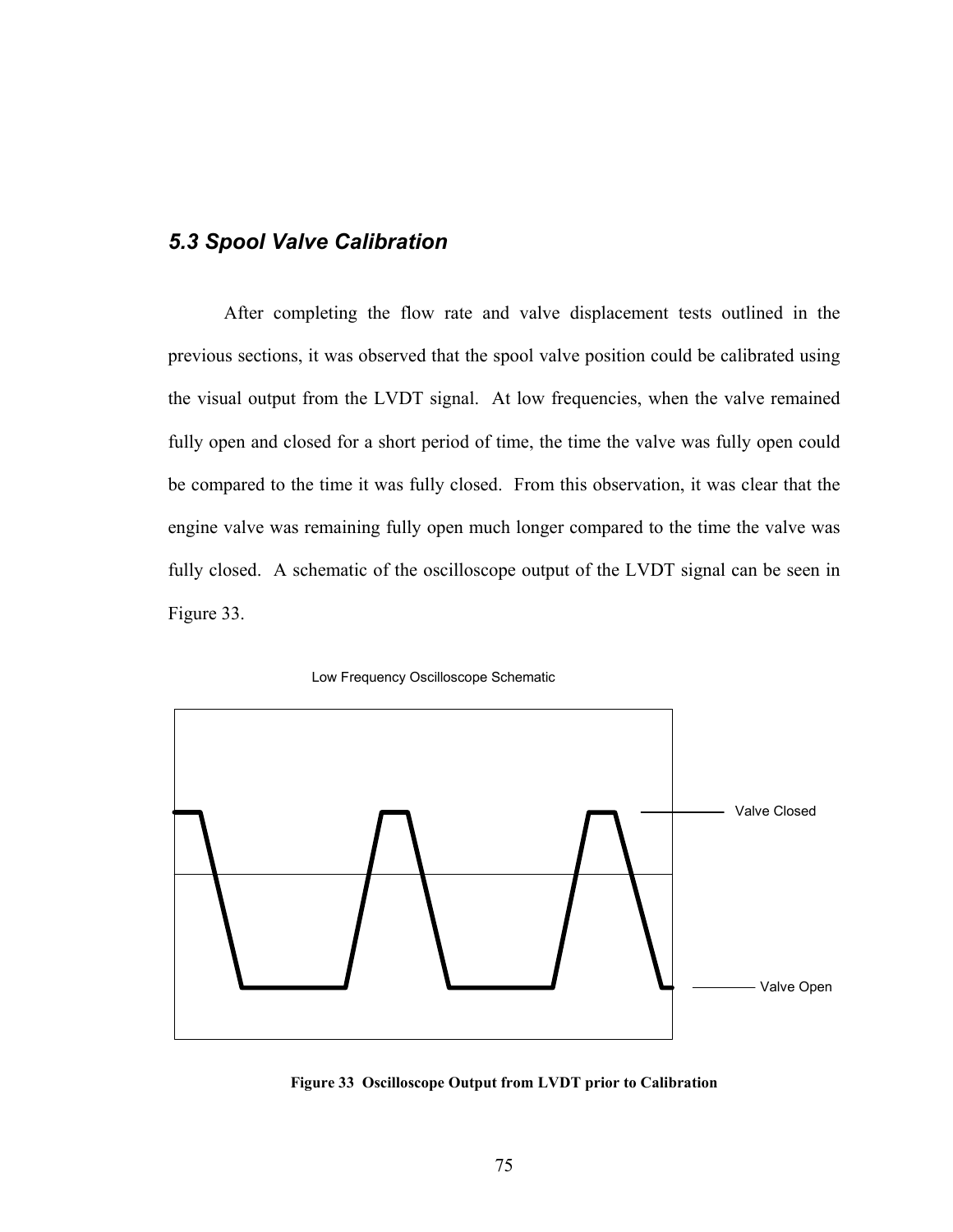While monitoring the LVDT signal with the oscilloscope, the threaded rod controlling the position of the spool was manipulated. This process continued until the time fully closed and fully open became equal. The locknut was then tightened to secure the position of the spool. Immediately, the entire prototype showed considerable improvement.

Flow testing was repeated for the output flow rate of the system. These tests indicated a significant increase of volumetric flow rate. The output flow varied between 70 to 85  $\text{cm}^3/\text{sec}$  based on the operating temperature of the hydraulic fluid.

At low operating temperatures, the displacement testing was repeated. This testing resulted in full valve displacement at 36 Hz using a sine wave input at  $\pm$  10 V DC. This value compares very favorably against the earlier results of 14 to 15 Hz. Furthermore, the values of 70  $\text{cm}^3/\text{sec}$  and 36 Hz continue to prove the relationship between output flow rate and theoretical maximum full displacement frequency.

Based on the favorable results from the sine wave input, tests were repeated using a square wave input at  $\pm$  10 V DC. This voltage input results in full engine valve displacement through the entire 1 to 50 Hz operating range.

It was also observed that at low frequencies, lower voltage inputs continued to produce full engine valve displacement. These recent finding indicate the system is operating at greater capacity and upholds the theory that custom voltage inputs may create even greater benefits.

76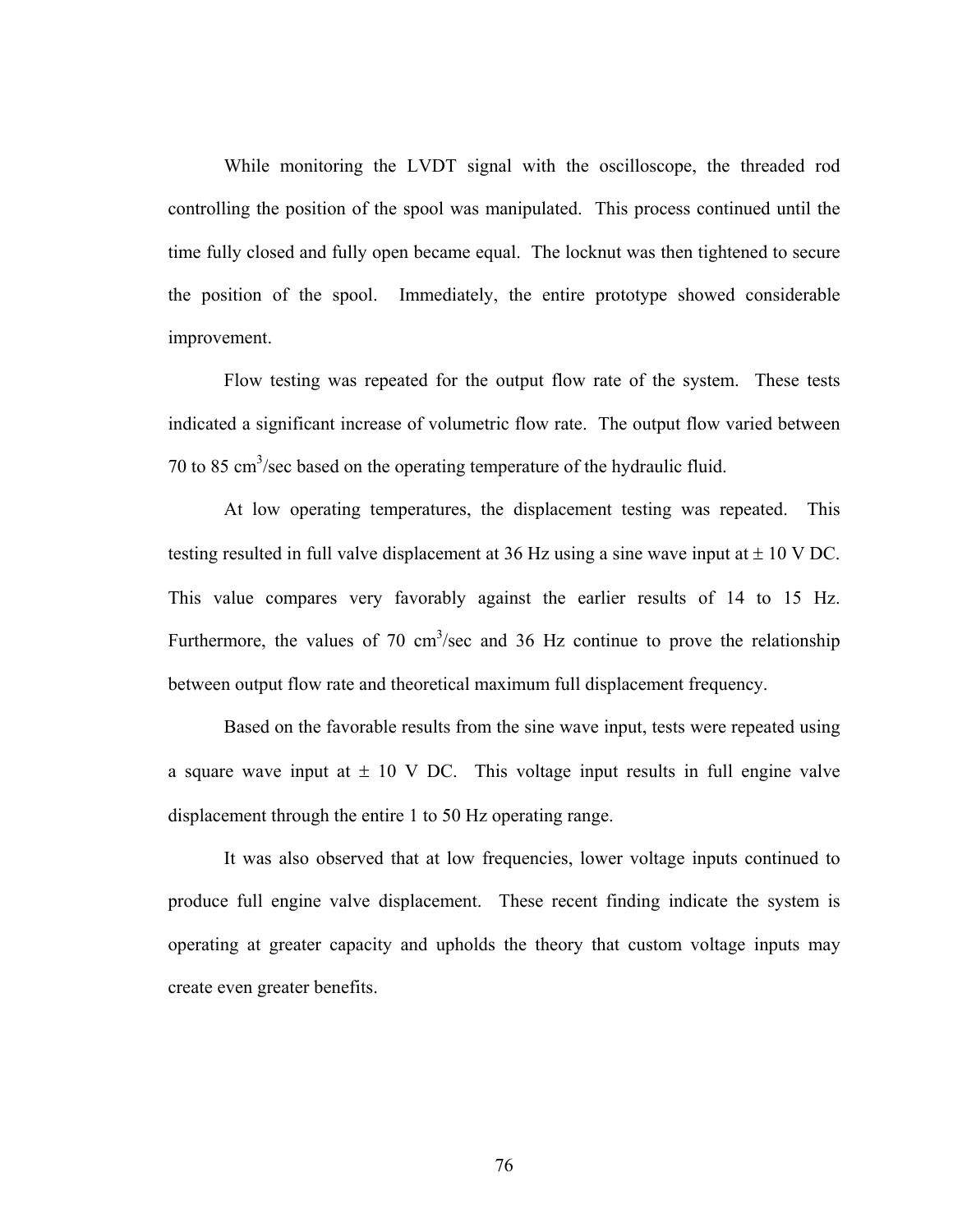#### *5.4 Qualitative Testing and System Observations*

As mentioned in the preceding sections, other tests were conducted to observe the response of the system. From these qualitative experiments, some thoughts have been given to future experimentation to quantify these anomalies.

Of greatest interest is the system's response to a change of waveform input to the piezoelectric stacks. Sinusoidal experiments are well documented and outlined in the previous sections; however, the introduction of a square wave input radically changes the system. The square wave applies  $+10$  V or  $-10$  V suddenly.

This sudden, binary application of voltage causes the spool valve to operate similarly to a solenoid-based system. The result on the system is an increase in displacement all the way to the piston's physical stops. These stops are positioned to prevent the piston from stroking more than 12 mm; therefore, the valve is stroking 12 mm. This impact with the physical stop can be heard, and its noise is similar to other solenoid based camless engine attempts.

The ability to hear the impact and resolve that the valve is stroking 12 mm allows for some audible observation. The noise of impact continues through the entire frequency range from 1 to 50 Hz.

Based on the audible observations, it reasons that the input voltage waveform to the piezoelectric stacks alters the flow characteristics of the system. This is reasonable, considering the input voltage directly affects the positioning of the spool valve.

77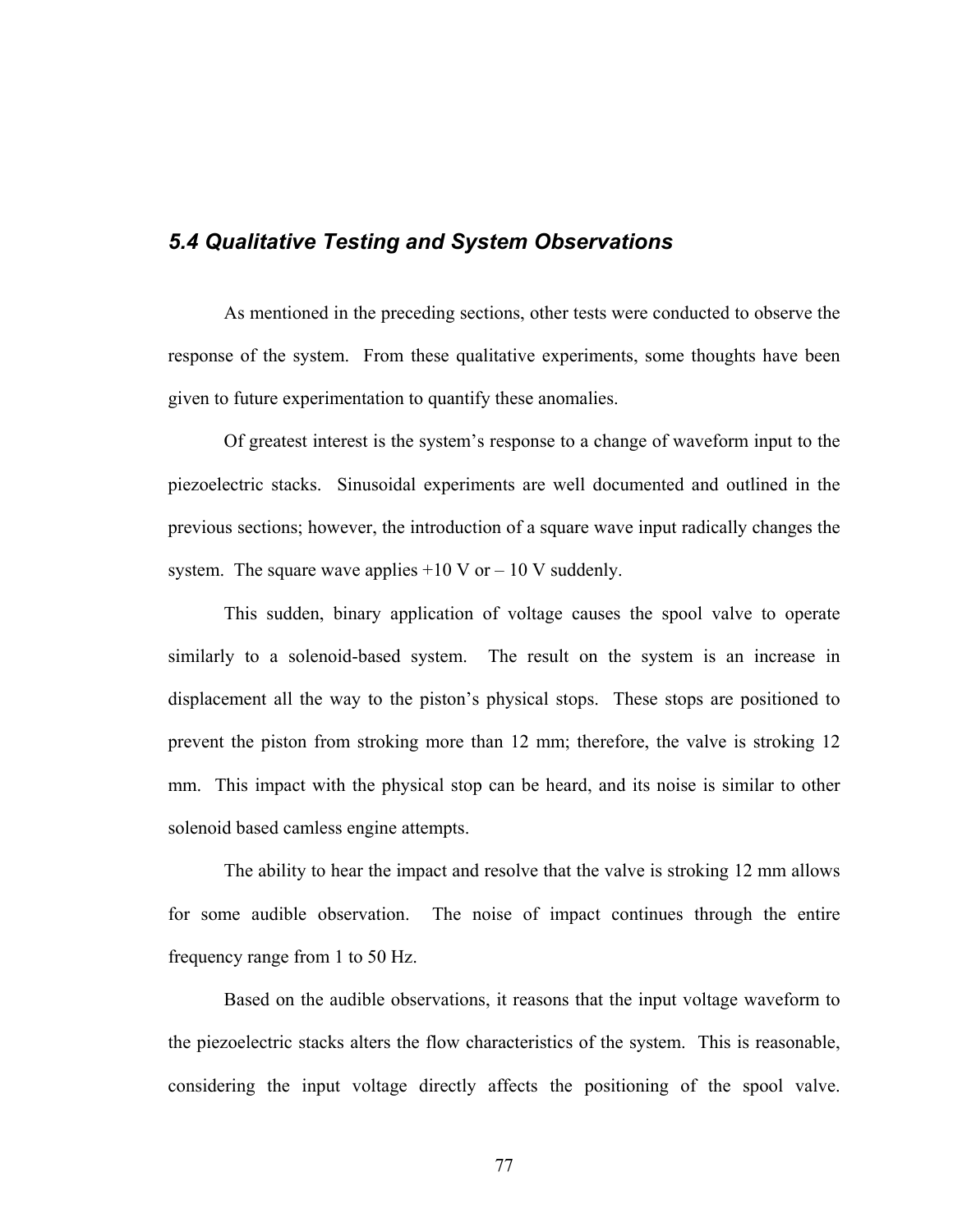Therefore, it reasons that the design of a custom waveform will allow for the quiet control associated with the sinusoidal input, while generating the full valve stroke over a greater range of frequencies.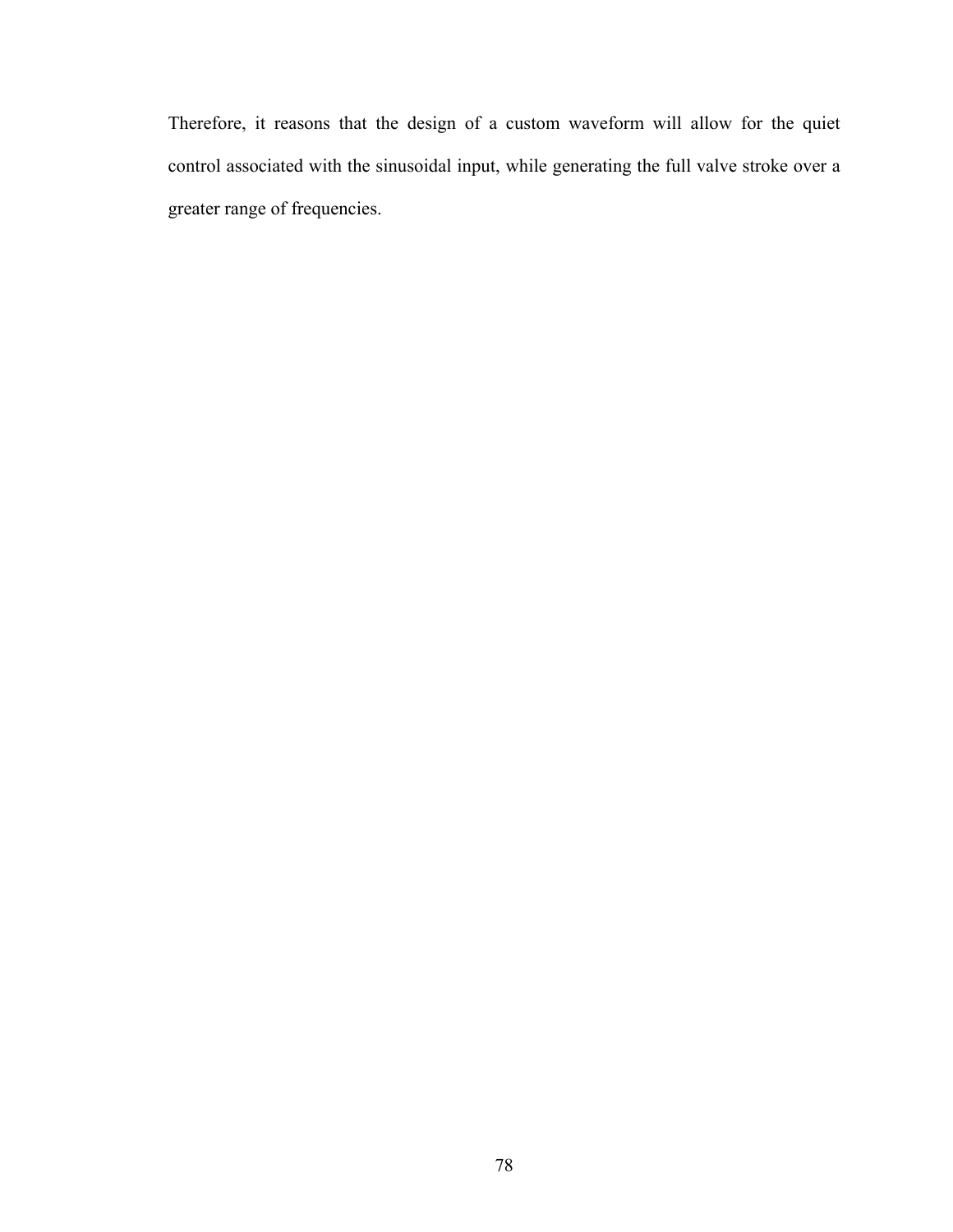## **Chapter Six: Discussion**

This development has proven the concept of replacing an internal combustion engine's camshaft with a piezoelectric controlled, hydraulic actuator. Valve stroke requirements have been achieved, and, at some input variations, have been exceeded. The actuator has also performed at frequencies well in excess of 50 Hz. Testing has shown some limitations related to the flow rate and input waveforms. However, it is these limitations that have provided the inspiration for continued development and discovery.

Progress on the camless engine can continue into a second phase by investigating the following. First, a detailed look at the voltage input waveform's effect on the operation of the system is in order. From this investigation, a new custom waveform can be designed and generated by the existing equipment.

The two extremes of the waveforms have been already tested; namely the sine wave and the square wave. Each provide some beneficial operating parameters. Therefore, it is conceivable that the combination of the two will result in a beneficial blend of their advantages.

A second design phase may also include a new approach to the overall system. Of prime concern is the reduction of size. Thought has already been given to creating smaller components and utilizing the developing piezoelectric technology under the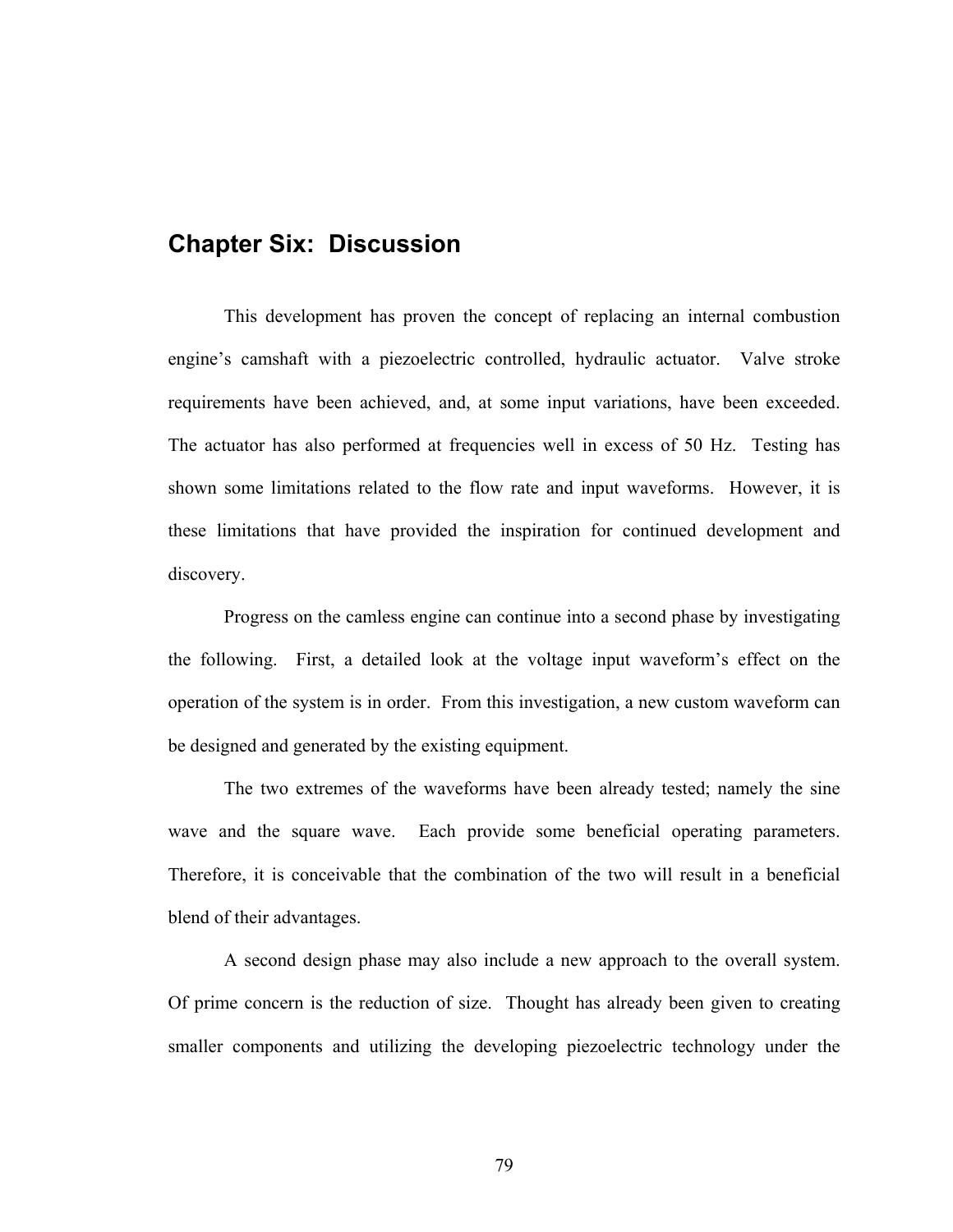"Thunder" model name. The initial concept is to sandwich a spool between two Thunder piezoelectric devices and integrate the hydraulic amplifier into the engine valve.

Of course, an obvious future step is to incorporate the piezoelectric/hydraulic system into a working engine. This will take the project far beyond its initial scope, as the analysis can shift to examining the impact of a camless valvetrain on an operating engine.

Regardless of the direction that the project takes, this phase can be considered successful. The working unit proves that camless engines based on piezoelectric control are feasible. This phase alone makes a broad leap into the automotive and actuator technology of the future. It stands apart from previous attempts and has shown a new way forward.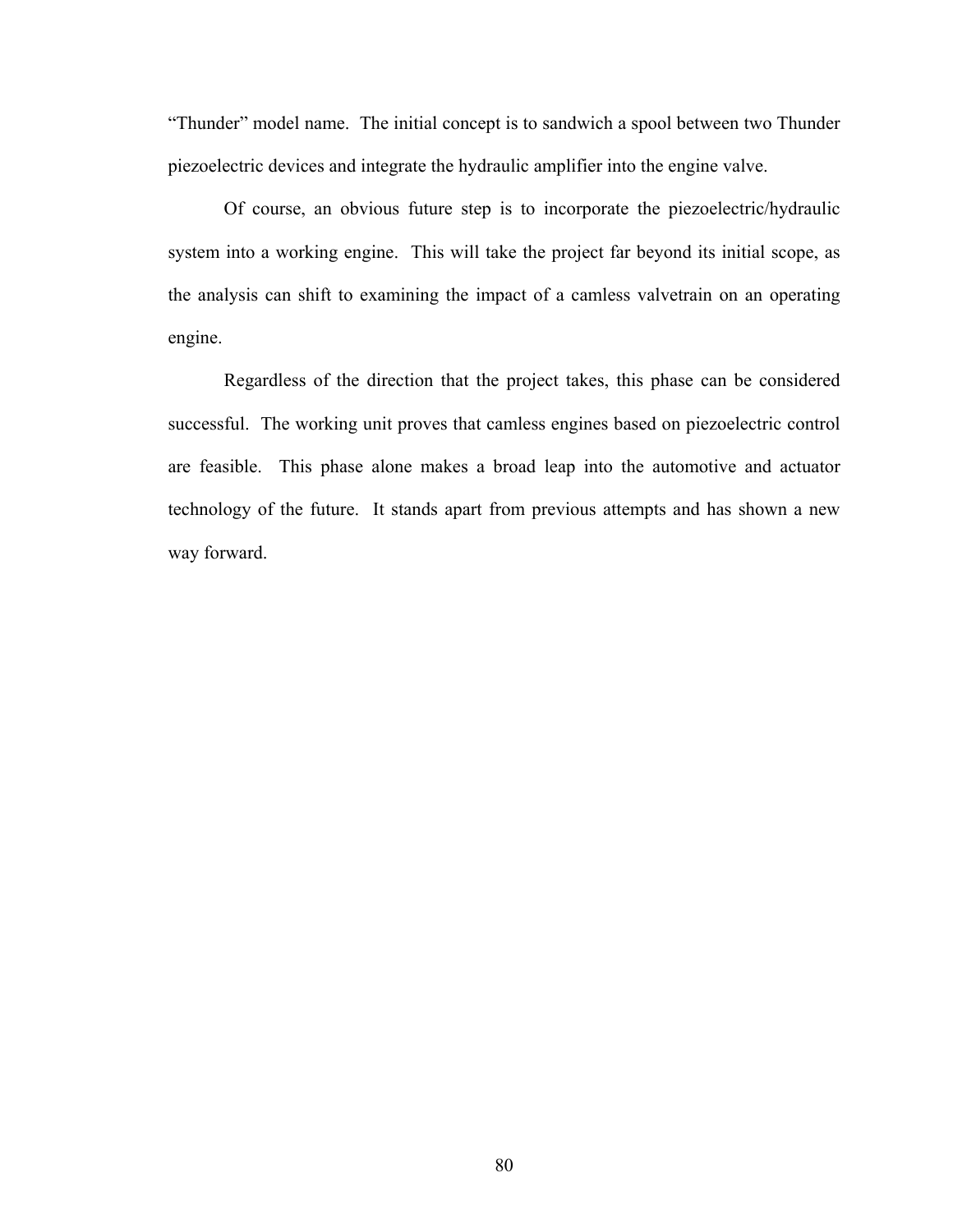# **Appendix**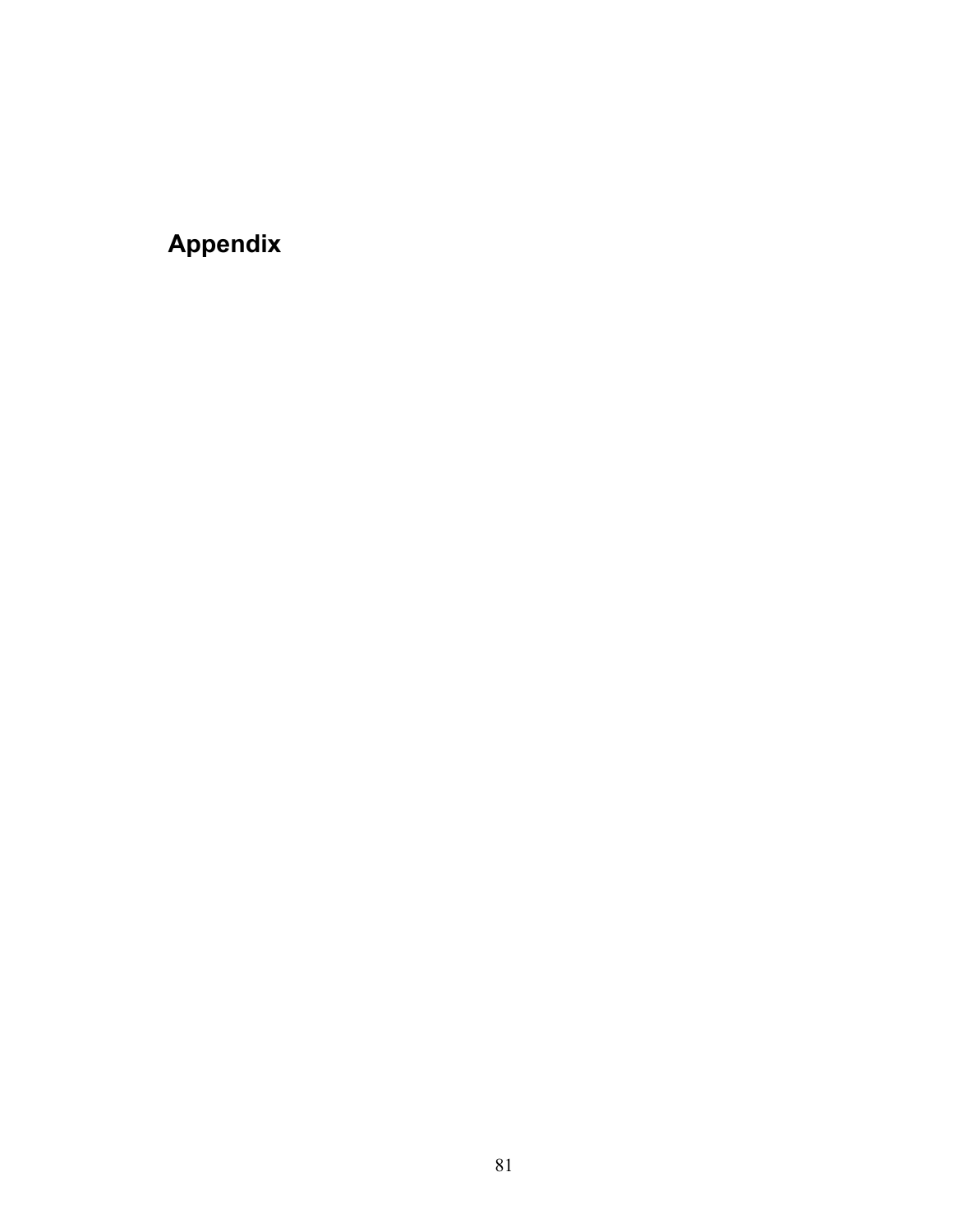# **References**

Anderson, M; Tsao, T-C; and Levin, M., 1998, "Adaptive Lift Control for a Camless Electrohydraulic Valvetrain," SAE Paper No. 981029

Anonymous, "First Camless Truck Reaches the Summit of Pikes Peak!" Power Stroke Registry, Spring 2001

Ashhab, M-S; and Stefanopoulou, A., 2000, "Control of a Camless Intake Process – Part II," ASME Journal of Dynamic Systems, Measurement, and Control – March 2000

Ashhab, M-S; and Stefanopoulou, A., 2000, "Control-Oriented Model for Camless Intake Process – Part 1," Transactions of the ASME Vol 122, March 2000 Dopson, et al "Lotus Variable Valve Train Systems for Production and Development."

Dobson, N. and Muddell, G., 1993, "Active Valve Train System Promises to Eliminate Camshafts," Automotive Engineer February/March 1993.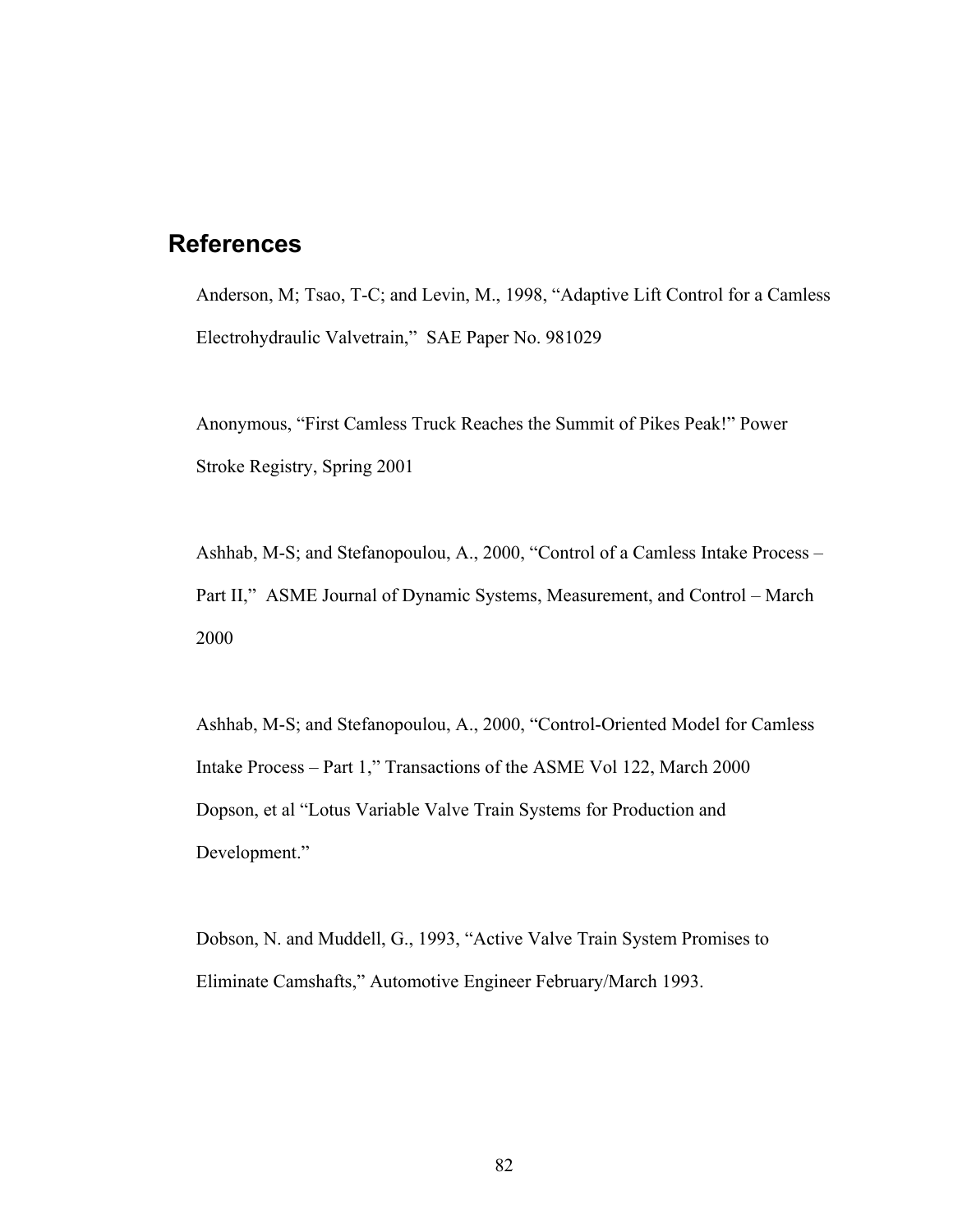General Motors – GM and the Environment. May 21, 2001. General Motors. June 13, 2001

<http://www.gm.com/company/gmability/environment/gm\_and\_the\_env/releases/dis placement 052101.htm>.

Gould, L; Richeson, W; and Erickson, F., 1991, "Performance Evaluation of a Camless Engine Using Valve Actuation with Programmable Timing," SAE Paper No. 910450.

Kim, D; Anderson, M; Tsao, T-C; and Levin, M., 1997, "Dynamic Model of a Springless Electrohydraulic Valvetrain," SAE Paper No. 970248

Ladd, D; Camless Engine is Gaining Momentum. September 13, 1999. Siemens Automotive. July 4, 2000 <http://media.siemensauto.com/mediacenter2/queries/releasefull.phtml?prjob\_num=1 195>.

Lamm, J.; "V-8-6-4, Cadillac Tries Multi Displacement" Road & Track November, 1980

Lexus – Variable Valve Timing a First in an SUV. Autoworld. June 18, 2001 <http://www.autoworld.com/RX300.htm>.